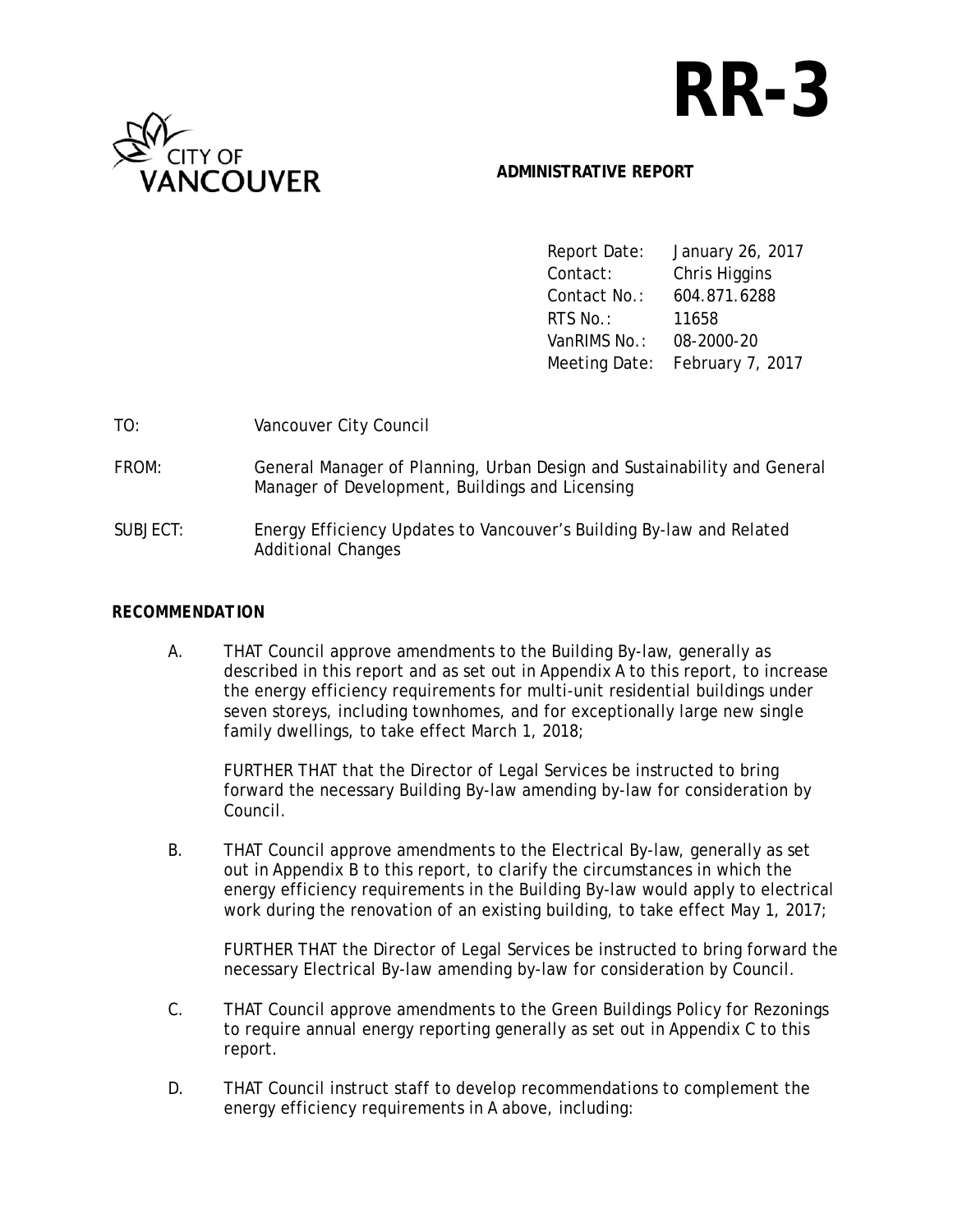- i. develop a definition of low-carbon energy systems and providing for an alternative compliance path within the Building By-law for buildings connected to, or utilizing, said systems;
- ii. reviewing City by-laws, policies and plans that currently require buildings to be connectable to a neighbourhood energy system and recommending changes to clarify that these connectivity requirements only apply if a lowcarbon energy supply, as will be defined per D.i. above, has been secured; and
- iii. reviewing City by-laws and recommending changes to ensure that useable floor space is not reduced as a result of increased wall thickness required to accommodate increased insulation requirements in A above;

FURTHER THAT staff be instructed to report back on the above by no later than June 30, 2017.

#### *REPORT SUMMARY*

 This report recommends amendments to Vancouver's 2014 Building By-law (BBL) that focuses on reducing energy use and greenhouse gas (GHG) emissions in new multifamily residential buildings 6 storeys and under by aligning the efficiency requirements for these buildings with those already in place for detached houses. If approved, this alignment will simplify compliance for builders and limit increases in GHG emissions from new development as newly built multi-family buildings will emit between 40% and 55% fewer emissions than under the current BBL requirements.

 The changes are consistent with the approach recommended in the Zero Emissions Building Plan adopted by Council in 2015. Negligible construction cost increases are expected and it is estimated that the modest if any increase in monthly mortgage costs would be more than offset by energy utility bill reductions, saving new condo owners \$9/month as soon as they move in. While this is a modest savings when considering housing costs in Vancouver, the energy savings to homeowners and renters over the five years that these changes are expected to be in-effect would total an estimated \$2.8 million.

In addition to these savings, occupants of the new units will benefit from decreased street noise and improved thermal comfort as well as improved indoor air quality.

The report also recommends: the creation of a performance path for these new requirements in the BBL for new buildings connecting to a low-carbon energy system; developing changes to other by-laws as necessary to ensure that the added insulation requirements do not reduce allowed floor space; establishing a cap on the maximum GHG emissions for exceptionally large new houses; requiring that buildings seeking to be rezoned commit to reporting their annual energy usage; and that those buildings undergoing renovation and not requiring a building permit, be required to meet the applicable electrical safety and energy efficiency requirement of the Electrical By-law and the Building By-Law.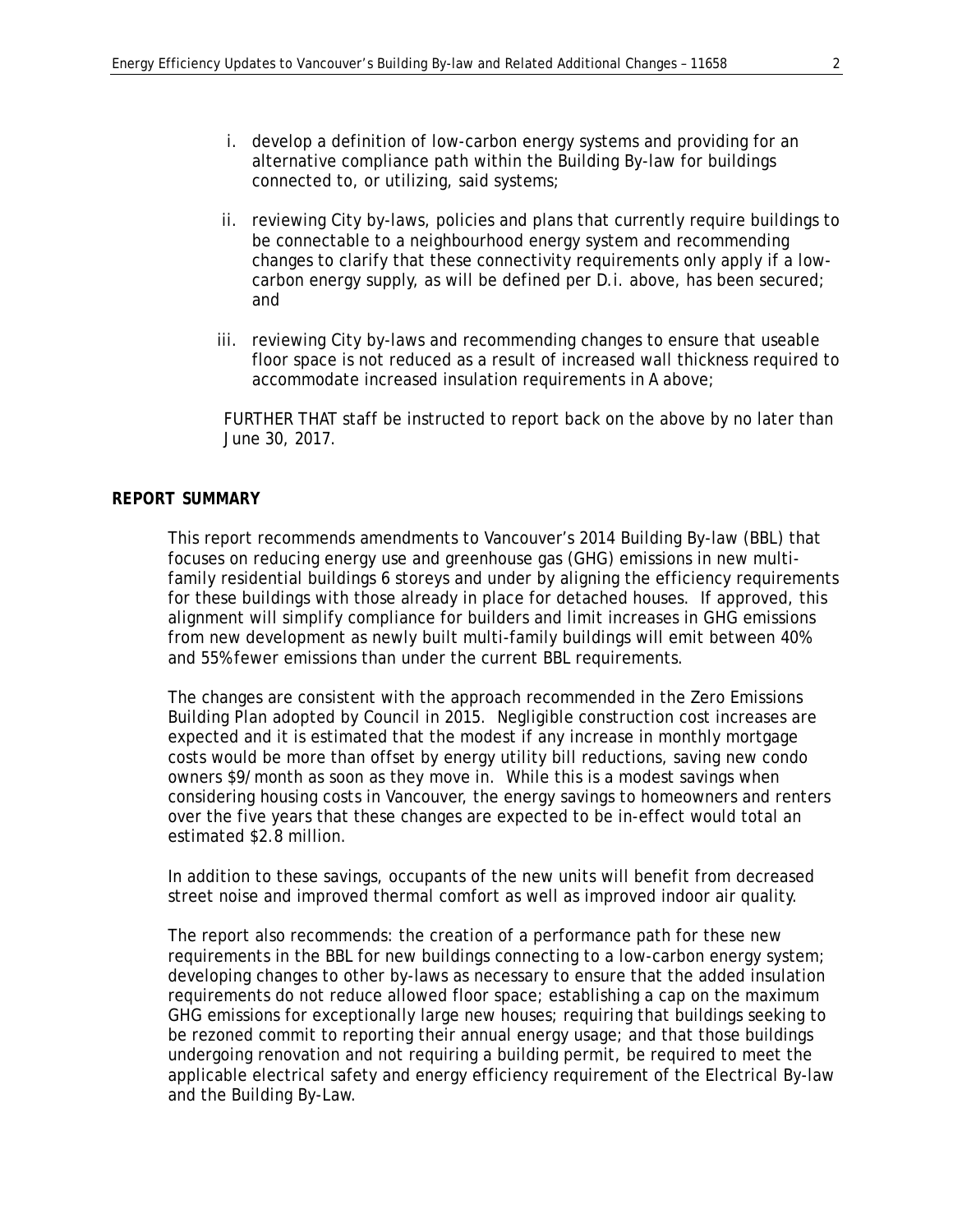#### *COUNCIL AUTHORITY/PREVIOUS DECISIONS*

In July 2004, Council adopted the Green Building Strategy, to demonstrate leadership in energy and water efficiency in new civic facilities in order to help normalize these building and design approaches and facilitate their adoption by the broader market.

In June 2008, Council adopted a set of Building By-law amendments directed at reducing the environmental impacts of new one- and two-family dwellings and introduced new requirements for air tightness and heat recovery ventilation.

In July 2010, Council approved the Green Building Policy for Rezonings which required all applicable developments applying for rezoning to achieve a LEED Gold rating with an emphasis on energy and water efficiency. This policy was developed to use a wellestablished City process (rezoning) to help transition industry toward more sustainable building practices including the development of more energy efficient low-rise multifamily buildings.

In October 2012, Council approved the Vancouver Neighbourhood Energy Strategy and Energy Centre Guidelines to foster the development of shared infrastructure capable of delivering renewable heat energy to new and existing buildings in high density neighbourhoods.

In April 2014, Council adopted the 2014 Building By-law that further increased the energy efficiency requirements for one- and two-family dwellings and laneway houses.

In July 2016, Council approved the Zero Emissions Building Plan to achieve zero emissions for all newly permitted buildings by 2030 that included intermediary, timestepped GHG emission and energy efficiency limits for each building type for inclusion in the Building By-law.

In November 2016, Council approved changes to the Green Buildings Policy for Rezonings that began the implementation of the Zero Emissions Building Plan by establishing GHG and heat loss limits on rezoned buildings while also requiring air tightness testing and direct ventilation.

#### *CITY MANAGER'S/GENERAL MANAGER'S COMMENTS*

 The recommended amendments will align the energy efficiency requirements for multi-family buildings 6 storeys and under with those already in place for detached homes and simplify compliance for builders and suppliers. These improvements will achieve significant GHG reductions from an increasingly popular form of development without affecting housing affordability. The City Manager supports these recommendations.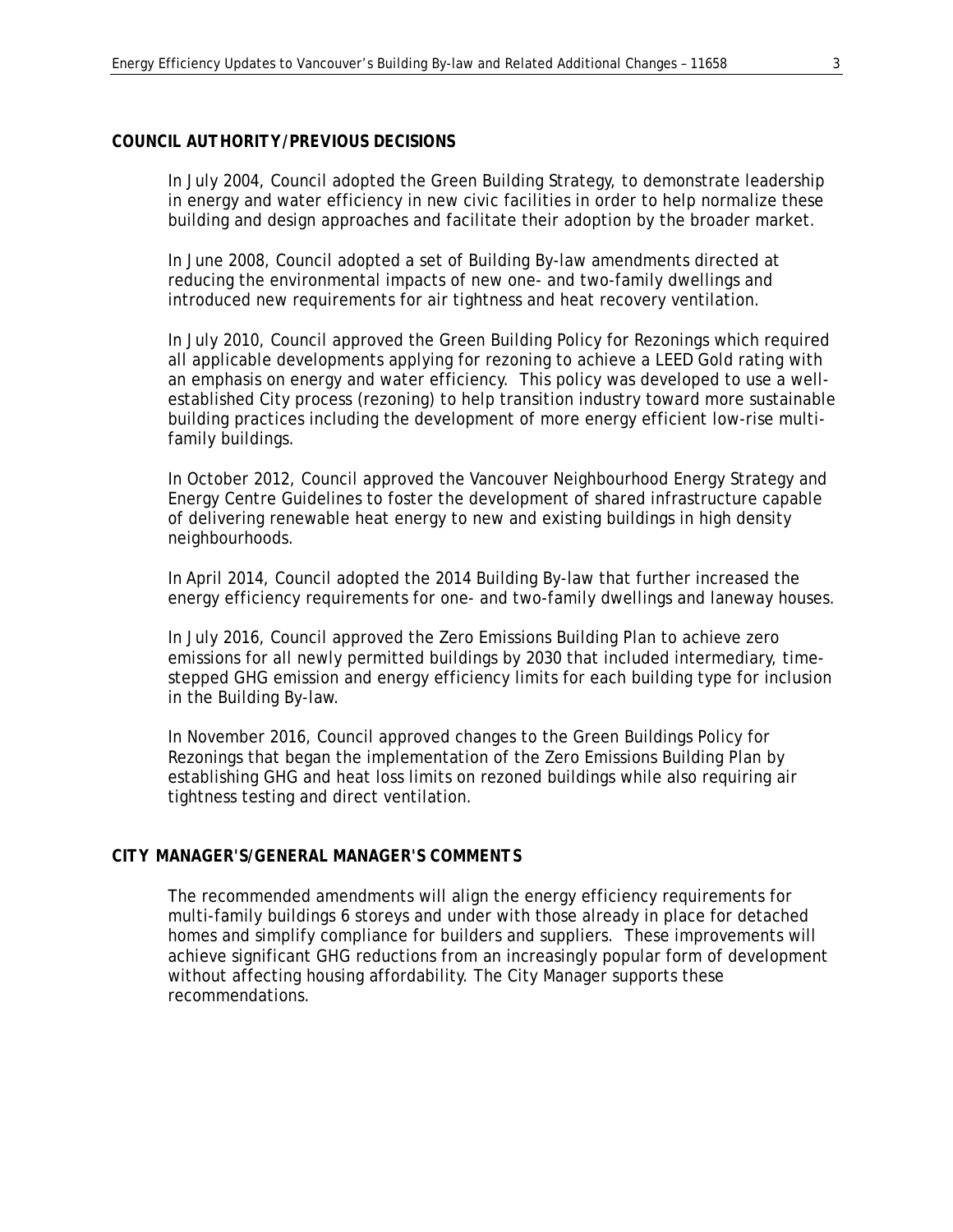#### *Background/Context*

The Zero Emissions Building Plan calls for time stepped reductions in greenhouse gas emissions and heat loss for new buildings.

The energy efficiency measures proposed for these Building By-law amendments for low-rise multi-family buildings have been used successfully for a number of years in the part of the Building By-law dedicated to 1&2 family homes. These measures which focus on increased insulation, improved window performance, building air tightness, heat recovery ventilation and equipment efficiencies have delivered a 48% reduction in greenhouse gases in 1&2 family buildings. The use of heat recovery ventilators in residential buildings has been demonstrated to not only reduce energy use but also to improve indoor air quality and health outcomes for occupants. Builders and developers have demonstrated these measures are effective and that the equipment and materials are widely available locally, are cost effective, and result in better homes.

Many of the same designers, builders and trades that build single family homes also build town homes and residential buildings up to and including 6 storeys and this success can be achieved by these similar building types.

In addition, many new buildings of this form have been developed under the City's Green Buildings Policy for Rezonings and have successfully incorporated many of the measures in the proposed Bylaw updates. These buildings have shifted standard construction approaches towards more efficient lighting, heating, and water systems along with improved ventilation system designs. As approved in the Zero Emission Plan, practices and building systems that have been successfully applied by over 5 years through the rezoning policy should be incorporated into the building bylaw to establish a new minimum baseline of performance.

The Zero Emission New Building Plan establishes a series of actions to achieve zero emissions new buildings. The proposed By-law updates continue the implementation of this plan as Vancouver moves towards zero emission new buildings.

#### Consultation

A broad range of consultation activities was undertaken using multiple formats and across a wide diversity of stakeholders. Consultation took the form of stakeholder workshops, letters, electronic surveys, and meetings and correspondence with individual stakeholders. The range of stakeholders engaged included: homeowners, landlords, building owners/operators, and professional associations; industry groups; equipment manufacturers and suppliers; energy utilities; and developers, designers, and builder groups.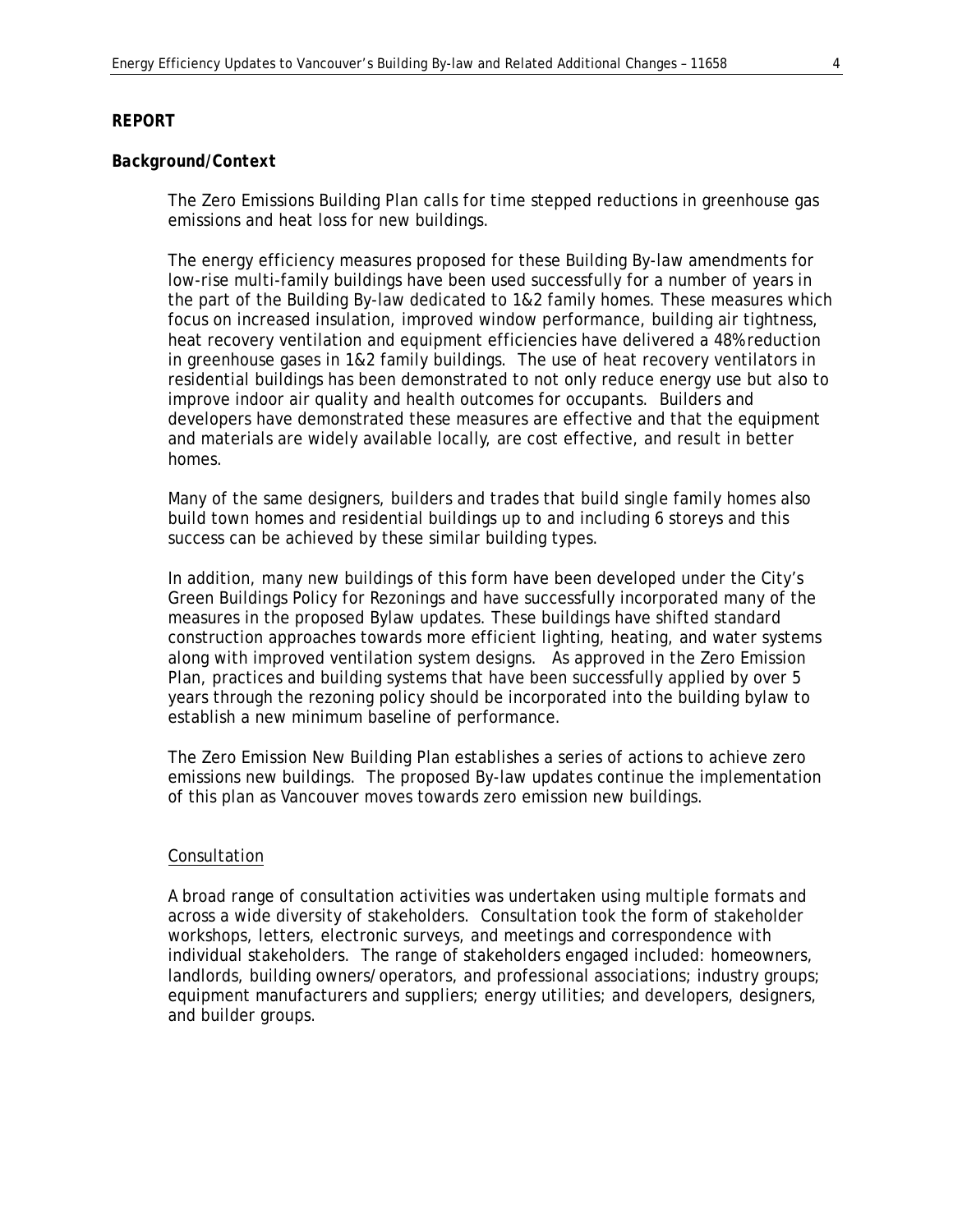A full list of organizations consulted with in the development of these Building By-law amendments is listed in Appendix D and includes:

- Condominium Home Owners Association
- Greater Vancouver Homebuilders Association
- Urban Development Institute
- Architectural Institute of British Columbia
- Association of Professional Engineers and Geoscientists of British Columbia
- Landlord BC
- Fenestration British Columbia
- Fortis BC
- BC Hydro

The original draft recommendations for energy efficiency were developed with stakeholder interests in mind. These included the simplification of building operation and maintenance for owners and occupants, streamlining of requirements and permitting processes, cost effectiveness, and industry capacity to implement the proposed changes.

That said, numerous changes and additions to the recommendations were made resulting from the feedback and ideas generated through this consultation. Especially important to stakeholders was to allow at least one year from the time that the Bylaw amendments were finalized before they came into effect and ensuring that the increased wall thickness required to accommodate the increased insulation would not diminish useable floor space. As a result, general support for the final recommendations was achieved.

In addition, stakeholders commended the joint consultations that occurred in the development of these changes and those recommended to improve water efficiency. They strongly urged that a coordinated approach to all changes and implementation dates to city by-laws that impact new construction moving forward. We are working to implement this stakeholder feedback.

#### *Strategic Analysis*

The proposed changes focus on improving energy efficiency in low-rise multifamily residential buildings as another step in implementing the Zero Emissions Building Plan and the Renewable City Strategy.

#### Zero Emissions Building Plan

On average, 82% of new Vancouver development square footage is residential, 2% is office space, and 16% is a wide variety of building types. Of the 82% of new development that is residential, low-rise multi-family (including town homes) represent a growing portion. This form of development is often built out of wood, so design, construction methods, and materials/equipment used have considerable overlap with other forms of wood frame buildings like 1&2 family homes.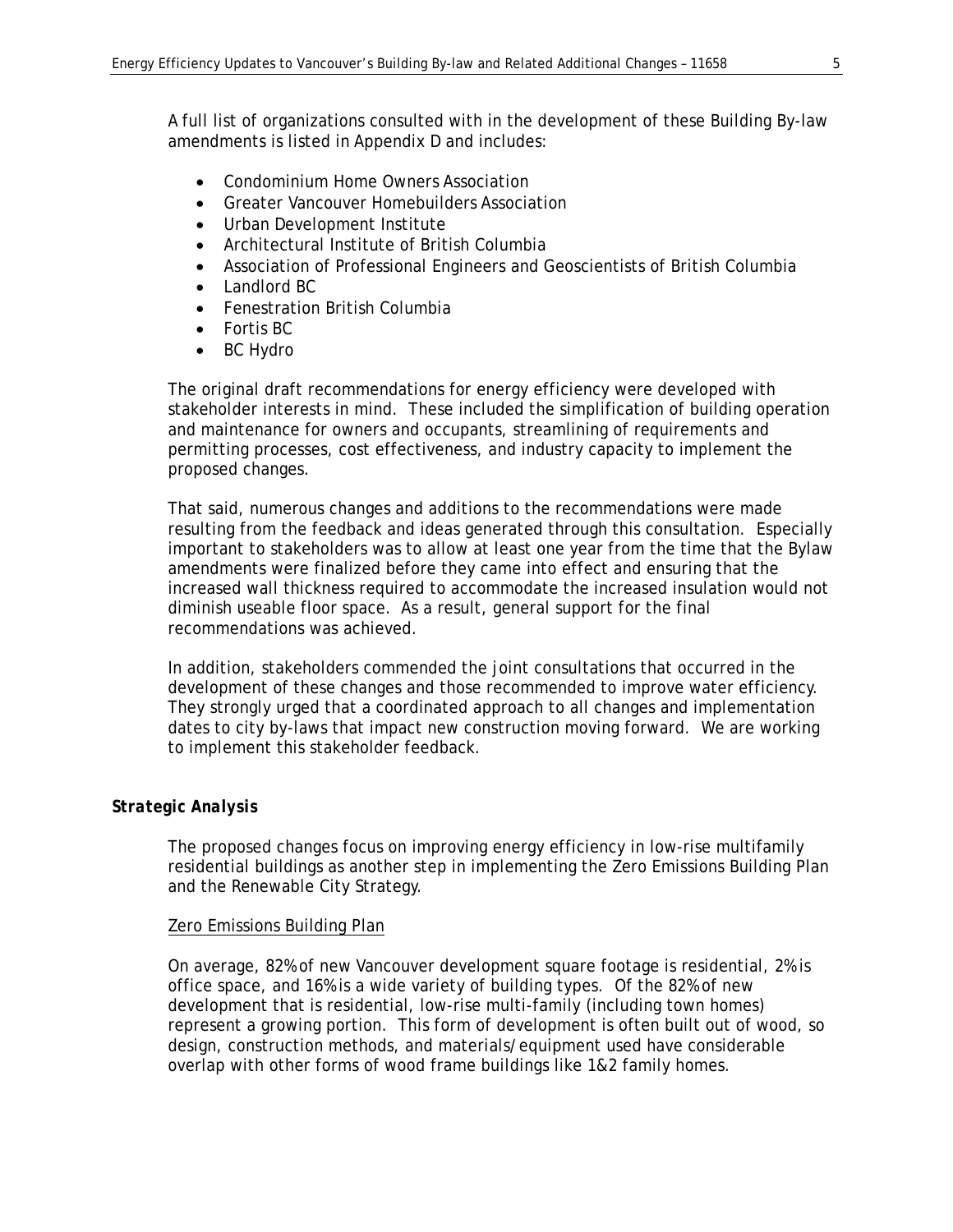The recommended Building By-law amendments for GHG reductions and energy efficiency apply only to new low-rise multi-family buildings (6 storeys and under, including townhouses). These changes will reduce greenhouse gas emissions from newly permitted low-rise multi-family buildings between 40% and 55% with a focus on reducing space heating demand through increased wall, foundation and roof insulation, improved air tightness and heat recovery ventilation, and increased equipment efficiency. The requirements for these elements have been aligned with those required for one and two family homes.

Currently there is one requirement for one and two family homes, a different requirement for multifamily under 4 storeys (including town homes), and another requirement for 4-6 storey multi-family buildings. Alignment of the Building Bylaw requirements for all these forms will streamline work flow for City staff (inspections, development planners, etc) while also simplifying work for developers, builders, and building equipment suppliers (such as windows).

The proposed Building By-law requirements for 4-6 storey residential buildings maintain two paths to demonstrate compliance as is currently allowed: a prescriptive path and a performance path. At present, half of new developments follow the prescriptive path and half follow the performance Path.

Each path's proposed changes are discussed below. The recommended amendments to the Building By-law reflecting these changes are as generally set out in Appendix A.

#### Prescriptive Compliance Path

The prescriptive compliance path establishes clear minimum energy efficiency performance requirement for each key building element. This path provides simplicity and avoids the cost associated with energy modelling. The recommended prescriptive requirements align with those prescriptive requirements already in the Building By-law for new one and two family buildings. Consistent with the current By-law, the prescriptive path is the only path for multi-family buildings under 4 storeys.

| <b>Components Metric</b><br>(Imperial)      | 1&2 Family<br>[Existing]<br>/Required] | MURB < 4<br>Storeys (inc<br>townhome)<br>[Proposed] | MURB 4-6 Storey<br>[Proposed]       |
|---------------------------------------------|----------------------------------------|-----------------------------------------------------|-------------------------------------|
| Walls (above and below<br>grade) RSI        | $3.85$ (R22)                           | $3.85$ (R22)                                        | $3.85$ (R22)                        |
| <b>Flat or cathedral Roof</b><br><b>RSI</b> | $4.3$ (R28)                            | $5.28$ (R30)                                        | $5.28$ (R30)                        |
| <b>Full Attic RSI</b>                       | 8.5(R48)                               | $8.5$ (R48)                                         | $8.5$ (R48)                         |
| Under slab RSI                              | 2.5(R14)                               | $2.5$ (R14)                                         | $2.5$ (R14)                         |
| Windows + sliding glass<br>doors            | $U$ 1.4 (.25)                          | $U$ 1.4 (.25)                                       | $U$ 1.4 (.25)                       |
| Airtightness (not<br>converted M/I)         | Testing $+$<br>3.5ACH50                | Testing $+$<br>3.5ACH50                             | Testing $+$<br>2.0/liters/second/m2 |

#### TABLE 1: Prescriptive Envelope Requirements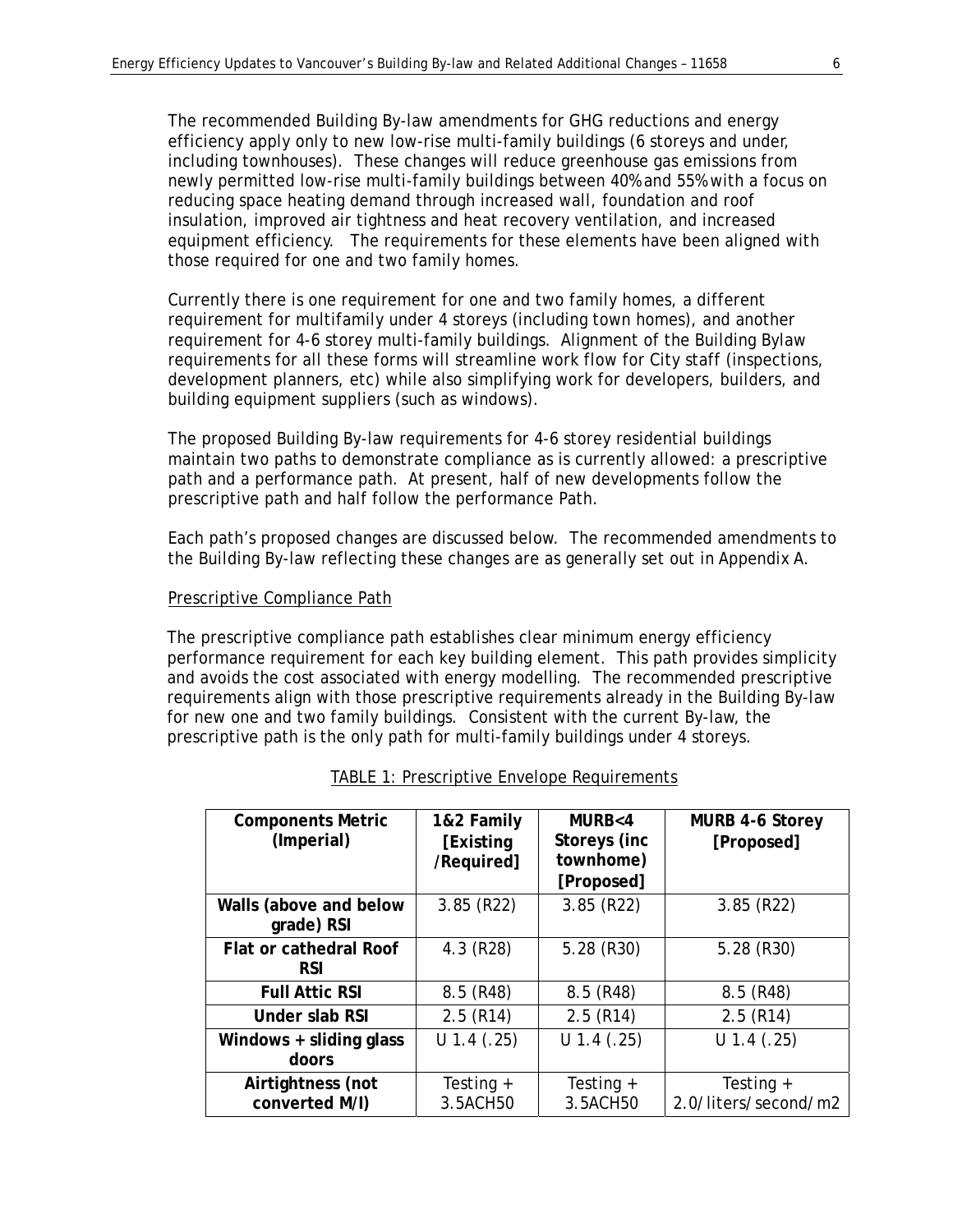The above requirements for increased wall insulation will result in slightly thicker walls and therefore reduced usable floor area. If these recommended updates to Building By-law are approved by Council, staff will develop and recommend changes to the Zoning and Development By-law, or other bylaws and guidelines as required, to ensure no decrease in permitted useable floor area occurs.

| Mechanical<br>Components                                                | 1&2 Family                                                    | MURB <sub>4</sub><br>Storeys (inc<br>townhome)                             | <b>MURB 4-6</b><br>Storey                                                  |
|-------------------------------------------------------------------------|---------------------------------------------------------------|----------------------------------------------------------------------------|----------------------------------------------------------------------------|
| <b>Heat Recovery</b><br>ventilator with<br><b>Direct</b><br>ventilation | 65% sensible<br>heat recovery<br>efficiency (SRE)<br>at OC    | 65% SRE at OC                                                              | 65% SRE at OC                                                              |
| Furnace /<br>Make up air                                                | 92% Annual<br><b>Fuel Utilization</b><br>Efficiency<br>(AFUE) | <b>92% AFUE</b>                                                            | <b>92% AFUE</b>                                                            |
| <b>Boiler</b>                                                           | <b>92% AFUE</b>                                               | <b>92% AFUE</b>                                                            | <b>92% AFUE</b>                                                            |
| <b>Domestic Hot</b><br>Water                                            | 78%, Energy<br>Factor (EF) of<br>.78                          | 78%, EF of .78                                                             | 78%, EF of .78                                                             |
| <b>Fireplaces</b>                                                       | Direct Vent<br>Electronic<br>Ignition                         | Direct Vent<br>Electronic<br>Ignition + Must<br>be on a<br>fireplace timer | Direct Vent<br>Electronic<br>Ignition + Must<br>be on a<br>fireplace timer |
| Outdoor<br>fireplaces                                                   | Electronic<br>Ignition + Must<br>be on a<br>fireplace timer   | Electronic<br>Ignition + Must<br>be on a<br>fireplace timer                | Electronic<br>Ignition + Must<br>be on a<br>fireplace timer                |

#### TABLE 2: Prescriptive Equipment Requirements

In addition to the above, requirements have also been established for lighting efficiency; drain water heat recovery, solar energy readiness, limiting thermal bridges in concrete, the use of programmable thermostats, and the use of EnerGuide. EnerGuide is the official mark of the Government of Canada for its energy performance rating and labelling program for homes. It is a comprehensive energy modelling and air tightness testing program that results in more comfortable, efficient homes with a lower operating cost. Details of these requirements are included in Appendix A.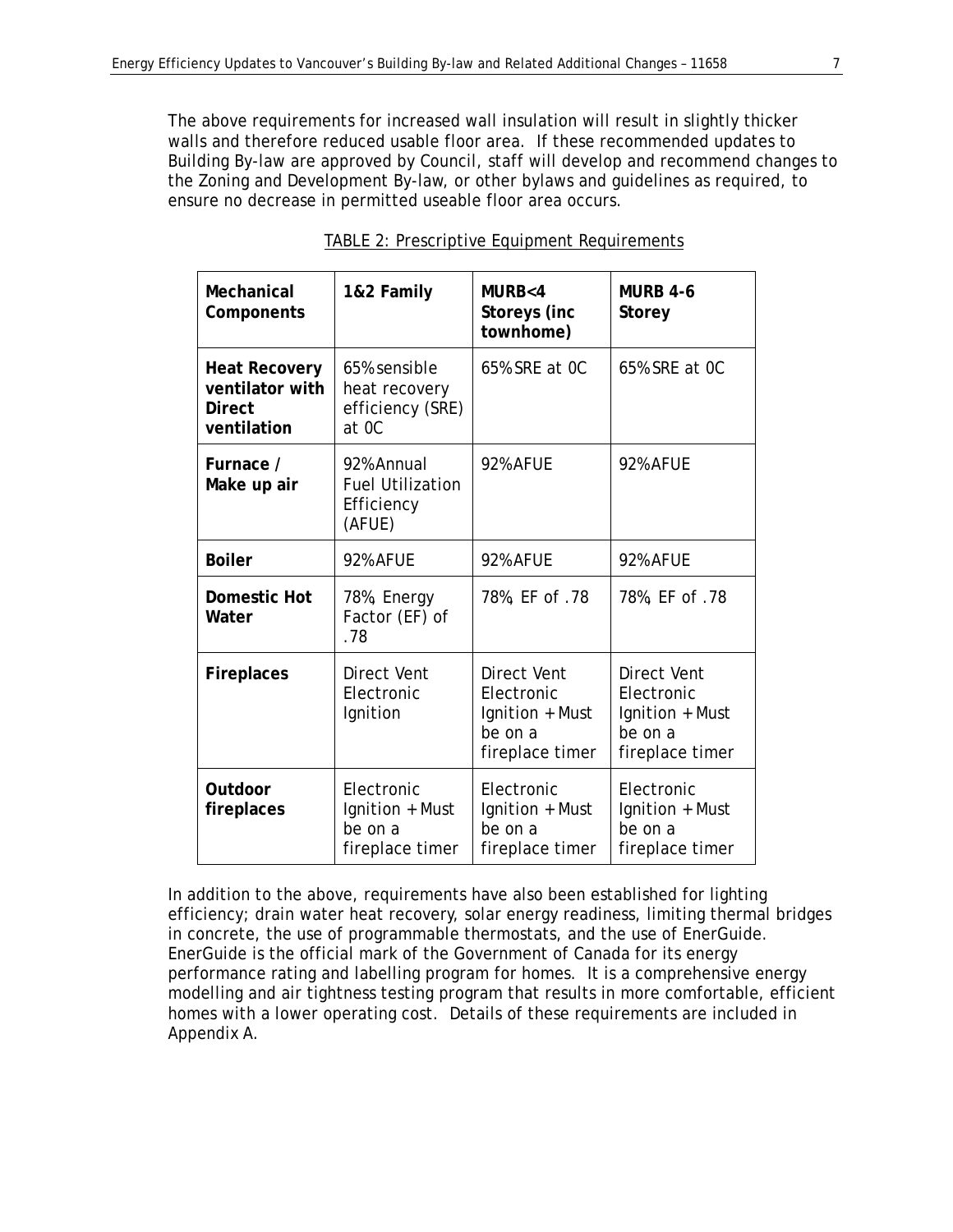#### Performance Path

The performance compliance path provides for increased design flexibility in material and equipment selection for 4-6 storey buildings while still achieving similar efficiency outcomes as would occur using the prescriptive path. For example, slightly reduced wall insulation might be compensated for by having higher performance windows to ensure the overall performance requirements of the building are maintained.

Under this compliance path, a building energy model following City approved modelling guidelines is required to ensure that the building meets the established performance requirements. As recommended under the Zero Emissions Building Plan, the recommended changes to the performance path under the BBL applicable to new multi-family building 6 storeys and under are not permitted to exceed maximum allowed limits for GHG emissions or heat loss (i.e. thermal energy demand intensity TEDI).

#### Proposed Performance Compliance Path Upper Limits for Multi-Unit Residential Buildings 6 Storeys and Under

|                                     |     | GHG kg/m2*a   TEDI kWh/m2*a | EUI kWh/m2*a |
|-------------------------------------|-----|-----------------------------|--------------|
| Proposed By-law<br>Performance Path | 5.5 |                             | 110          |

#### GHG Reductions for Large New Single Family Homes

In addition to the recommended Building By-law changes for multi-family residential buildings 6 storeys and under, this report also recommends that large new single family homes will be required to demonstrate leadership in energy efficiency and low-carbon design. The recommended Building By-law amendments as generally set out in Appendix A require new homes over 325 square meters (approximately 3500 square feet) to be designed so as to limit the total greenhouse gas footprint to that of a 325 square meter (~3500 square feet) home. The larger the home above this threshold, the greater leadership in improved design, better building envelopes, and improved equipment that will be required to comply with the carbon pollution cap.

This house size was identified as a small portion of the overall number of homes with a significant greenhouse gas footprint. Vancouver's average new single family home size (including both East and West side developments) is 2,600 square feet. For reference, the average new home size in BC is 1,900 square feet. Large luxury homes have the opportunity and ability to demonstrate energy efficiency leadership. Greenhouse gas and energy modelling has shown that reducing greenhouse gases for homes of this size is straightforward with commonly used local methods and technology.

#### Cost Implications

The energy efficiency and GHG improvements recommended here were specifically developed to ensure that changes resulted in cost savings on a monthly basis for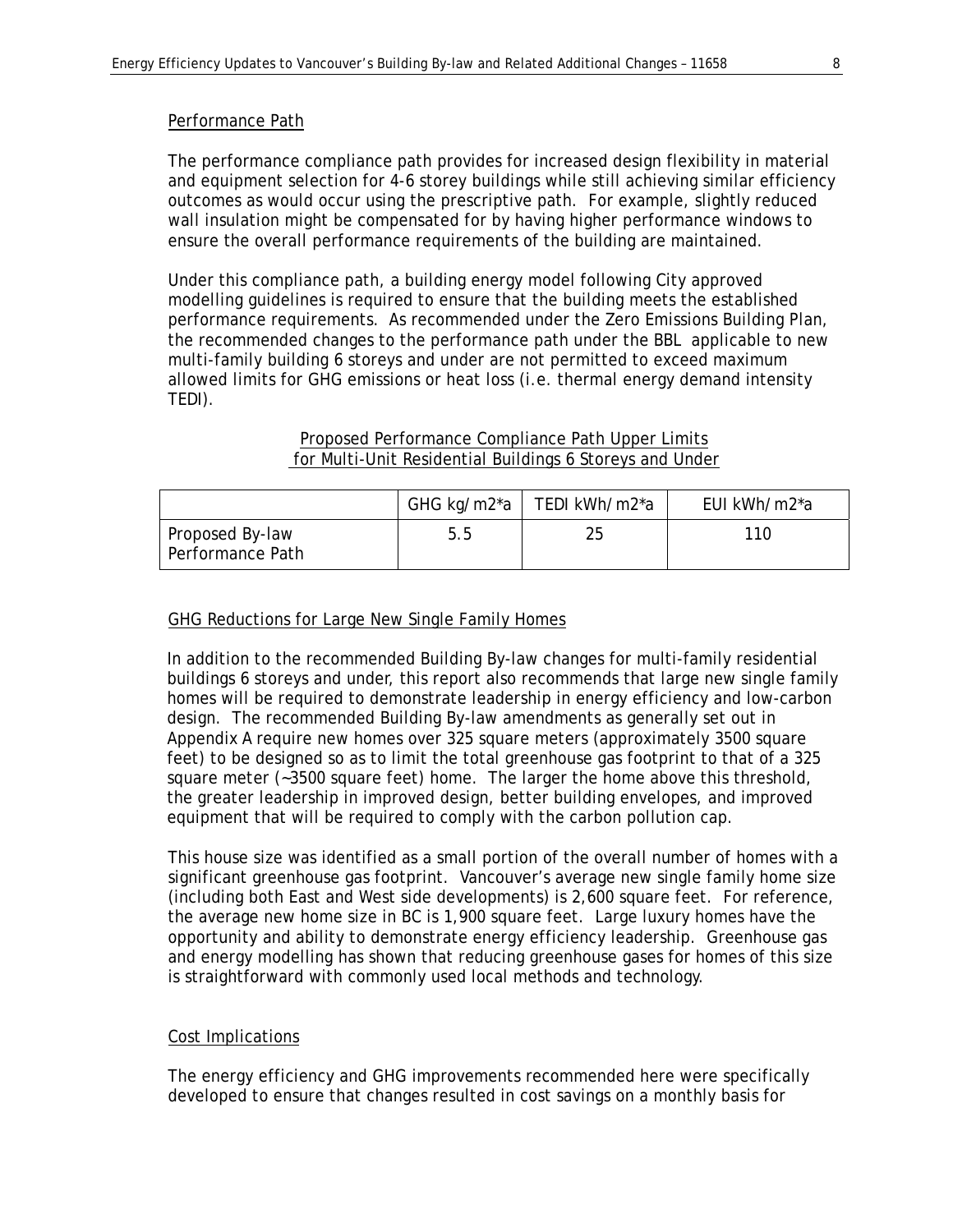residents. The costs of these measures and savings that are expected to be achieved were shared with stakeholders to ensure reasonable assumptions and accuracy. Detailed financial analysis is available in Appendix E.

The new requirements for townhouses are expected to add an average of \$4 per square foot and while it's unlikely this would result in a change in purchase price (which is established by the market and not construction costs), if the purchase price was impacted it would increase the mortgage payment by an estimated \$27 per month. This modest increase in cost would be offset by the estimated \$37 in monthly energy cost savings. A new purchaser would benefit from reduced monthly housing costs while enjoying improved thermal comfort and indoor air quality. Additional detail can be seen in Appendix E.

The new requirements for multi-family buildings add between \$2-\$4 per square foot which theoretically adds an extra \$11 a month in mortgage cost. Thee energy savings average \$20 a month, resulting in an immediate monthly savings of \$9. Additional detail can be seen in Appendix E.

#### Building By-law Amendments Implementation Planning

Should Council adopt the By-law amendments generally as set out in Appendix A, staff recommend that the amendments come into effect March 1, 2018. This ensures industry has sufficient time to prepare for the changes and allow for the development of compliance tools and training for both industry and staff. Activities to prepare the industry to meet the changes will include but not be limited to:

- updating the "COV Guide to Building R22 Effective Walls" to provide designers and builders of low-rise multi-family buildings guidance and examples for meeting the new insulation requirements;
- developing guidance and training on designing, building, and testing new lowrise multi-family homes to meet the air tightness requirements;
- hosting education and awareness sessions with GVHBA, UDI, AIBC and other industry partners; and
- training on building science and procedures for Energy Advisors who will work with townhouse and low rise multi-family projects to submit high quality applications.

To prepare City staff and avoid any delays in processing permits, work will include but not be limited to:

- training for development planners, plan checkers and inspectors on what acceptable applications look like under the new Building By-law; and
- Sustainability staff will working with development planners, plan checkers and inspectors on the first number of projects to ensure a smooth uninterrupted flow under the new building by-law.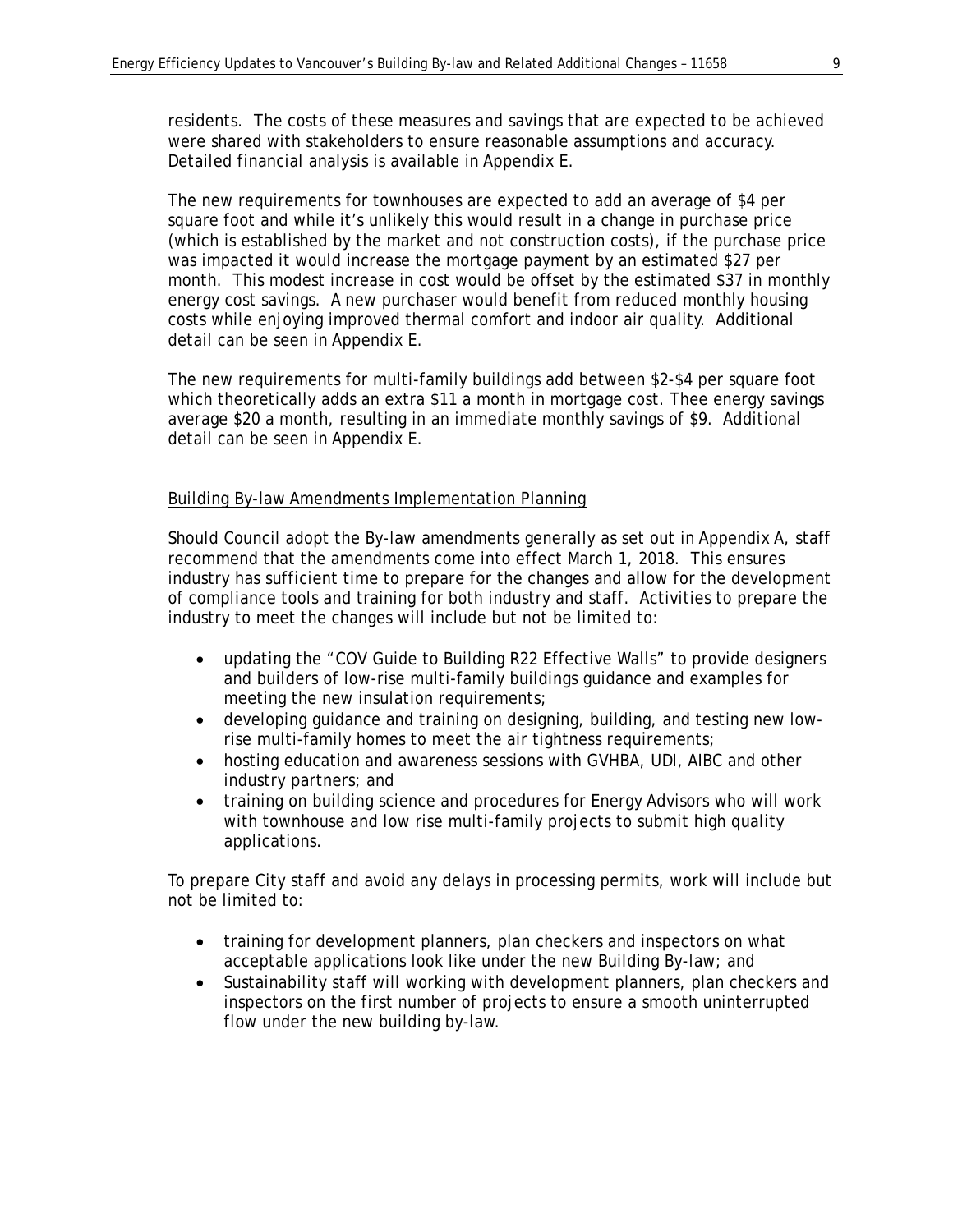#### Development of a Low-Carbon Energy Performance Compliance Path

The Zero Emissions Building Plan recommended that buildings connected to a lowcarbon energy system (such as the City's Neighbourhood Energy Utility in South East False Creek) have slightly less stringent heat loss and energy use intensity limits than non-connected buildings. Low-carbon energy system connected buildings would be required to meet the same GHG limits as non-connected buildings through a hybrid of investing in both envelope improvements and connection to a low-carbon energy system to meet the buildings heating needs.

In order to develop this compliance option, the City must define what is required to be recognized as a low-carbon energy system and establish a policy to guide decisions as to when a low-carbon energy supply has been secured.

In addition, the City has numerous areas where neighbourhood energy utility connectivity is required but a low-carbon energy supply has not yet been secured. In these situations, it will not be practical for buildings to comply with the proposed GHG limits recommended in the Building By-law. If a building is required to be built to be low-carbon NEU connectable and low-carbon energy is not secured, the intended GHG limits proposed could be exceeded by as much as 70%.

To avoid this situation from arising when the Building By-law changes recommended come into effect, the City must also amend all existing by-laws, plans and policies that currently require NEU connectivity to clarify that connectivity requirements only apply when low-carbon energy supply has been secured and connection can be compelled.

#### Additional New Building Energy Efficiency Updates

In addition to the Building By-law and related changes discussed above, staff also recommend that the Rezoning Policy for Green Buildings be amended to require annual energy use reporting and that the Electrical By-law be amended to ensure that buildings undergoing renovations comply with the electrical efficiency requirements.

#### Green Buildings Policy for Rezonings:

Energy reporting was intended as an important requirement of the Green Building Policy updates approved by Council in November 2016. While this requirement was supported by stakeholders during the consultations for the Policy updates, it was not included in the amendments in November as a mechanism to secure energy reporting had to be finalized. An appropriate mechanism has now been confirmed and staff recommends this minor amendment to the Green Buildings Policy for Rezonings as set out in Appendix C.

Energy reporting, including the annual compilation, normalization, and reporting of whole-building energy use using a standardized platform such as Energy Star Portfolio Manager will enable building owners to identify opportunities to conserve use and will provide the City with critical actual performance data essential to streamlining and optimizing energy efficiency policies and bylaws.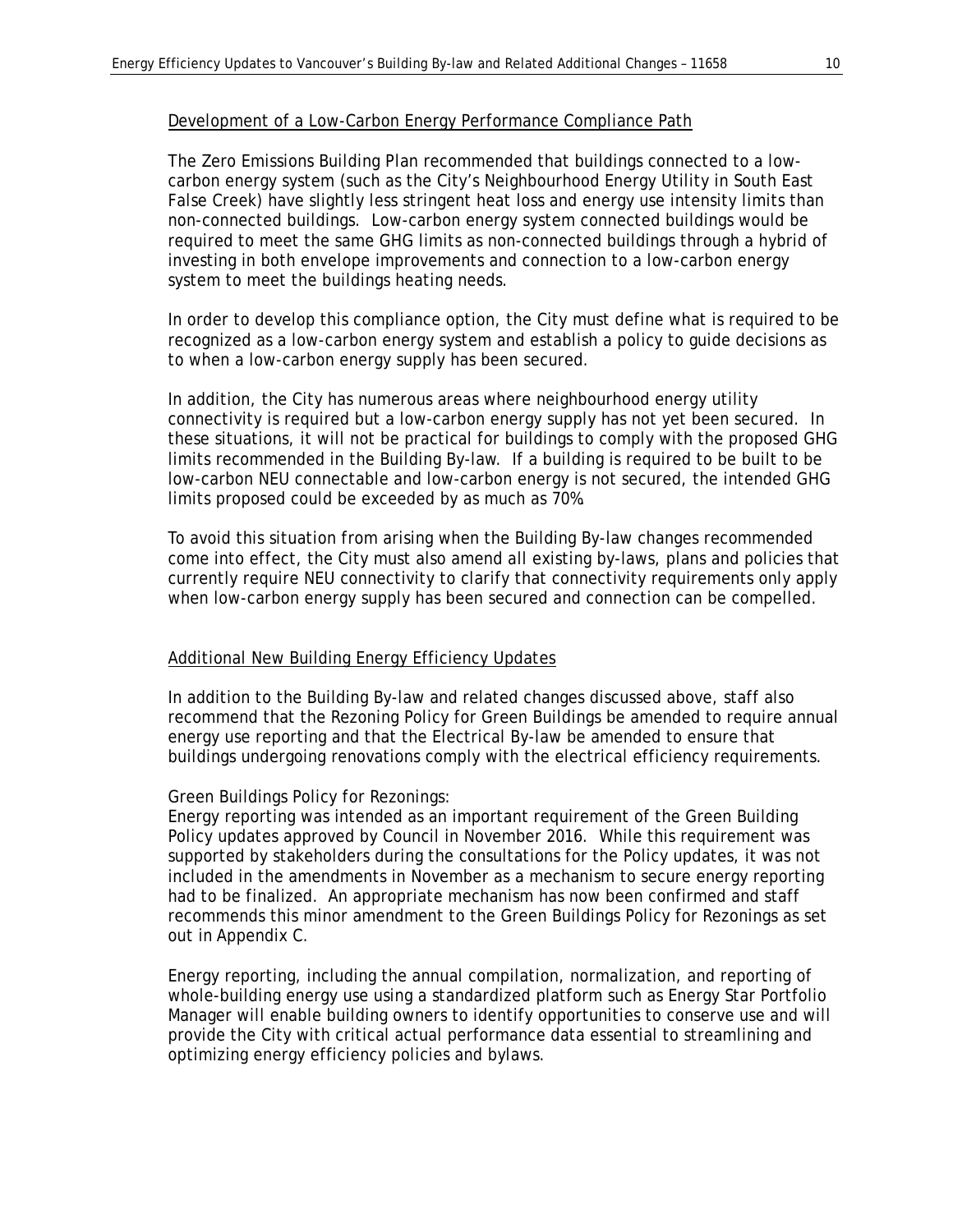Staff recommend amendments to the Electrical By-Law as generally set out in Appendix B to ensure that those developments undergoing renovation and not requiring a building permit conform with the applicable electrical safety standards in Electrical By-law and the energy efficiency standards in the Building By-law.

#### *Implications/Related Issues/Risk (if applicable)*

#### *Financial*

There are no financial implications for the City. That said the energy savings to homeowners and renters would total an estimated \$2.8 million over 5 years, \$7 million over 10 years, and over \$15 million over 20 years.

#### *Human Resources/Labour Relations*

There are no human resources / labour relations implications.

#### *Environmental*

The changes recommended in this report will limit the increases in GHG emissions from new development as newly built multi-family buildings will emit between 40% and 55% fewer emissions than under the current BBL requirements. This will prevent greenhouse gasses of 7,600 metric tonnes after 5 years, 18,500 metric tonnes after 10 years and over 40,000 metric tonnes after 20 years.

#### *Legal*

The Vancouver Charter authorizes Council to enact by-laws for regulating the construction of buildings where the conservation of energy or water, or the reduction of greenhouse gases is concerned.

#### *CONCLUSION*

This report recommends amendments to Vancouver's 2014 Building By-law (BBL) that focus on reducing energy use and greenhouse gas (GHG) emissions in new multi-family residential buildings 6 storeys and under by aligning the efficiency requirements for these buildings with those already in place for detached houses. If approved, this alignment will simplify compliance for builders and limit increases in GHG emissions from new development as newly built multi-family buildings will emit between 40% and 55% fewer emissions than under the current BBL requirements.

The changes are consistent with the approach recommended in the Zero Emissions Building Plan adopted by Council in 2015.

\* \* \* \* \*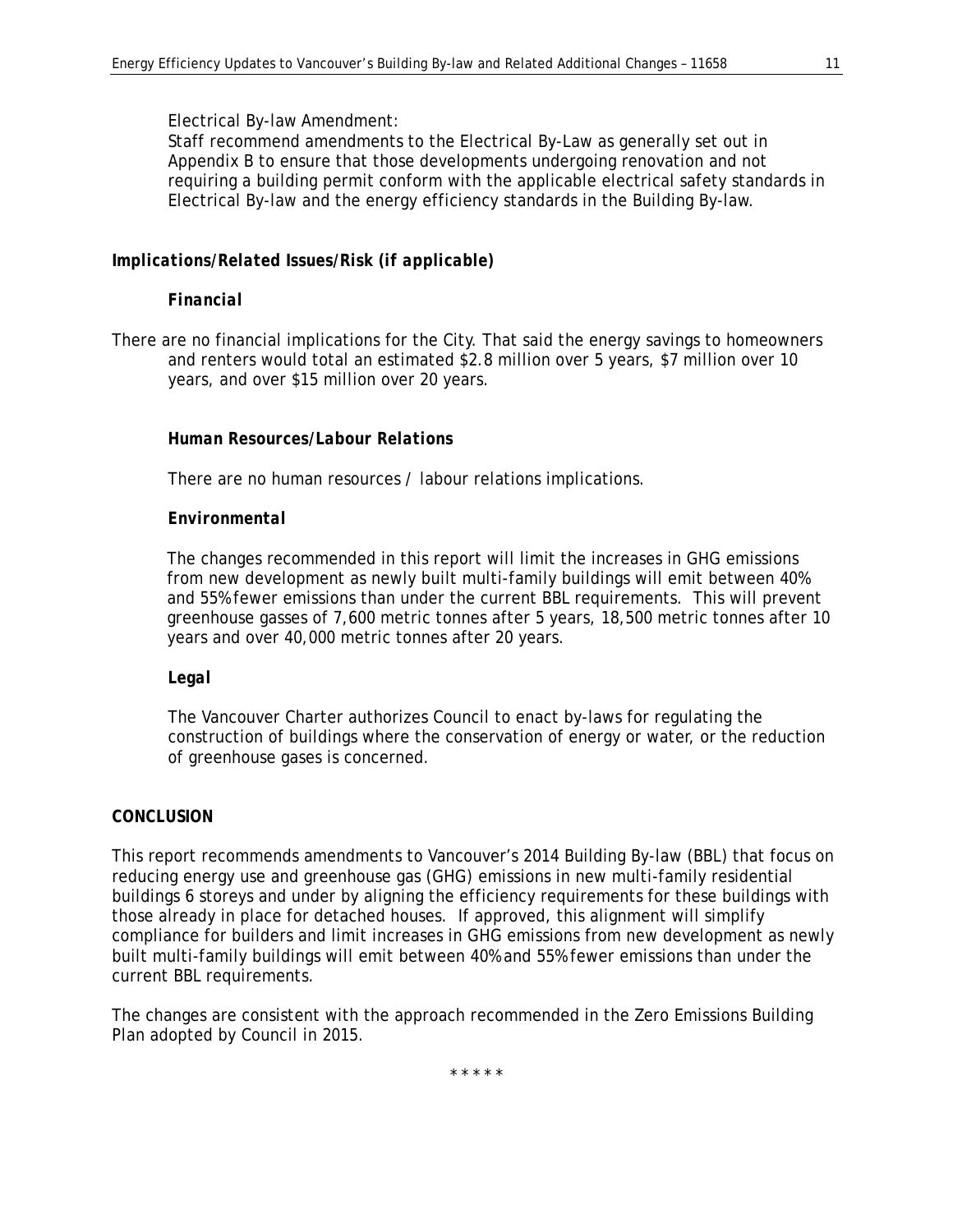$^{\prime\prime}$ 

 $^{\prime\prime}$ 

**BY-LAW NO. \_\_\_\_\_\_\_** 

#### **A By-law to amend the Building By-law No. 10908 Regarding Sustainability & Energy Efficiency amendments.**

THE COUNCIL OF THE CITY OF VANCOUVER, in public meeting, enacts as follows:

1. This By-law amends the indicated provisions of Building By-law No. 10908.

2. In Book I, Division A, Part 1, Council amends Article 1.4.1.2. by adding in alphabetical order the following definition:

 "*Greenhouse Gas* has the meaning attributed to it in section 559 of the Vancouver Charter"

3. In Book I, Division A, Part 1, Council amends Article 1.4.2.1. by adding in alphabetical order the following abbreviations:

 "ERV ………… Energy Recovery Ventilator GHG ………… Greenhouse Gas HRV …………. Heat Recovery Ventilator"

4. In Book I, Division B, Part 1, Article 1.3.1.2., in Table 1.3.1.2.(1) Council:

a) strikes out the line:

"

CSA CAN/CSA-F326-M91 Residential Mechanical Ventilation Systems 9.32.3.1.(1)

and substitutes:

" CSA CAN/CSA-F326-M91 Residential Mechanical Ventilation Systems 9.32.3.1.(1), 10.2.3.17.(3)

; and

 $\mathbf{u}$ 

b) adds in alphanumeric sequence:

| CSA CSA 2.6/ANSI Z83.8         | Gas unit heaters, gas packaged heaters,<br>gas utility heaters and gas-fired duct<br>furnaces                                             | 10.2.2.14. |
|--------------------------------|-------------------------------------------------------------------------------------------------------------------------------------------|------------|
| ICSA ICSA 4.3/ANSI<br>Z21.10.3 | Gas Water Heaters Volume III, Storage<br>Water Heaters, with Input Ratings above<br>75,000 Btu per hour, Circulating and<br>Instantaneous | 10.2.2.12. |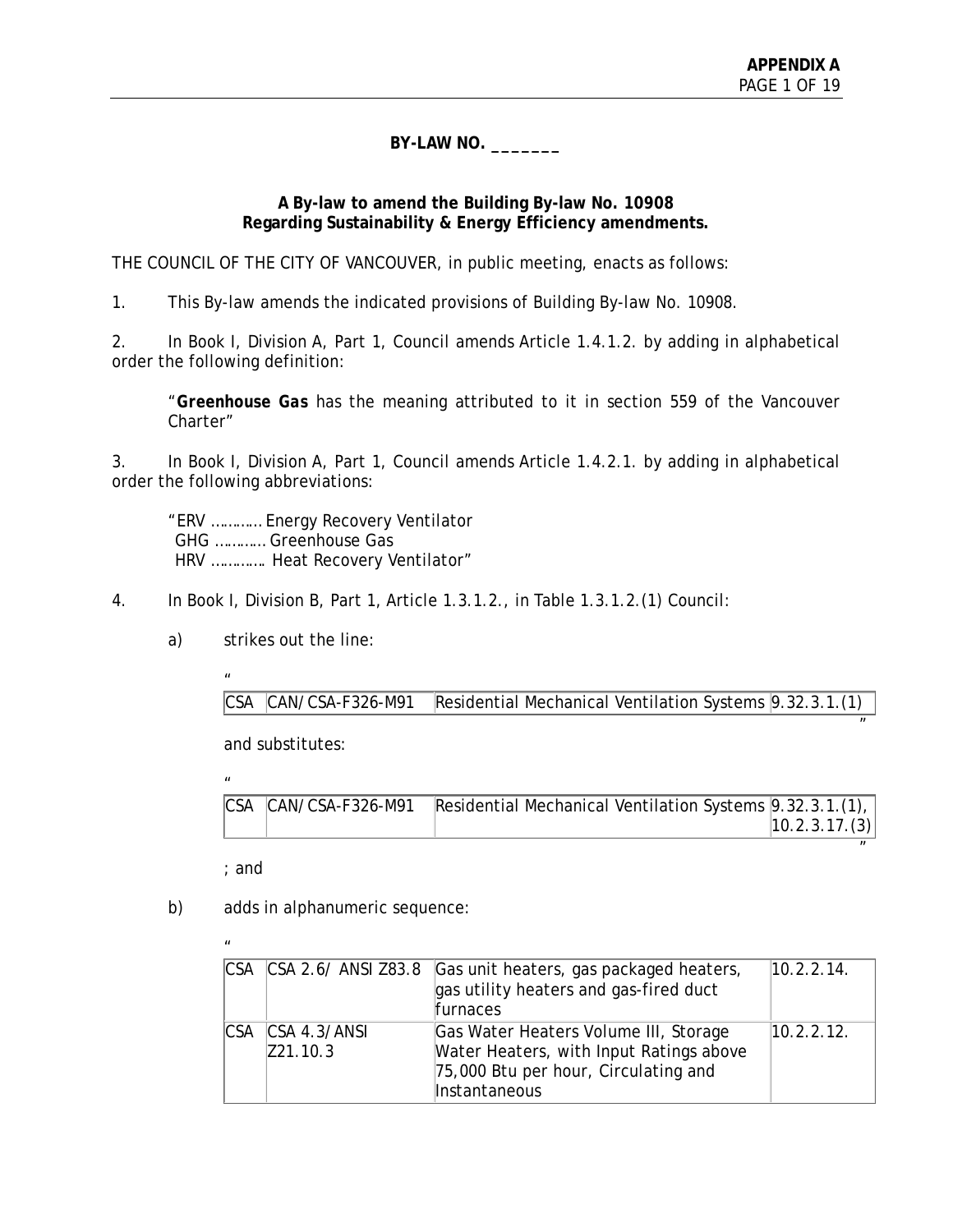| CSA B55.1-15<br>CSA B55.2-15<br>CAN/CSA B415.1-10 | Test Method for Measuring Efficiency and<br>Pressure Loss of Drain Water Heat<br><b>Recovery Units</b><br>Drain water heat recovery units<br>Performance Testing of Solid-Fuel-Burning | 10.2.2.11.(3)<br>10.2.2.11.(3)           |
|---------------------------------------------------|----------------------------------------------------------------------------------------------------------------------------------------------------------------------------------------|------------------------------------------|
|                                                   |                                                                                                                                                                                        |                                          |
|                                                   |                                                                                                                                                                                        |                                          |
|                                                   | <b>Heating Appliances</b>                                                                                                                                                              | 10.2.2.16.                               |
| CSA C22.2 No. 113M-<br>1984                       | <b>Fans and Ventilators</b>                                                                                                                                                            | 10.2.3.17.(3)                            |
| CSA C191-04                                       | Performance of electric storage tank<br>water heaters for domestic hot water<br>service                                                                                                | 10.2.2.12.                               |
| $CSA$ P.2-07                                      | Testing Method for Measuring the Annual<br><b>Fuel Utilization Efficiency of Residential</b><br><b>Gas-Fired Furnaces and Boilers</b>                                                  | 10.2.2.13.                               |
| $CSA$ P.3-04                                      | <b>Testing Method for Measuring Energy</b><br>Consumption and Determining Efficiencies<br>of Gas-Fired Storage Water Heaters                                                           | 10.2.2.12.                               |
| $CSA$ P.7-10                                      | Testing Method for Measuring Energy Loss                                                                                                                                               | 10.2.2.12.                               |
|                                                   |                                                                                                                                                                                        | of Gas-Fired Instantaneous Water Heaters |

5. In Book I, Division B, Part 10, Council strikes out Section10.2 and substitutes the following:

# **"SECTION 10.2. ENERGY EFFICIENCY**

# **10.2.1. Energy Design Building Classification**

#### **10.2.1.1. Application**

**1**) Except as permitted by Sentence (2), a *building* shall be designed and constructed in conformance with this Subsection for the purpose of energy efficiency.

**2)** A structure that cannot be identified by the characteristics of a *building* in this Subsection shall comply with the requirements of 10.2.1.2., or as deemed *acceptable* to the Chief Building Official.

**3)** To meet the energy efficiency requirements of Articles 10.2.1.2. to 10.2.1.5., the design requirements of Subsection 10.2.2. shall form an integral part of this Subsection.

#### **10.2.1.2. Residential Buildings Over 6 Storeys in Building Height and Commercial Buildings (with or without Residential Components)**

**1)** All *buildings* other than those designed in accordance with 10.2.1.3 through 10.2.1.5., shall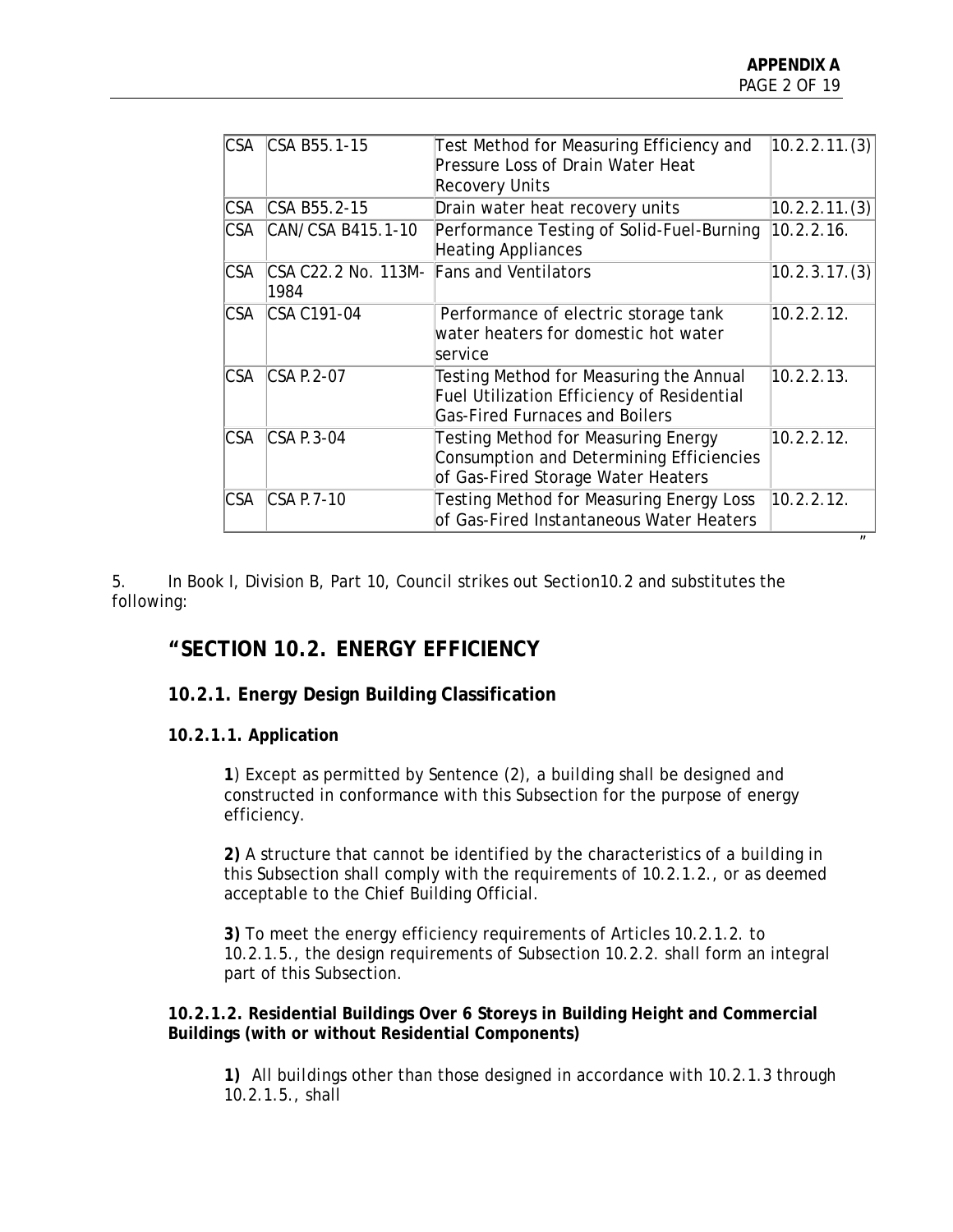a) be designed in accordance with Article 10.2.2.2. or Article 10.2.2.3.,

- b) Reserved,
- c) Reserved,
- d) Reserved,

e) be provided with vestibules for all doors in accordance with Article 10.2.2.8.,

f) be provided with metering equipment in compliance with Article 10.2.2.9, g) be provided with lighting controls in conformance with Article 10.2.2.10., h) be provided with mechanical equipment complying with Articles 10.2.2.11. through 10.2.2.14.,

i) conform with Article 10.2.2.15. where fire places are provided, and j) conform with Article 10.2.2.17. where heat recovery ventilators are provided.

#### **10.2.1.3. Residential Buildings of 4 to 6 Storeys (other than 1 or 2 Family Dwellings)**

**1)** Except as otherwise required by this Subsection, a *building,* other than a 1 or 2 Family Dwelling, which is 4 to 6 *storeys* in building height and which is classified as Group C *major occupancy* containing no other *major occupancies*, excluding Group F Division 3 (Storage Garage) occupancy subsidiary to the Group C *major occupancy*, shall

a) be designed in accordance with Article 10.2.2.2. or Article 10.2.2.3., b) be designed in compliance with the enhanced energy requirements of Article  $10.2.2.5.$ 

c) be provided with insulation in conforming with Article 10.2.2.6.,

d) be provided with windows and doors conforming with Article 10.2.2.7.,

e) be provided with vestibules for all doors in accordance with Article 10.2.2.8.,

f) be provided with metering equipment in compliance with Article 10.2.2.9., g) be provided with lighting controls in conformance with Article 10.2.2.10.,

h) be provided with mechanical equipment complying with Articles 10.2.2.11. through 10.2.2.14.,

i) conform with Article 10.2.2.15. where domestic gas fireplaces are provided, and

j) conform with Article 10.2.2.17. where heat recovery ventilators are provided.

k) provide documentation and a rating system audit in accordance with Article 10.2.2.20.

#### **10.2.1.4. Residential Buildings of 1 to 3 Storeys (other than 1 or 2 Family Dwellings)**

**1)** Except as otherwise required in this Subsection, a *building,* other than a *1 or 2 Family Dwelling,* which is less than 4 *storeys* in *building height*, and which is entirely classified as Group C *major occupancy*, excluding Group F Division 3 (Storage Garage) *occupancy* subsidiary to the Group C *major occupancy*, shall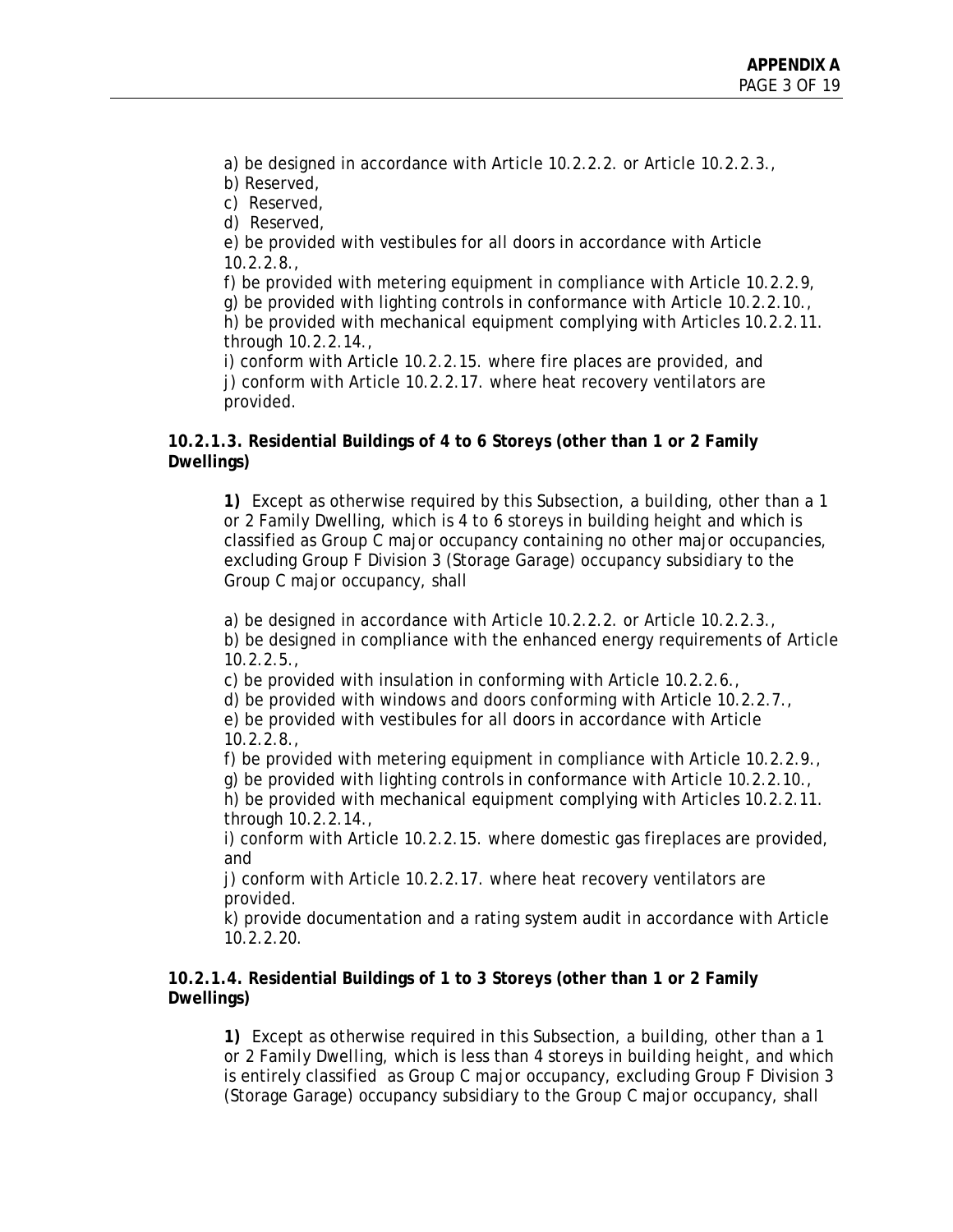a) be provided with thermal insulation in conformance with Article 10.2.2.6.,

b) be provided with windows and doors conforming with Article 10.2.2.7., c) be provided with vestibules for all doors in accordance with Article 10.2.2.8.,

d) be provided with metering equipment in compliance with Article 10.2.2.9.,

e) be provided with lighting controls in conformance with Article 10.2.2.10., f) where provided, domestic hot water heating shall comply with Article

10.2.2.11. through 10.2.2.13. as applicable,

g) comply with Article 10.2.2.14. where domestic gas heated furnaces or makeup air units are provided,

h) comply with Article 10.2.2.15. where domestic gas fireplaces are provided, i) conform with Article 10.2.2.17. where heat recovery ventilators are provided,

j) be designed with a solar photovoltaic ready pipe run in accordance with Article 10.2.2.19., and

k) provide documentation and a rating system audit in accordance with Article 10.2.2.20.

# **10.2.1.5. One and Two Family Dwellings**

**1)** Except as otherwise required in this Subsection, a *one family dwelling* and *two-family dwelling,* with or without *secondary suites* or *lock-off units,* and including *laneway houses*, shall

a) be designed with thermal insulation in conformance with Article 10.2.2.6.,

b) be designed with windows and doors conforming with Article 10.2.2.7.,

c) be provided with metering equipment in compliance with Article 10.2.2.9.,

d) be provided with lighting controls in conformance with Article 10.2.2.10.,

e) where provided, domestic hot water heating shall comply with Article 10.2.2.11. through 10.2.2.13. as applicable,

f) where provided, domestic gas heated furnaces or make-up air units shall comply with Article 10.2.2.14.,

g) where provided, domestic fireplaces shall comply with Article 10.2.2.15. and 10.2.2.16. as applicable,

h) except for *laneway houses*, conform with Article 10.2.2.17. where heat recovery ventilators are provided,

i) be designed with a solar ready pipe run in accordance with Article 10.2.2.18., and

j) provide documentation and a rating system audit in accordance with Article 10.2.2.20.

# **10.2.2. Design Measures for Energy Efficiency**

# **10.2.2.1. Application**

**1)** This Subsection applies to all *buildings* and parts of the *buildings* that are required to be energy efficient under Subsection 10.2.1.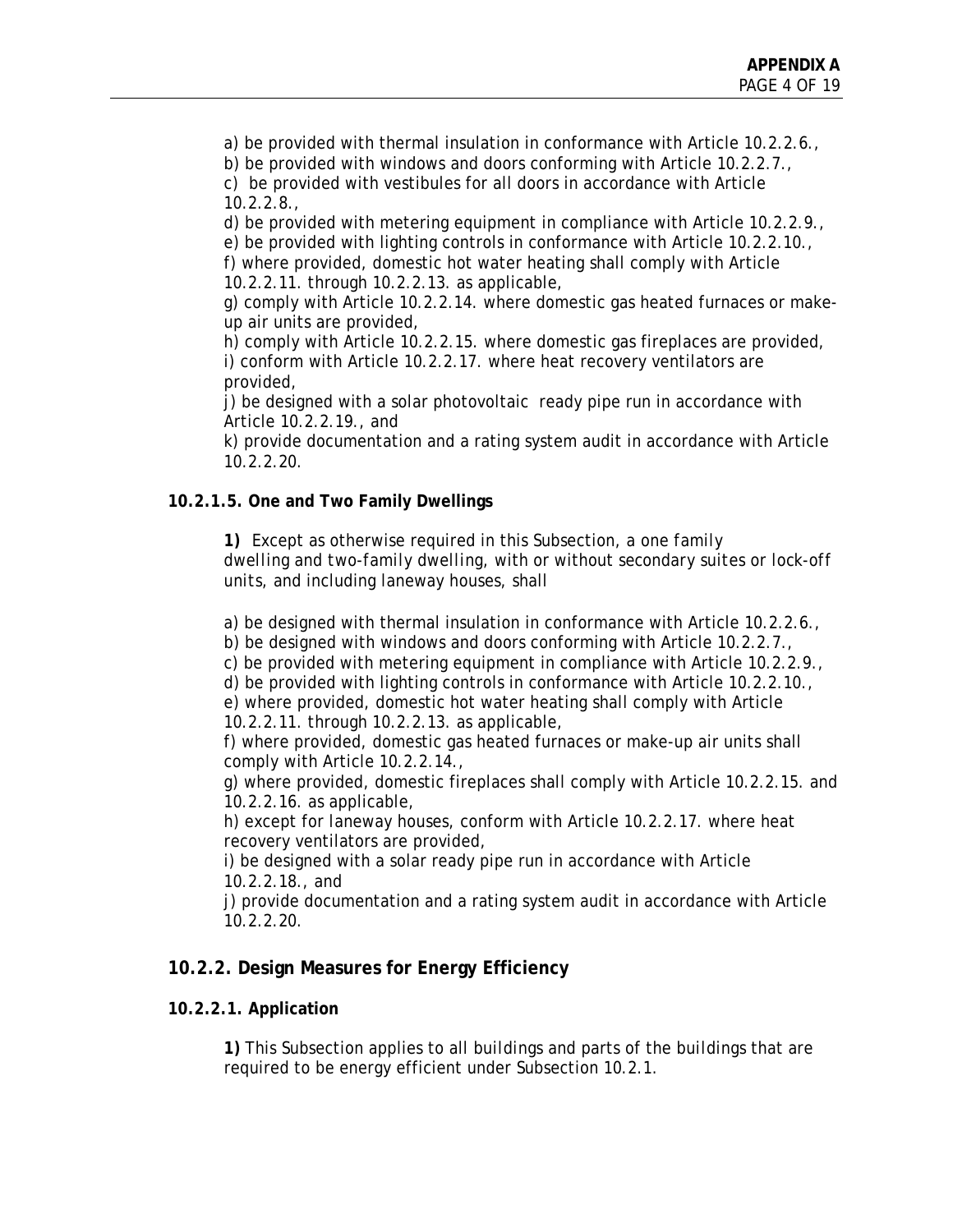#### **10.2.2.2. ANSI/ASHRAE/IESNA 90.1**

**1)** A building designed in accordance with this Article shall, be designed and constructed in accordance with ANSI/ASHRAE/IESNA 90.1, "Energy Standard for Buildings, except Low-Rise Residential Buildings", and with

a) a climate zone of 5,

b) ventilation in conformance with ASHRAE 62 (except addendum n), c) the 5 per cent in Table 11.3.1.5. Building Envelope, Exception a., being replaced by 2 per cent, if designed in accordance with ASHRAE 90.1, Section 11,

d) no requirement to comply with the Fenestration Orientation provisions of ASHRAE 90.1, Article 5.5.4.5.,

e) no requirement to comply with Automatic Receptacle Control, per ASHRAE 90.1, Article 8.4.2., and

> f) lighting control per ASHRAE 90.1 Article 9.4.1.3.(b), except that the maximum period of no activity shall be reduced to 20 min.

#### **10.2.2.3. National Energy Code of Canada for Buildings**

**1)** A *building* designed in accordance with this Article shall be designed and constructed in accordance with the National Energy Code of Canada for Buildings (NECB), except that the provisions of this By-law shall apply where the NECB refers to the National Building Code of Canada (NBCC), and shall be designed with

a) a climate zone of 4,

b) ventilation in conformance with ASHRAE 62 (except addendum n),

c) window-to-wall and skylight-to-roof area ratios of the

reference *building* identical to area ratios of the proposed *building*, d) a vertical glazing Solar Heat Gain Coefficient which does not exceed an assembly maximum of 0.40,

e) a Skylight Solar Heat Gain Coefficient without curb, or with curb and glass, which does not exceed an assembly maximum of 0.49, where the ratio of the aggregate skylight area to roof area is less than or equal to 2.0 per cent,

f) a Skylight Solar Heat Gain Coefficient without curb, or with curb and glass, which does not exceed an assembly maximum of 0.39, where the ratio of the aggregate skylight area to roof area is greater than 2.0 per cent and less than or equal to 5.0 per cent, and

g) a Skylight Solar Heat Gain Coefficient with curb and plastic which does not exceed an assembly maximum of 0.77, where the ratio of the aggregate skylight area to roof area is less than or equal to 2.0 per cent.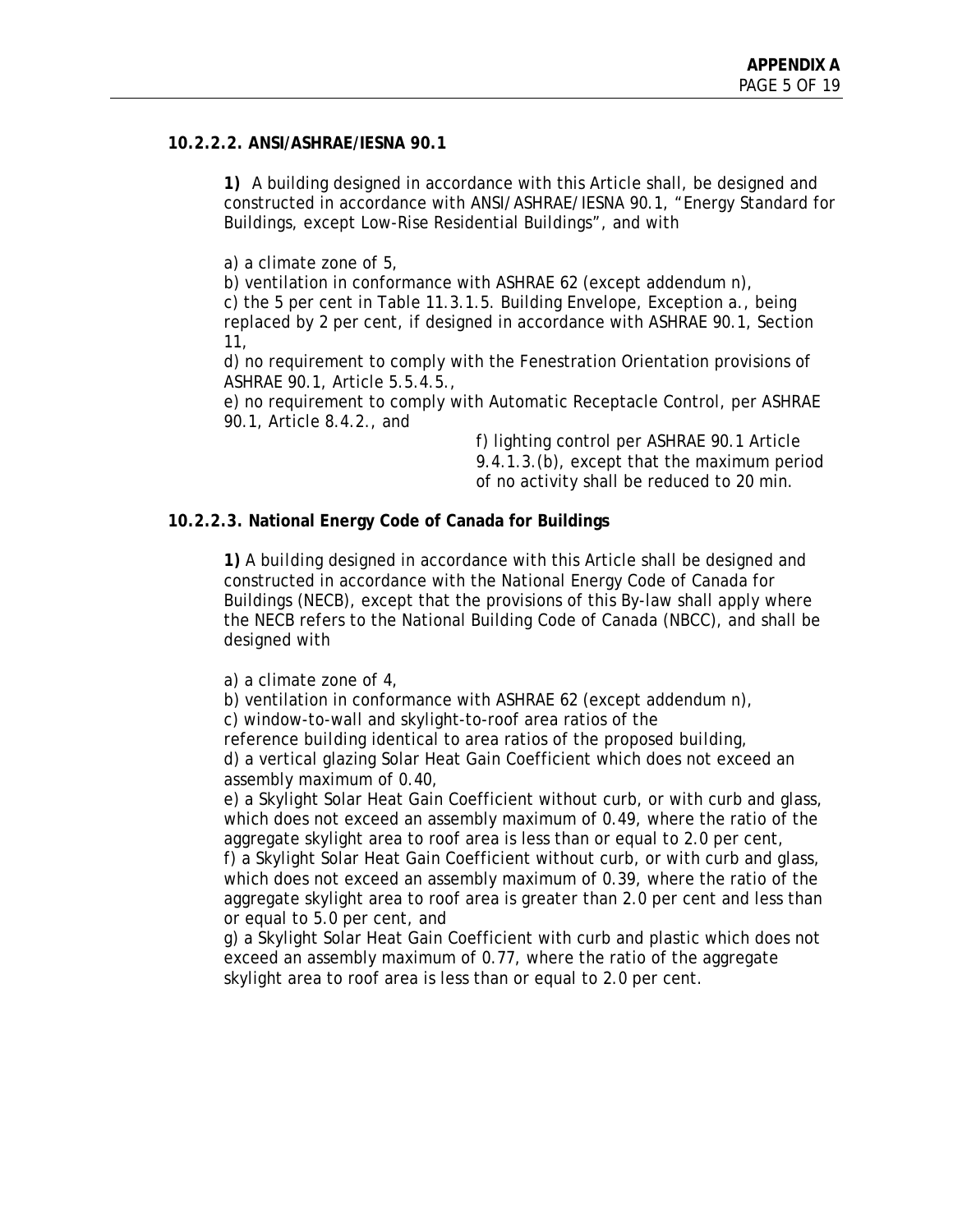#### **10.2.2.4. Reserved.**

#### **10.2.2.5. Building Envelope Opaque Elements and Simulation Performance**

**1)** A *building* required to comply with this Article, shall be designed and constructed in accordance with Table 10.2.2.5.(1), and simulated in accordance with performance values of the proposed building not exceeding an annual site energy use intensity of 110 kWh/m<sup>2</sup> , and an annual *greenhouse gas* emissions intensity of 5.5 kg/m<sup>2</sup>, and an annual *thermal energy demand intensity* of 25  $kWh/m<sup>2</sup>$ .

| Table 10.2.2.5.(1)                                                               |                                                          |  |
|----------------------------------------------------------------------------------|----------------------------------------------------------|--|
| Minimum Effective Thermal Resistance of Assemblies in Buildings of Group C Major |                                                          |  |
| Occupancy Containing No Other Major Occupancies                                  |                                                          |  |
| Forming part of Sentence 10.2.2.5.(1)                                            |                                                          |  |
| <b>Building Assembly</b>                                                         | <b>Assembly Minimum RSI</b><br>Value $(m^2 \circ K/W)$ , |  |
| Full Attic <sup>(1)</sup> & Other                                                | 8.5                                                      |  |
| Cathedral Ceilings and Flat Roofs                                                | 5.28                                                     |  |
| Walls (above & below grade)                                                      | 3.85                                                     |  |
| Concrete Slabs at grade or below grade <sup>(2)</sup>                            | (nominal)<br>2.1                                         |  |

**Notes to Table 10.2.2.5.(1):** 

 $(1)$  The thermal transmittance rating of attic space insulation may be reduced to value required for frame walls for a distance of 1.0 m from the exterior wall.  $^{(2)}$  For buildings more than 1000 m<sup>2</sup> in *building area*, thermal insulation shall be provided for a distance of 1.2 m inboard of the slab perimeter.

# **2)** [Reserved]

**3)** Notwithstanding the requirements of Sentence (1), the associated components of a *building* required to comply with this Article need not comply with the Thermal Transmittance and Equipment Minimum Energy Efficiency requirements of Sentence (1) where

a) in a *building* designed in accordance with Article 10.2.2.1., the performance values exceed that required by ANSI/ASHRAE/IESNA 90.1, "Energy Standard for Buildings, except Low-Rise Residential Buildings", or b) in a *building* designed in accordance with Article 10.2.2.2., where performance values are exceeded by National Energy Code of Canada for Buildings (NECB).

#### **10.2.2.6. Building Envelope Opaque Elements**

**1)** Except as otherwise required in this Subsection, a *building* required to comply with this Article shall be provided with thermal insulation complying with the values in Table 10.2.2.6., between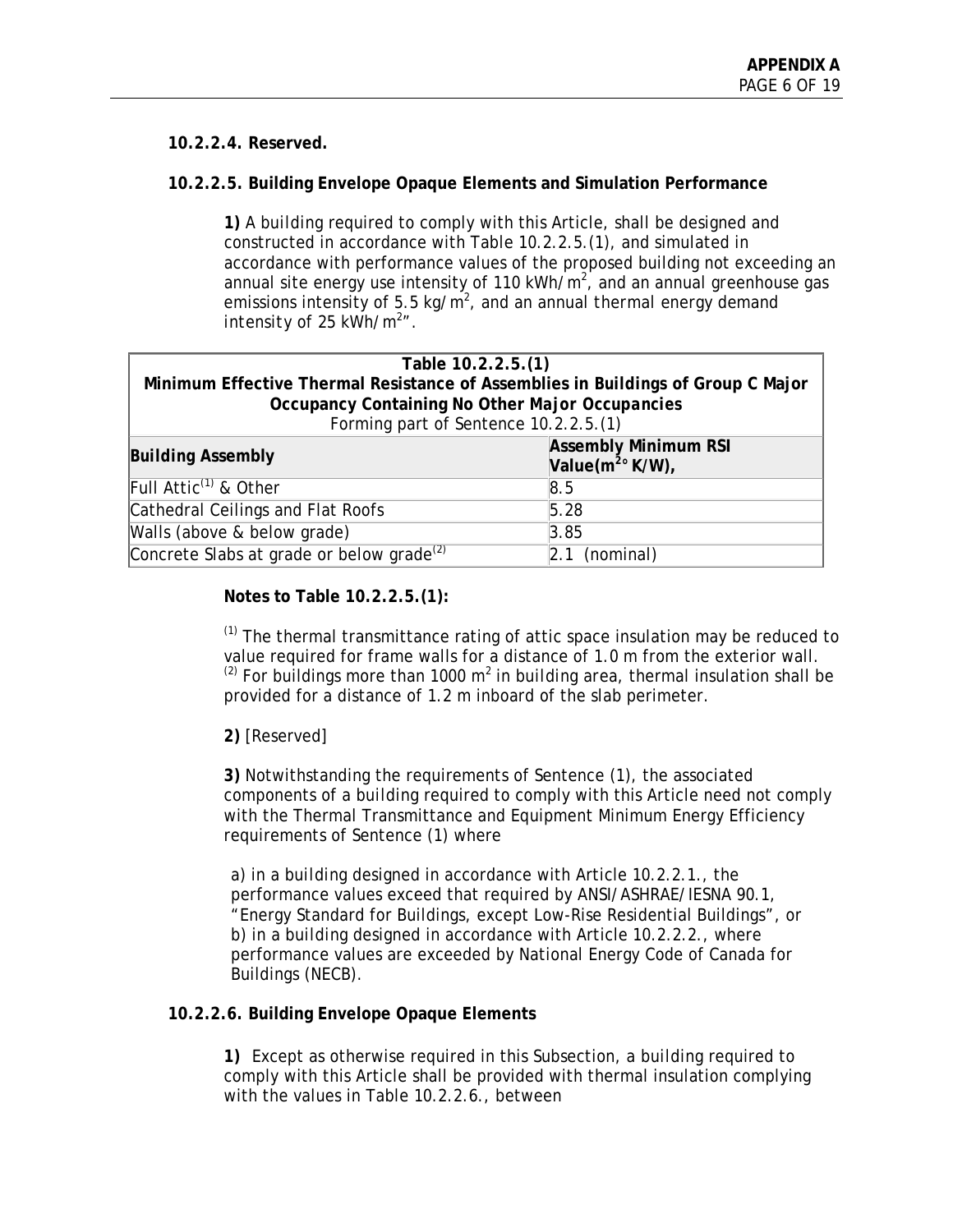- a) heated space and unheated space,
- b) heated space and exterior air,
- c) heated space and exterior *soil*,
- d) heating floor assemblies and heated space,
- e) heating floor assemblies and unheated space,
- f) heating floor assemblies and exterior air, and
- g) heating floor assemblies and exterior *soil*.

| Table 10.2.2.6.                                                                                                                          |                                                             |  |
|------------------------------------------------------------------------------------------------------------------------------------------|-------------------------------------------------------------|--|
| Minimum Effective Thermal Resistance of Assemblies in Buildings of Group C Major                                                         |                                                             |  |
| Occupancy Containing No Other Major Occupancies                                                                                          |                                                             |  |
| Forming part of Sentences 10.2.2.6.(1)                                                                                                   |                                                             |  |
| <b>Building Assembly</b>                                                                                                                 | <b>Assembly Minimum RSI Value</b><br>(m <sup>2</sup> ° K/W) |  |
| Attic Space other than one and two family dwellings <sup>(1)</sup>                                                                       | 6.8                                                         |  |
| Attic Space for one and two family dwellings $^{(1)}$                                                                                    | 8.5                                                         |  |
| Roof Joist Assemblies for one and two family dwellings<br>(Cathedral Ceilings/Flat Roofs)                                                | 4.3                                                         |  |
| Roof Assemblies other than one and two family dwellings<br>(Cathedral Ceilings / Flat Roofs)                                             | 5.28                                                        |  |
| Frame Walls other than one and two family dwellings<br>(including frame crawl space walls)                                               | 3.85                                                        |  |
| Frame Walls for one and two family dwellings (including<br>frame crawl space walls)                                                      | 3.85                                                        |  |
| Concrete or Masonry Walls (other than foundation walls)                                                                                  | 3.85                                                        |  |
| Suspended Floors (framed)                                                                                                                | 4.2                                                         |  |
| Suspended Floors (concrete slab)                                                                                                         | 4.2                                                         |  |
| <b>Foundation Walls</b>                                                                                                                  | 3.85                                                        |  |
| Concrete Slabs on Ground at, above, or below grade<br>(insulation under all slab area and around edge of slab))                          | 2.5                                                         |  |
| Radiant Heating Suspended Floor Assembly Over Heated<br>Area (insulation between heated floor and heated area<br>$\vert$ below) $^{(2)}$ | 2.5                                                         |  |
| Concrete Balconies, Eyebrows, and Exposed Slab Edge<br>(wrapped or using manufacturer thermal break in<br>structure)                     | 0.42                                                        |  |

#### **Notes to Table 10.2.2.6.:**

 $(1)$  The thermal resistance rating of attic space insulation may be reduced to value required for frame walls for a distance of 1.0 m from the exterior wall.  $(2)$  Not applicable when heating elements or piping are located within a concrete topping on a suspended floor assembly or within an internally heated suspended slab.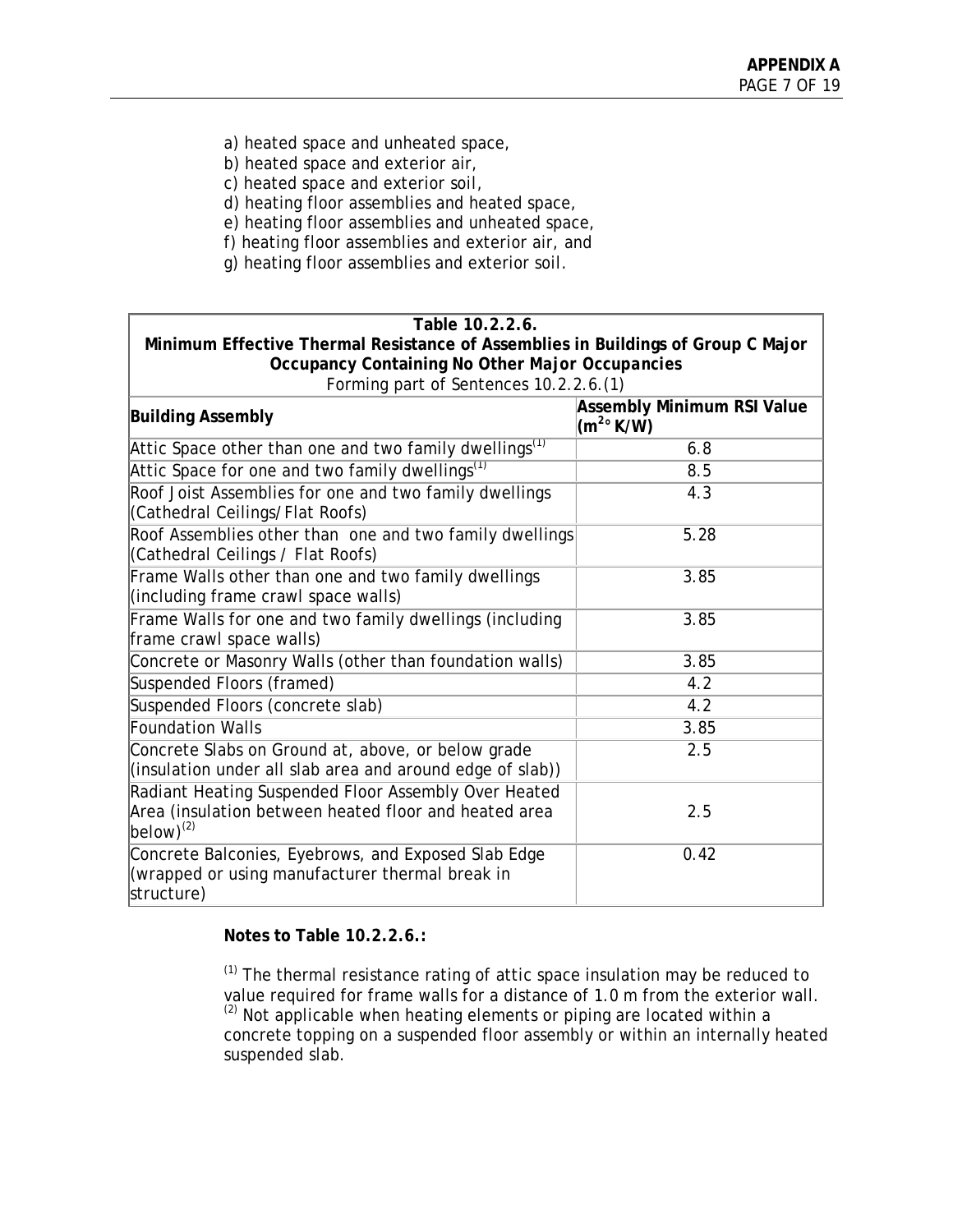**2)** Insulation and the installation of insulation in a *building* designed to the requirements of Part 9 shall conform to Subsection 9.25.2. or Part 5.

**3)** The effective total "R" value of the opaque envelope area, the non-opaque envelope area, and the overall envelope area, calculated by a design professional, shall be submitted as part of an application for a *building permit.*

#### **10.2.2.7. Building Envelope Windows, Skylights, and Doors**

**1)** Except as otherwise required in this Subsection and as permitted by Sentence (2), exterior windows, skylights, and doors shall have a maximum thermal transmittance (u-value) in conformance with Table 10.2.2.2.(1) and shall be labeled accordingly. (See Appendix A)

| Table 10.2.2.7.(1)                                                        |                               |  |
|---------------------------------------------------------------------------|-------------------------------|--|
| Maximum Thermal Transmittance of Exterior Closures for One and Two-family |                               |  |
| Dwellings, One and Two-Family Dwellings with Secondary Suites or Lock-off |                               |  |
| unit, and Laneway Houses                                                  |                               |  |
| Forming part of Sentence 10.2.2.2.(1)                                     |                               |  |
| Type of Closure                                                           | Maximum Thermal Transmittance |  |
|                                                                           | $(W/(m^2K))$                  |  |
| Windows and sliding doors with glazing                                    | 1.4                           |  |
| Doors without glazing                                                     | 1.8                           |  |
| Side hinged doors, glazed or opaque                                       | 1.8                           |  |
| Door transoms and sidelites                                               | 1.8                           |  |
| Fire Rated Doors that are exempt from air                                 | Exempt                        |  |
| water structural                                                          |                               |  |
| Roof access hatches                                                       | 2.9                           |  |
| Skylights                                                                 | 2.4                           |  |
| <b>Curtainwall Assemblies</b>                                             | 1.4                           |  |

**2)** Entry doors consisting of one or two leafs installed in the principle entrance of a building, need not comply with Table 10.2.2.2.(1), but shall be thermally broken metal or wood (where allowed) with multiple panes of glass, argon fill, 1+ low e coating and shall be labeled so as to clearly identify their thermal transmittance. (See Appendix A)

**3)** Doors, windows and glazed assemblies shall be labeled so as to clearly identify their thermal transmittance. (See Appendix A)

#### **10.2.2.8. Building Envelope Vestibules**

**1)** Except as permitted in Sentence (2), in a *building* required to comply with this Article there shall be an enclosed vestibule in all *building* entrances separating a conditioned space from the exterior, designed such that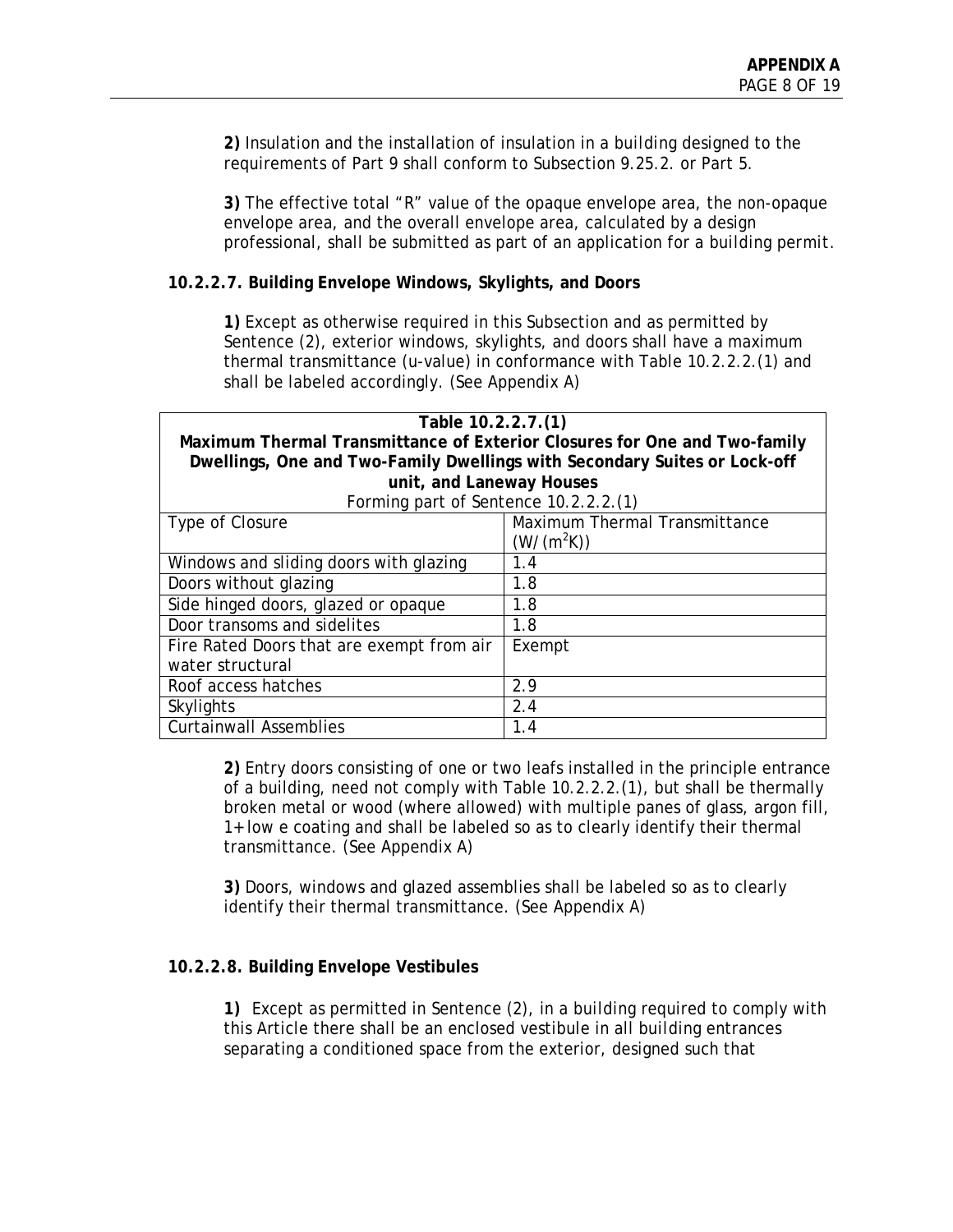a) all doors opening into and out of the vestibule shall be equipped with selfclosing devices,

b) the interior and exterior doors of the vestibule shall be separated by no less than 2.1 m when closed,

c) the exterior envelope of a conditioned vestibule shall comply with the design requirements for a conditioned space, and

d) the interior and exterior envelope of an unconditioned vestibule shall comply with the design requirements for a semi heated space.

**2)** An enclosed vestibule is not required for

a) a *building* entrance with revolving doors,

b) a door not intended to be used as the *building* entrance,

c) a door opening directly to the exterior from a *dwelling unit*,

d) a *building* entrance, in a *building* less than 278.7 m<sup>2</sup> in gross floor area, and

e) a door which is separate from the *building* entrance and opens directly to the exterior from a space that is less than 278.7 m<sup>2</sup> in gross *floor area*.

#### **10.2.2.9. Building Services Submetering**

**1)** Every *building* shall be equipped with metering equipment capable of collecting *building* energy performance data for the *building* and for every portion of the *building* which supports a separate use or *occupancy*.

**2)** Submetering required by this Article shall include the following

a) hot water generated by a central hot water generation system

b) natural gas used for air handling systems in common areas, and

c) natural gas used for domestic hot water in amenity spaces, pools and spas.

#### **10.2.2.10. Lighting Controls in Residential Buildings**

**1)** Except for a *building* designed in accordance with Article 10.2.2.1. or 10.2.2.2., where a residential *building* or a portion of a multiuse *building* contains more than 20 residential *suites*, the *building* shall be designed with

a) *occupancy* based lighting sensor controls, located in all *exit* stair shafts and parking garages, compatible with the requirements of Sentence 3.2.7.3.(1) of Division B, and

b) a switch near the principal entrance of each residential *suite* that controls all overhead lighting fixtures within the *suite*, except overhead lights serving corridors and stairs within the *suite*.

#### **10.2.2.11. Hot Water Tank Piping**

**1)** In a *building* required to comply with this Article, the first 3 m of nonrecirculating hot water piping leading from both electrically heated and gas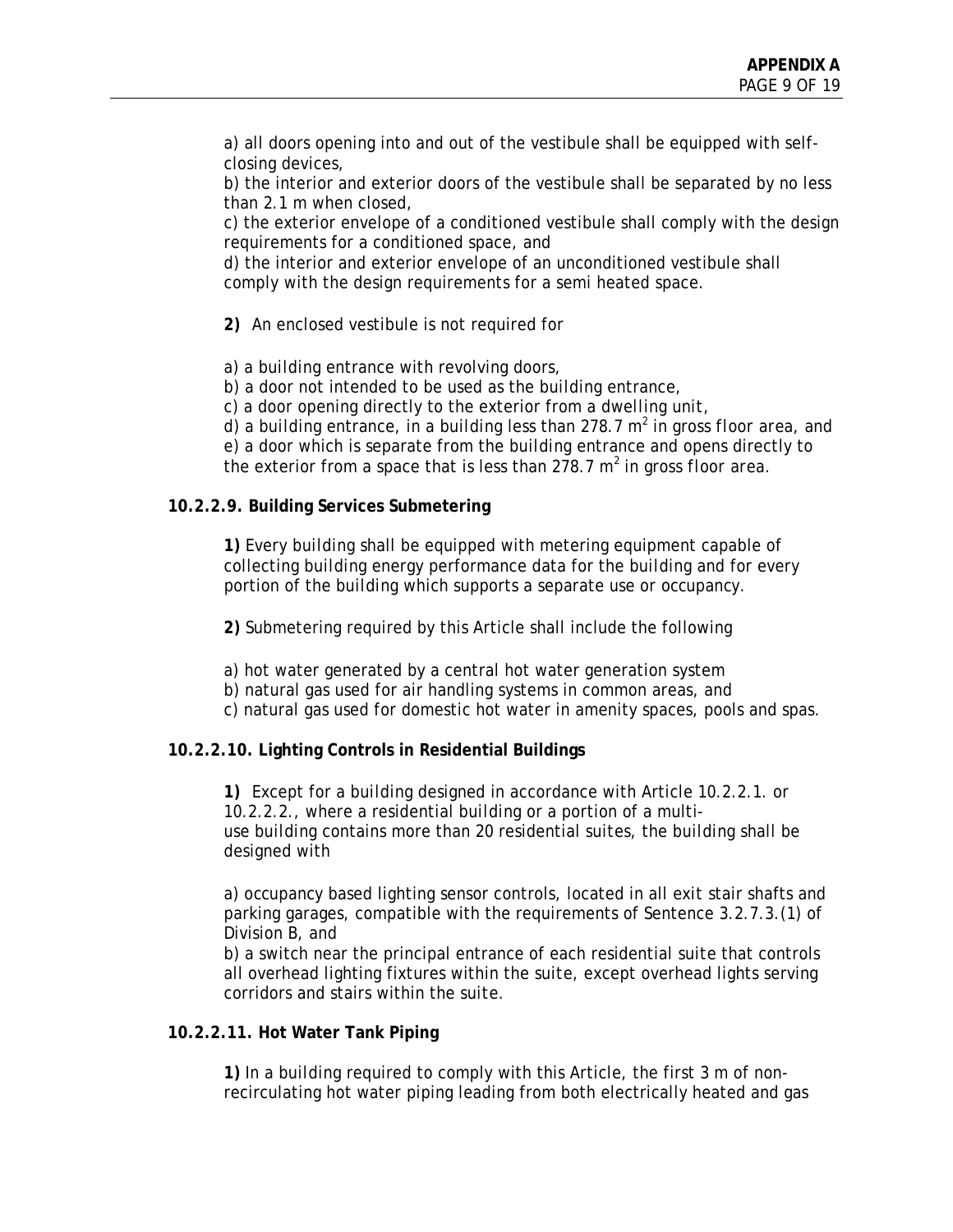heated hot water tanks, and the last 1 m of piping leading to the hot water tank connection, shall have insulation with a minimum RSI value of 0.35.

**2)** Notwithstanding Sentence (1), a hot water piping system designed to constantly recirculate shall have insulation with a minimum RSI value of 0.35.

**3)** In a *building* required to comply with this Article, and except for 1 and 2 Family Dwellings, drain water heat recovery devices conforming to CSA B55.2, "Drain water heat recovery units", shall be installed that

a) serve the principal shower in each dwelling unit,

b) are of double walled construction, and

c) have a steady state efficiency of 42% or greater when tested in accordance with CSA B55.1, "Test Method for Measuring Efficiency and Pressure Loss of Drain Water Heat Recovery Units.".

#### **10.2.2.12. Domestic Gas-Heated Hot Water Heaters**

**1)** In a *building* required to comply with this Article , gas-heated appliances providing domestic hot water only shall have an energy factor of not less than 78 per cent, except that existing homes may have an energy factor of not less than 62 per cent, as determined by the following

a) CSA P.3-04, "Testing Method for Measuring Energy Consumption and Determining Efficiencies of Gas-Fired Storage Water Heaters", b) CSA P.7-10, "Testing Method for Measuring Energy Loss of Gas-Fired

Instantaneous Water Heaters",

c) CSA C191-04, "Performance of electric storage tank water heaters for domestic hot water service", or

d) CSA 4.3/ANSI Z21.10.3, "Gas Water Heaters Volume III, Storage Water Heaters, with Input Ratings above 75,000 Btu per hour, Circulating and Instantaneous".

#### **10.2.2.13. Domestic Gas-Heated Boilers**

**1)** In a *building* required to comply with this Article, domestic gas-heated boilers providing heat, or heat and domestic hot water, shall have an Annual Fuel Utilization Efficiency (AFUE) rating of not less than 92 per cent, as tested using CSA P.2-07, "Testing Method for Measuring the Annual Fuel Utilization Efficiency of Residential Gas-fired Furnaces and Boilers".

#### **10.2.2.14. Domestic Gas-Heated Furnaces or Make Up Air Units**

**1)** In a *building* required to comply with this Article, domestic gas-heated furnaces or make up air units shall have an Annual Fuel Utilization Efficiency (AFUE) rating of not less than 92 per cent, as tested using CSA 2.6/ANSI Z83.8, "Gas unit heaters, gas packaged heaters, gas utility heaters and gas-fired duct furnaces".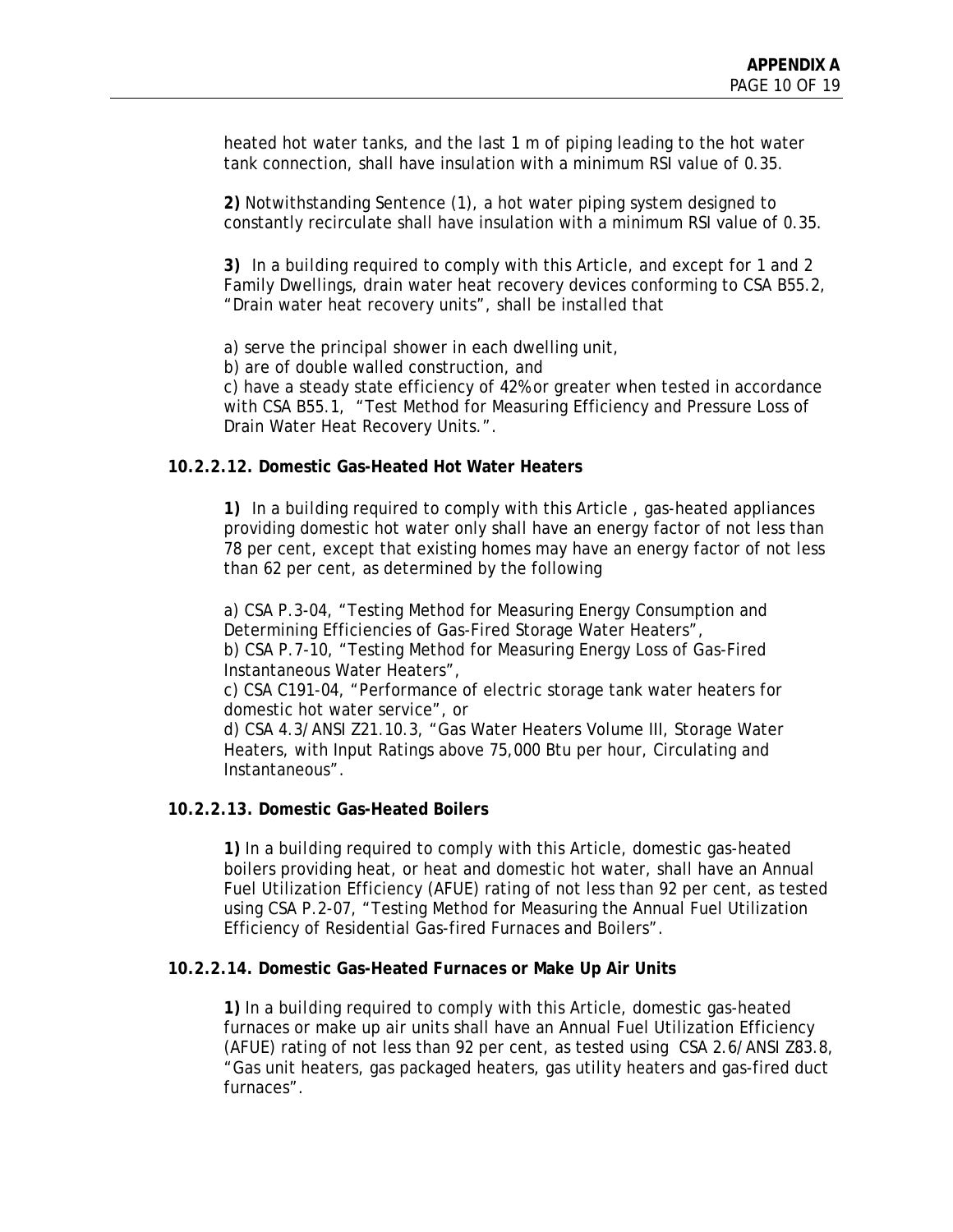#### **10.2.2.15. Domestic Gas-Fired Fireplaces**

**1)** In a *building* required to comply with this Article, domestic gas-fired fireplaces in conditioned spaces shall be equipped with

a) intermittent pilot ignition (IPI) systems, or

b) on-demand ignition systems that automatically shut off within

i) 7 days of appliance non-use in a one or two family dwelling building, or

ii) 6 hours of appliance non-use in a multifamily dwelling.

**2)** In a *building* required to comply with this Article, domestic gas-fired fireplaces shall be direct vented.

#### **10.2.2.16. Domestic Wood Burning Heating Appliances**

**1)** In a *building* required to comply with this Article, and except for cooking stoves and ranges, a wood domestic burning heating appliance installed in a residential *dwelling unit* shall be tested in accordance with CAN/CSA B415.1-10 "Performance Testing of Solid-Fuel-Burning Heating Appliances" or EPA Title 40, Part 60, Subpart AAA - "Standards of Performance for New Residential Wood Heaters", and shall

a) produce not more than 2.5 grams per hour of particulate air contaminant emissions for catalytic appliances, or

b) produce not more than 4.5 grams per hour of particulate air contaminant emissions for non-catalytic appliances.

**2)** Open masonry fireplaces and factory-built fireplaces are not permitted.

#### **10.2.2.17. Domestic Heat Recovery Ventilators**

**1)** In a *building* required to comply with this Article, each dwelling unit shall be served by a heat recovery ventilator located in

a) each dwelling *unit*, or

b) a commonly accessible location if serving multiple *dwelling units*.

**2)** In a *building* required to comply with this Article, components of mechanical ventilation systems not specifically described in this Subsection shall be designed, constructed and installed in accordance with good engineering practice and as described in the ASHRAE Handbooks and Standards, HRAI Digest, TECA Ventilation Guideline, Hydronics Institute Manuals or the SMACNA manuals.

**3)** In a *building* required to comply with this Article, a heat recovery ventilator (HRV) shall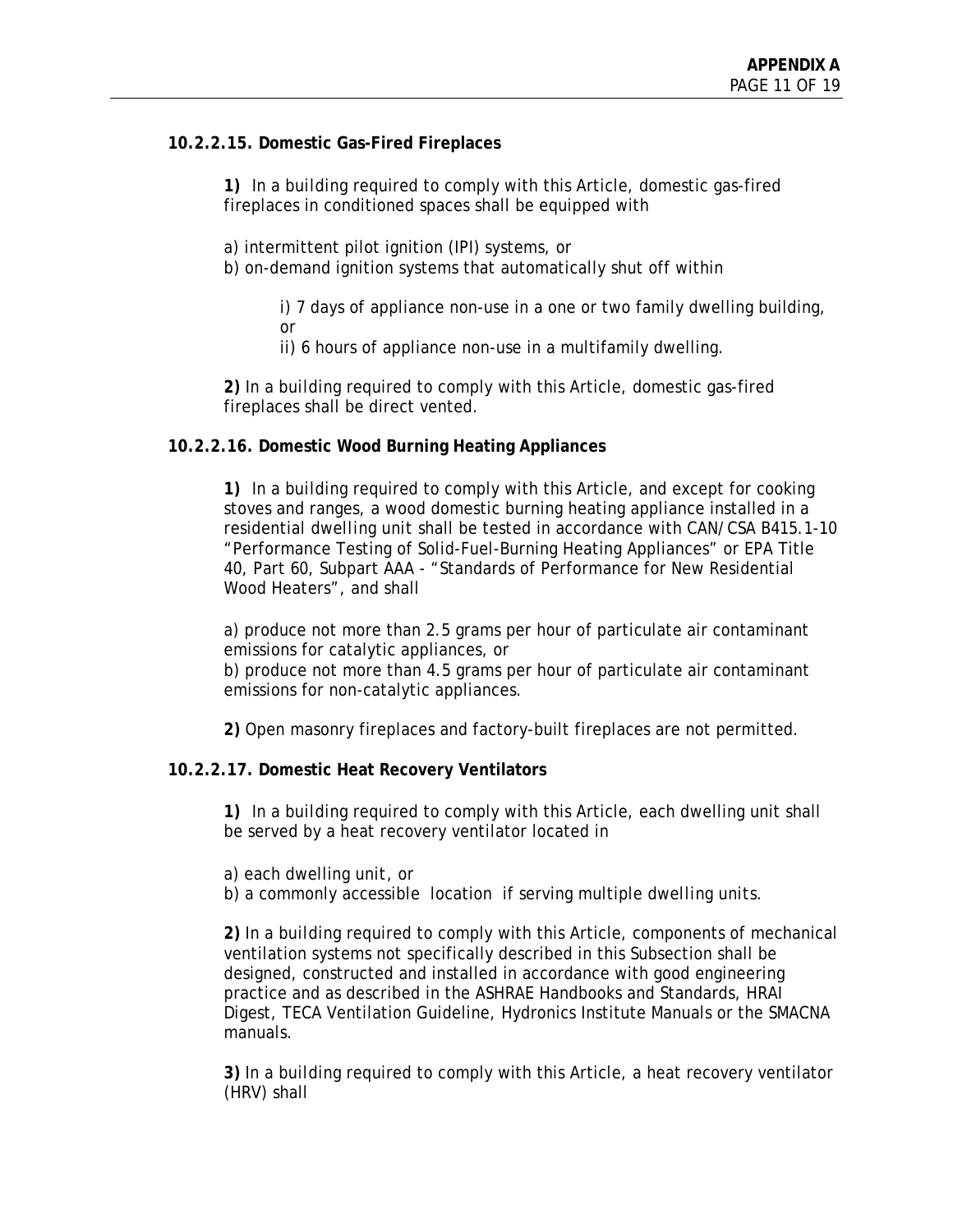a) be sized to run at its rated speed for continuous operation while achieving a 65 per cent sensible heat recovery efficiency (65 per cent Minimum SRE at 0°C) and be designed and tested in conformance with CSA 22.2 No. 113M-1984, b) be designed and tested to meet the CSA International Standard CAN/CSA-

F326-M91, "Residential Mechanical Ventilation Systems",

c) be installed and commissioned by persons trained by the Thermal Environmental Comfort Association (TECA) or the Heating, Refrigeration and Air Conditioning Institute of Canada (HRAI) or equivalent,

d) supply outdoor air directly to the principal living area, to each bedroom, and to any *floor area* without a bedroom, including similar rooms within *secondary suites* and *lock-off units*, directly or indirectly, through a central recirculation system with a continuously operating fan,

e) be designed to run continuously to comply with the minimum ventilation rates of Table 9.32.3.3.A of Division B,

f) not be connected to kitchen and bathroom exhaust fans,

g) have exterior connected supply-air ducts and exhaust ducts insulated to not less than RSI 0.75 (R 4.25) and shall have an effective vapour barrier,

h) have balanced HRV supply and exhaust air flows within plus or minus 20 per cent of the actual normal operating exhaust capacity,

i) be labelled with tested supply and exhaust air flows for high and low settings, measured in CFM, and

j) be located within *conditioned space* and fully serviceable space in the dwelling unit for access.

**4)** In a *building* required to comply with this Article, the HRV system contractor or installer shall provide a completed Mechanical Ventilation Checklist to the Chief Building Official.

**5)** In a *building* required to comply with this Article, a contractor trained in the installation of energy recovery ventilators (ERV) may install an ERV in lieu of a heat recovery ventilator (HRV).

#### **10.2.2.18. Solar Ready Pipe Run**

**1)** In a *building* required to comply with this Article, a solar ready pipe chase, consisting of at least two 50 mm PVC pipes, capped at both ends and having at least a 20° angle measured above the horizontal level, shall extend from a location near the *service water heater*, to the attic space.

#### **10.2.2.19. Solar Photovoltaic Ready Pipe Run**

**1)** In a *building* required to comply with this Article, a solar ready pipe chase, consisting of at least one 25 mm pipe or liquid tight flexible Electrical conduit or electrical metallic tubing capped at both ends and having at least a 20° angle measured above the horizontal level, shall extend from a location near the service water heater, to the attic space.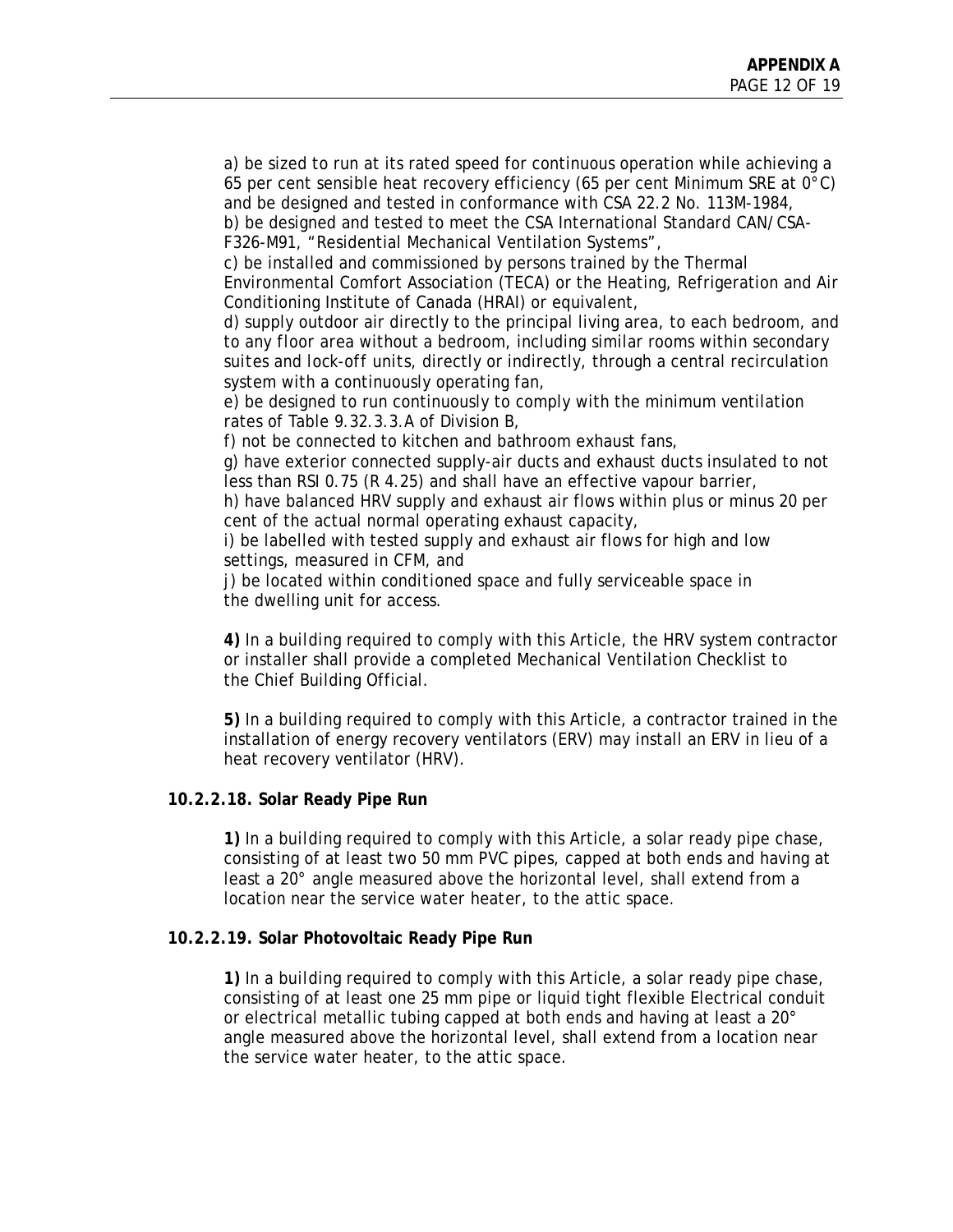#### **10.2.2.20. EnerGuide Rating System Audit or Passive House Planning Package File (PHPP)**

**1)** In a *building* required to comply with this Article, at the time of building permit application, the owner shall provide to the Chief Building Official *acceptable* documentation demonstrating that the building to be constructed will comply with EnerGuide, PHPP or other *acceptable* standards.

a) At the time of final inspection, the owner shall provide the Chief Building Official with an EnerGuide Rating System Audit or PHPP file, *acceptable* to the Chief Building Official, and shall comply with the requirements of Sentence (2), b) A ground oriented dwelling unit shall have a maximum of 3.5 air changes per hour at 50 pascals or be sealed according to good engineering practice (see Appendix A), and

c) A Multifamily building shall have a maximum of 2.03 L/s·m2 at 75 pascals or be sealed according to good engineering practice (see Appendix A).

**2)** In a *building* required to comply with this Article, and where a *one family dwelling* or *two family dwelling*, with or without *secondary suites* or *lock-off*  units, contains *conditioned space* of more than 325 m<sup>2</sup>, including *suites* that are not strata titled, the owner shall

a) provide a calculation utilizing the EnerGuide rating system to demonstrate that the proposed home has a greenhouse gas (GHG) footprint that is no more than the greenhouse gas (GHG) footprint of a 325  $m^2$  home built to the minimum standards in the Building Bylaw, and

b) meet the requirements of the modeling guidelines for large homes.

6. In Book I, Division B, Part 10, Council strikes out Section 10.4 and substitutes the following:

# "**SECTION 10.4. ELECTRIC VEHICLE CHARGING**

**10.4.3. Electric Vehicle Charging for Buildings** 

**10.4.3.1. Electrical Service and Capacity**  (See Appendix A)

> **1**) The electrical installations, including the service capacity of the installation, the number and distribution of circuits and receptacles, shall meet the requirements of the "Electrical Safety Regulation."

**2)** Except as provided by Sentence (3), each storage garage or carport in one-family dwellings, two-family dwellings, one-family dwellings or two family dwellings with secondary suites or lock-off units, or laneway houses shall be provided with an electrical outlet, a receptacle or electric vehicle supply equipment where applicable, supplied by a branch circuit rated not less than 40 A at the nominal voltage of 208 V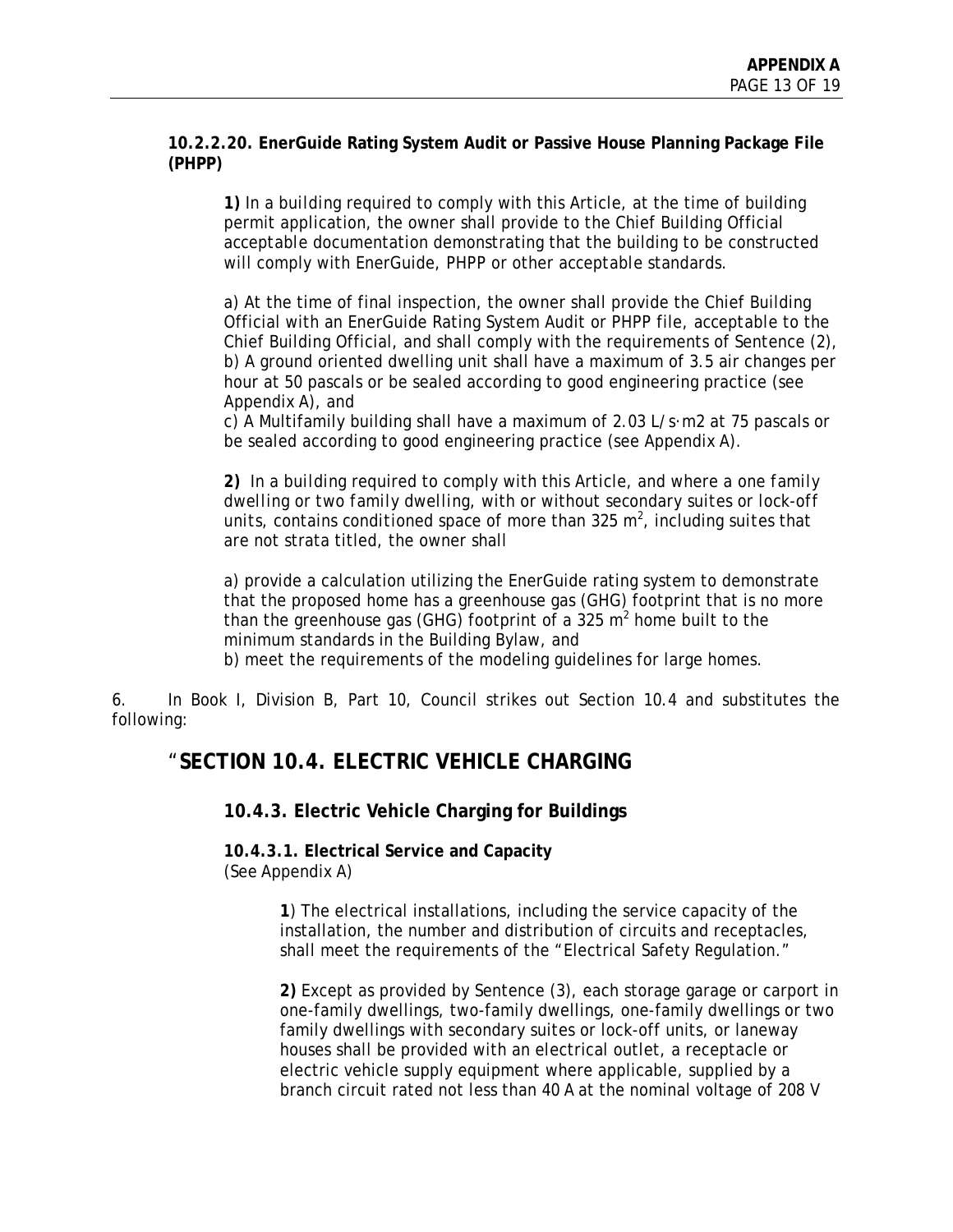or 240 V as applicable and labelled to identify its intended use with the electric vehicle supply equipment.

**3)** Where the requirements of Sentence (2) would cause the dwelling unit calculated load to exceed 200 A, the installation of a 40 A branch circuit may be omitted provided that a minimum nominal trade size of 21 raceway supplied with pull string leading from the dwelling unit panelboard to an electrical outlet box is installed in the storage garage or carport and is labelled to identify its intended use with the electric vehicle supply equipment.

**4)** One residential parking stall in each group of five residential parking stalls, and, one residential parking stall in any group of less than five residential parking stalls, in a multi-family building or in the multifamily component of a mixed use building that includes three or more dwelling units shall be provided with an electrical outlet, a receptacle or electric vehicle supply equipment where applicable, for the use of electric vehicle charging.

**5)** One commercial parking stall in each group of 10 commercial parking stalls, and one commercial parking stall in any group of less than 10 commercial parking stalls, in a commercial building, including the commercial component of a mixed use building shall be provided with an electrical outlet, a receptacle or electric vehicle supply equipment where applicable, for the use of electric vehicle charging.

**6)** The electrical outlet, receptacle or supply equipment described in Sentences (4) and (5) shall be supplied by a branch circuit rated not less than 40 A at the nominal voltage of 208 V or 240 V as applicable.

#### **10.4.3.2. Electrical Rooms**

**1)** In a multi-family building or the multi-family component of a mixed use building, with three or more dwelling units, an electrical room shall be designed with sufficient space for the future installation of electrical equipment necessary to support electric vehicle charging in all residential parking stalls.

# **Section 10.5. Objectives and Functional Statements**

#### **10.5.1. Objectives and Functional Statements**

#### **10.5.1.1. Attribution to Acceptable Solutions**

**1)** For the purposes of compliance with this {By-law} as required in Clause 1.2.1.1.(1)(b) of Division A of Division A, the objectives and functional statements attributed to the acceptable solutions in this Part shall be the objectives and functional statements listed in Table 10.4.1.1. (See Appendix Note A-1.1.1.2.(1) of Division A in Appendix A)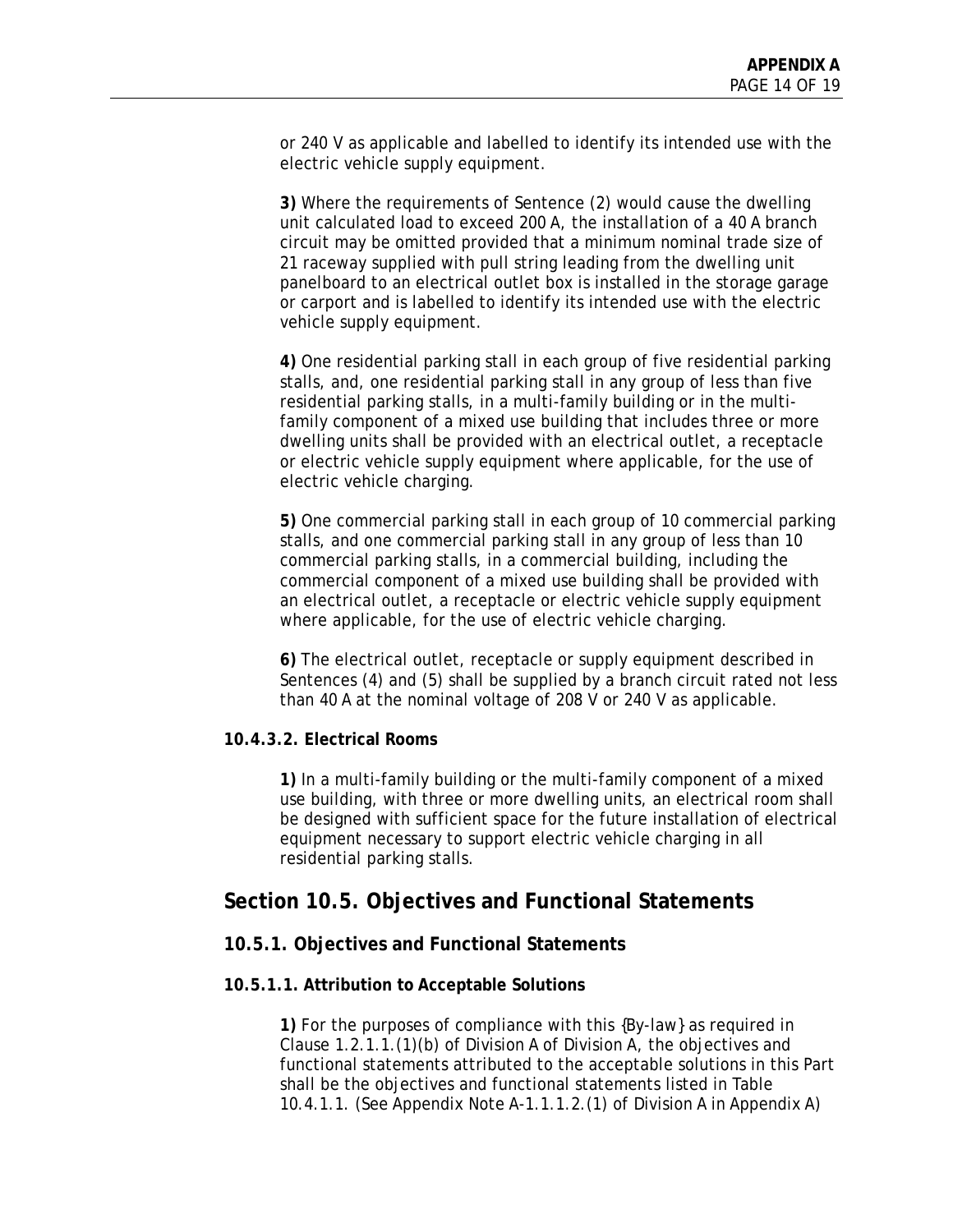$^{\prime\prime}$ 

#### **Table 10.5.1.1.**  Table 10.4.1.1. is located in Volume {2}, Attribution Tables.

7. In Book I, Division B, Appendix A, Council repeals Appendix Note A-10.2.1.1.(3).

8. In Book I, Division B, Appendix A, Council strikes out the Appendix Note A-10.2.2.2. and substitutes the following:

# **"A-10.2.2.7. Windows, Glass Doors and Skylights**

Compliance with the energy performance requirements of the By-law is demonstrated by means of labels affixed to the products at the manufacturing location.

The energy performance labels recognized for By-law compliance are the labels required by the BC Energy Efficiency Act (BCEEA). The BCEEA requires all manufactured windows, sliding glass doors and skylights to bear labels certifying the product U-values determined according to the NFRC 100-2010 or CSA A440.2-09 standards. Each product shall bear two labels: a removable "temporary" label indicating the product U-value, and a non-removable "permanent" marking or label identifying the certification entity and the manufacturer. All windows, sliding glass doors and skylights sold in BC are required to bear such labels.

Valid labels must bear the trademark of a third-party verifier. The following verification agencies are recognized for this purpose, and provide a permanent label:

- Canadian Standards Association (CSA) International, Toronto, ON, www.csainternational.org
- Intertek Testing Services NA Ltd. (Warnock Hersey), Coquitlam, B.C., 604-520- 3321 www.intertek-etlsemko.com
- Quality Auditing Institute Ltd. (QAI), Port Moody, B.C., 604 527- 8378, www.qai.org
- Agencies accredited by the National Fenestration Rating Council (NFRC), Greenbelt, MD, www.nfrc.org. These agencies include: WDMA, NAMI, Keystone and AAMA.

In the case of products complying with the By-law under the "flexibility provision", Professional engineers, and architects authorized to practice in British Columbia are designated for the purpose of verifying energy performance in the same manner as in BCEEA 4 (1.2) (a) and (b).

The certification programs that verify U-values according to these standards require these labels to be applied at the factory. They do not permit labels to be applied at the jobsite without prior authorization of the certifier.

Fenestration products may have more than one U-value label applied to them. For example, a window with an operable casement beside a fixed lite commonly has two labels: one on the fixed lite, another on the casement. The U-value of the operable component is typically higher. When there is more than one label on a fenestration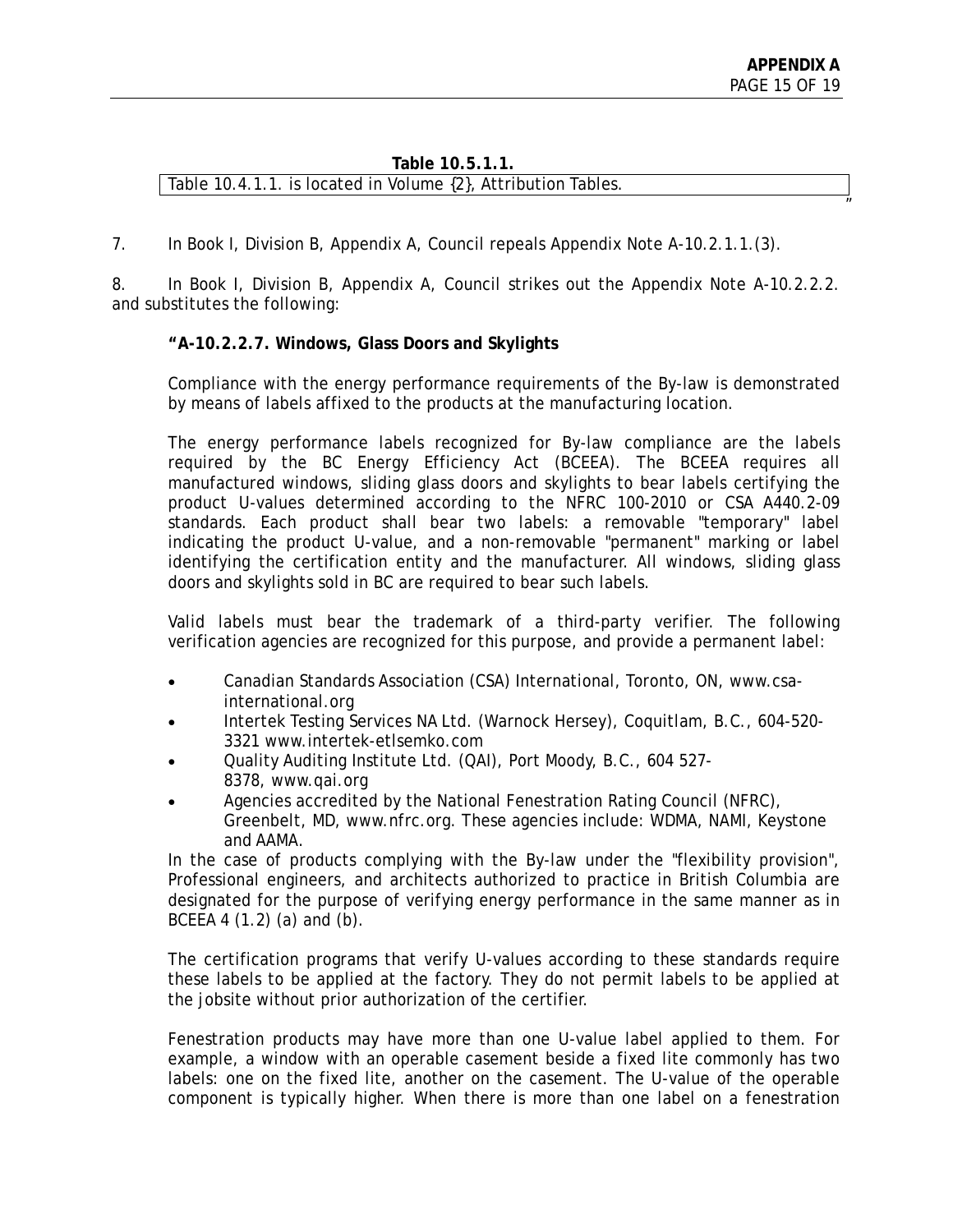product, the one with the highest U-value is used to represent the performance of the product.

Permanent markings serve to identify the energy performance verifier, the product manufacturer, and the product line after the temporary labels are removed. They confirm that the product's energy performance has been verified, and allows records about that product line's energy performance to be retrieved by the verifier. Permanent markings may be in the form of an inconspicuous label adhered to the window or sliding door frame, sometimes on the edge of a sash so as to be less visible. They may also be etched into the glass at one of the corners of a pane.

The CEA shall verify that each fenestration product has a permanent marking from the same verifier as shown on the temporary label. A product that does not have such a permanent marking in addition to the temporary label is not verified, and does not comply with the By-law.

Products may comply with the By-law under a "flexibility provision" and demonstrate compliance with an energy performance certification accompanied by supporting documentation. A registered professional, usually a professional engineer specializing in energy performance simulation, will submit a signed and dated written energy performance certification accompanied by supporting documentation to establish that the average overall U-value of all the fenestration products in the home is not greater than 1.4 x  $W/(m^2 \times K)$ .

The energy performance certification shall be affixed to a prominent fenestration product at the jobsite in a visible location. The CEA shall remove the energy performance certification and submit it to the City with the [insert name] inspection report.

The energy performance certification should include the following:

- 1. A cover letter on the professional's letterhead that includes:
	- a. The professional's identity and contact information.
	- b. The physical and legal addresses of the building.
	- c. The area weighted overall average U-value of all the fenestration in the building.
	- d. An attestation by the professional that he/she has verified that the information provided in the energy performance certification and accompanying documentation reports the overall average U-value of the products installed at the building.
	- e. The name, address and contact information of the fenestration product supplier(s).
	- f. The name, address and contact information of the glass supplier(s) (if different from the fenestration product supplier).
	- g. The name, address and contact information of the individual(s) or firm(s) that performed the energy performance simulations (if different from the professional).
	- h. A complete list of the supporting documentation attached to the letter.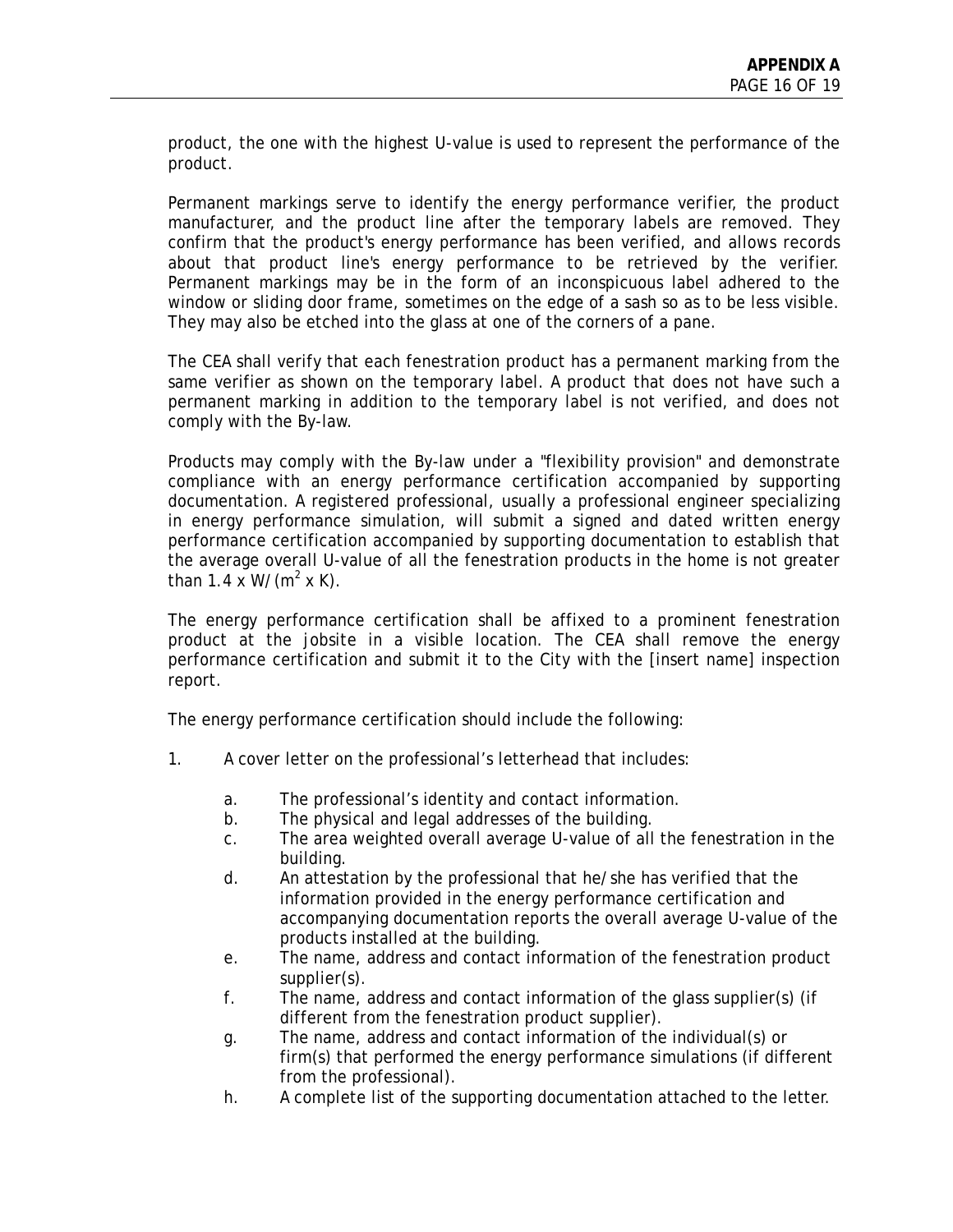- i. The professional's seal and signature.
- 2. An attached documentation package that includes:
	- a. A list of each fenestration product type, quantity, size, area, description, and NFRC 100-2010/CSA A440.2-09 U-value.
	- b. The sizes and configurations of the simulated products as shown by frame elevations and/or shop drawings, keyed to the list.
	- c. A table of the area-weighting calculations performed to determine the overall average U-value.
	- d. A description of each framing system used, including manufacturer name, series, and model numbers, as well as frame material and any internal reinforcing used.
	- e. A complete description of the glazing, including overall glass thickness, number of panes, pane thicknesses, gap width(s), low-E coating manufacturer and type, low-E coating emissivity, and surfaces to which coatings are applied, type of gap fill with percentage(s) of inert gas, complete description of spacer by make, series, and model, and its constituent materials, and insulating glass edge sealant materials.
	- f. Isotherms for each unique framing member used in each system covered by the letter (heads, sills, jambs, mullions)."

9. In Book I, Division B, Appendix A, Council strikes out the Appendix Note A-10.2.2.12.(2). and substitutes the following:

**"A-10.2.2.20.(1)(b) Alternative to the Prescribed Air Change Requirements** Acceptance of Division B Sentence 10.2.2.20.(1)(b) may be obtained by demonstrating that the dwelling has been sealed according to good engineering practice. Prior to the insulation inspection stage, an EGNH Certified Energy Advisor (CEA) must perform a visual inspection of the dwelling and provide the Chief Building Official with a letter of assurance with the CEA's signature indicating that the dwelling has been sealed according to good engineering practice based on a visual inspection. The CEA's letter must be accompanied with a completed "Energy Star Thermal Bypass Checklist" or a thermal scan of the dwelling identifying locations of air leakage or a pre-drywall blower door test."

10. In Book I, Attribution Tables of Division B, Council strikes out Table 10.4.1.1. and substitutes the following:

| Table 10.5.1.1.<br>Objectives and Functional Statements Attributed to the Acceptable Solutions in Part 10<br>Forming part of Sentence 10.5.1.1.(1) |                |  |
|----------------------------------------------------------------------------------------------------------------------------------------------------|----------------|--|
| Functional Statements and Objectives <sup>(1)</sup><br><b>Acceptable Solutions</b>                                                                 |                |  |
| 10.2.2.2. ANSI/ASHRAE/IESNA 90.1                                                                                                                   |                |  |
| (1)                                                                                                                                                | [F85, F86-OE1] |  |
| 10.2.2.3. National Energy Code of Canada for Buildings                                                                                             |                |  |
| (1)                                                                                                                                                | [F85, F86-OE1] |  |
| 10.2.2.5. Enhanced Energy Efficiency                                                                                                               |                |  |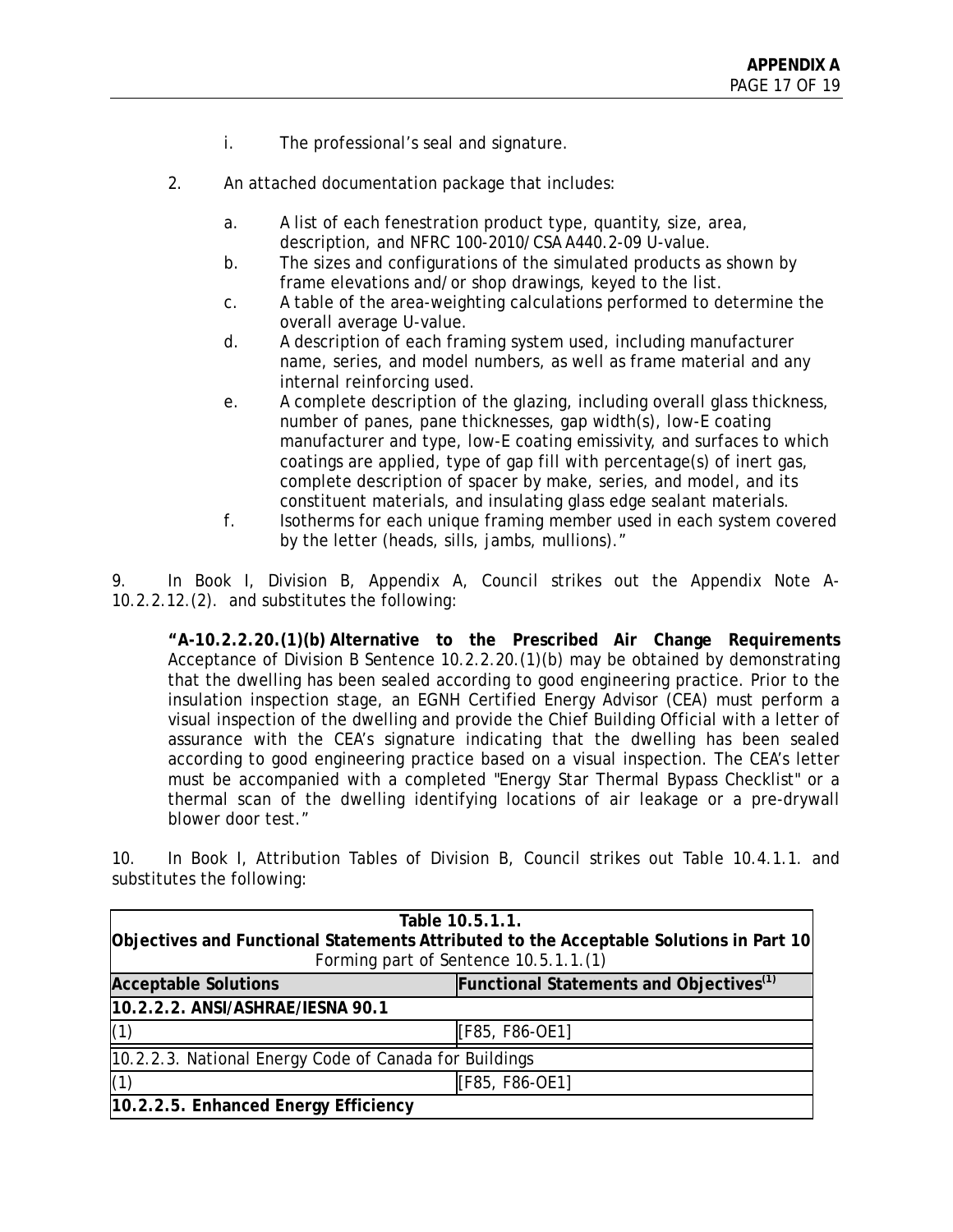| Table 10.5.1.1.                                                                        |                  |  |
|----------------------------------------------------------------------------------------|------------------|--|
| Objectives and Functional Statements Attributed to the Acceptable Solutions in Part 10 |                  |  |
| Forming part of Sentence 10.5.1.1.(1)                                                  |                  |  |
| (1)                                                                                    | [F85, F86-OE1]   |  |
| (2)                                                                                    | [F85, F86-OE1]   |  |
| 10.2.2.6. Building Envelope Opaque Elements                                            |                  |  |
| (1)                                                                                    | [F85-OE1]        |  |
| $\overline{(2)}$                                                                       | [F85-OE1]        |  |
| 10.2.2.7. Windows, Glass Doors and Skylights                                           |                  |  |
| (1)                                                                                    | [F85-OE1]        |  |
| 10.2.2.8. Building Envelope Vestibules                                                 |                  |  |
| (1)                                                                                    | [F85-OE1]        |  |
| 10.2.2.9. Sub-metering in Buildings                                                    |                  |  |
| (1)                                                                                    | [F86, OE1]       |  |
| $\overline{(2)}$                                                                       | [F86, OE1]       |  |
| 10.2.2.10. Lighting Controls in Residential Buildings                                  |                  |  |
| (1)                                                                                    | [F86, OE1]       |  |
| 10.2.2.11. Hot Water Tank Piping                                                       |                  |  |
| (1)                                                                                    | [F85-OE1]        |  |
| (2)                                                                                    | [F85, F86-OE1]   |  |
| (3)                                                                                    | [F100-OE1]       |  |
| 10.2.2.12. Domestic Gas-Heated Hot Water Heaters                                       |                  |  |
| (1)                                                                                    | [F86-OE1]        |  |
| 10.2.2.13. Domestic Gas-Heated Boilers                                                 |                  |  |
| (1)                                                                                    | [F86-OE1]        |  |
| 10.2.2.14. Domestic Gas-Heated Furnaces                                                |                  |  |
| (1)                                                                                    | [F86-OE1]        |  |
| 10.2.2.15. Domestic Gas-Fired Fireplaces                                               |                  |  |
| (1)                                                                                    | [F86-OE1]        |  |
|                                                                                        | [F41, F44-OS3.4] |  |
|                                                                                        | [F44-OH1.1]      |  |
| 10.2.2.16. Domestic Wood Burning Heating Appliances                                    |                  |  |
| (1)                                                                                    | [F86-OE1]        |  |
|                                                                                        | $[F44-OS3.4]$    |  |
|                                                                                        | $[F44-OH1.1]$    |  |
| 10.2.2.17. Domestic Heat Recovery Ventilators                                          |                  |  |
|                                                                                        | [F85-OE1]        |  |
| $\frac{(1)}{(2)}$                                                                      | [F85-OE1]        |  |
| (3)                                                                                    | [F85-OE1]        |  |
| 10.2.2.20. EnerGuide Rating System Audit                                               |                  |  |
| (1)                                                                                    | [F85-OE1]        |  |
| (2)                                                                                    | [F85-OE1]        |  |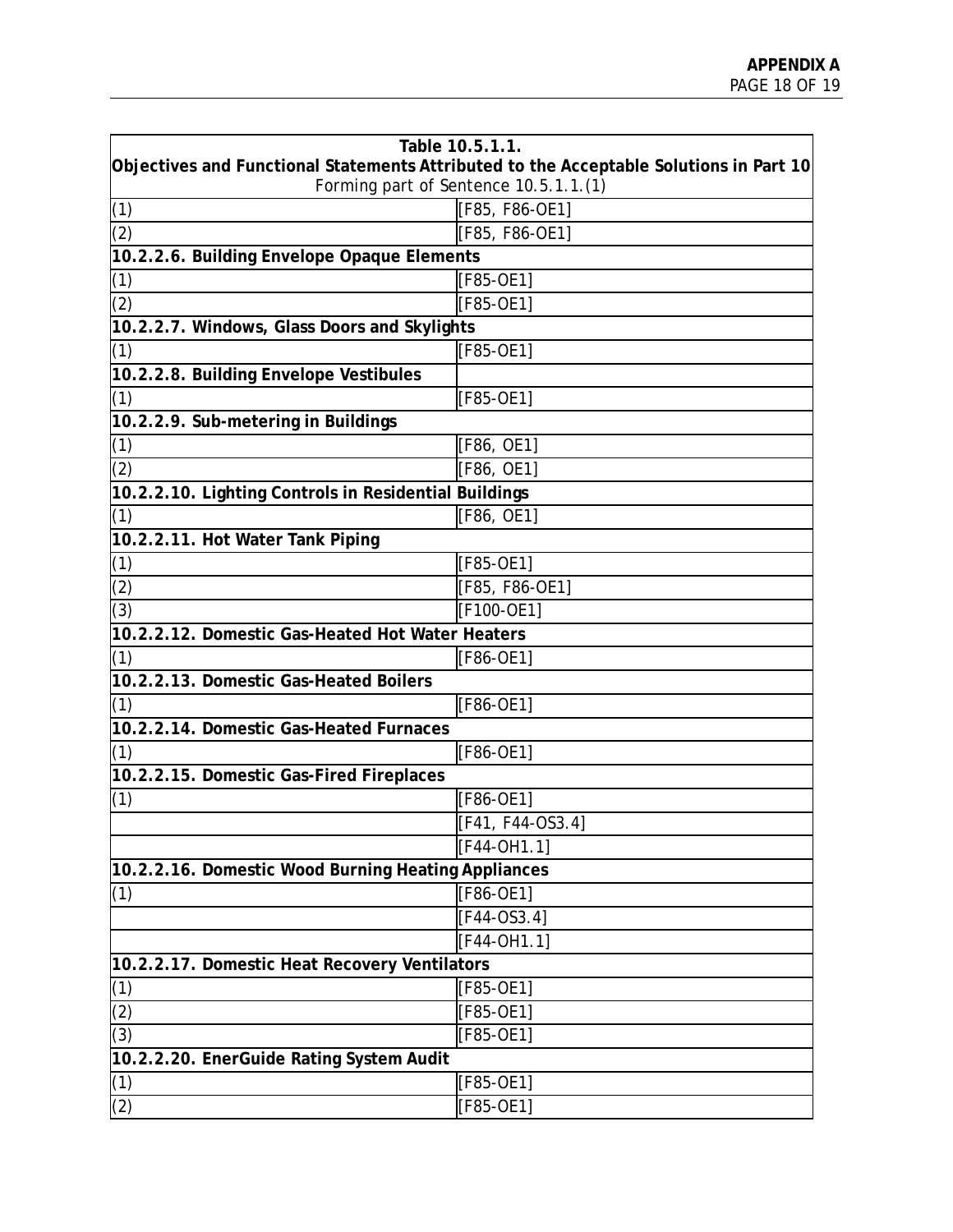| Table 10.5.1.1.                                                                        |           |  |
|----------------------------------------------------------------------------------------|-----------|--|
| Objectives and Functional Statements Attributed to the Acceptable Solutions in Part 10 |           |  |
| Forming part of Sentence 10.5.1.1.(1)                                                  |           |  |
| 10.3.1.1. Fixture Fitting Maximum Flow Rates                                           |           |  |
| (1)                                                                                    | [F84-OE2] |  |
| 10.3.1.2. Fixture Efficiency                                                           |           |  |
| (1)                                                                                    | [F83-OE2] |  |
| (21)                                                                                   | [F83-OE2] |  |

Notes to Table 10.5.1.1.:

(1) See Parts 2 and 3 of Division A.

11. A decision by a court that any part of this By-law is illegal, void, or unenforceable severs that part from this By-law, and is not to affect the balance of this By-law.

12. This By-law is to come into force and take effect on March 1, 2018.

ENACTED by Council this day of the control of the control of the control of the control of the control of the control of the control of the control of the control of the control of the control of the control of the control

\_\_\_\_\_\_\_\_\_\_\_\_\_\_\_\_\_\_\_\_\_\_\_\_\_\_\_\_\_\_\_\_\_\_ Mayor

City Clerk

\_\_\_\_\_\_\_\_\_\_\_\_\_\_\_\_\_\_\_\_\_\_\_\_\_\_\_\_\_\_\_\_\_\_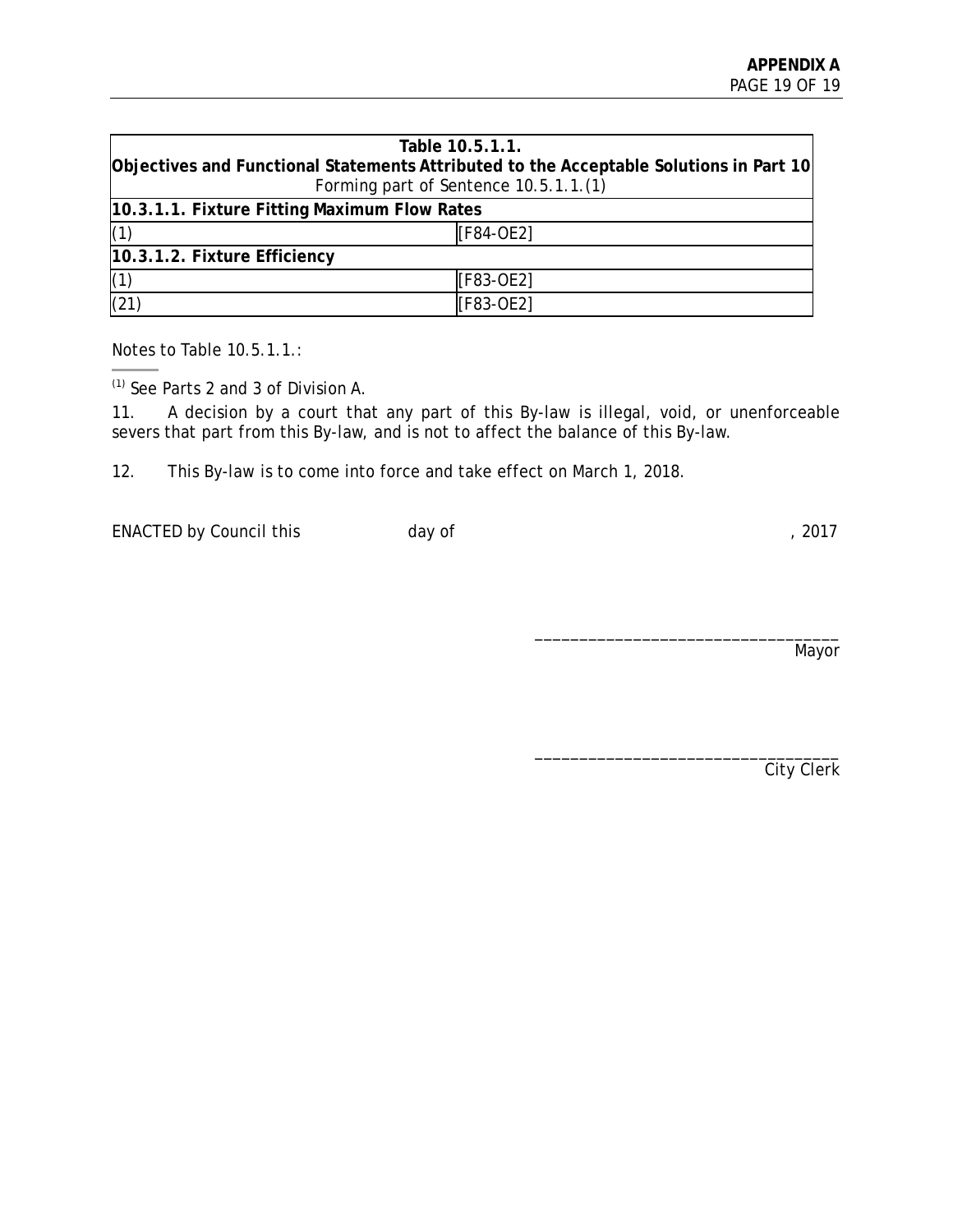**BY-LAW NO. \_\_\_\_\_\_\_** 

#### **A By-law to amend Electrical By-law No. 5563 regarding energy efficiency**

THE COUNCIL OF THE CITY OF VANCOUVER, in public meeting, enacts as follows:

- 1. This By-law amends the indicated provisions of the Electrical By-law.
- 2. In Section 7, following Sentence 7.3.5, Council adds the following:
	- "7.3.6 Energy Efficiency

Where a building is constructed, renovated, upgraded, or otherwise altered from the existing condition other than for the purposes of repair, an owner shall comply with the Energy Efficiency provisions in Parts 10 and 11 of the applicable Building By-law:

- (a) as they pertain to the installation of electrical equipment, devices, conductors, and all associated appurtenances, and
- (b) in the case of existing construction, to the extent required by the application of Parts 10 and Part 11 of the Building By-law."

3. A decision by a court that any part of this By-law is illegal, void, or unenforceable severs that part from this By-law, and is not to effect the balance of this By-law.

4. This Bylaw is to come into force and take effect on May 1, 2017.

ENACTED by Council this day of the control of the control of the control of the control of the control of the control of the control of the control of the control of the control of the control of the control of the control

Mayor

\_\_\_\_\_\_\_\_\_\_\_\_\_\_\_\_\_\_\_\_\_\_\_\_\_\_\_\_\_\_\_\_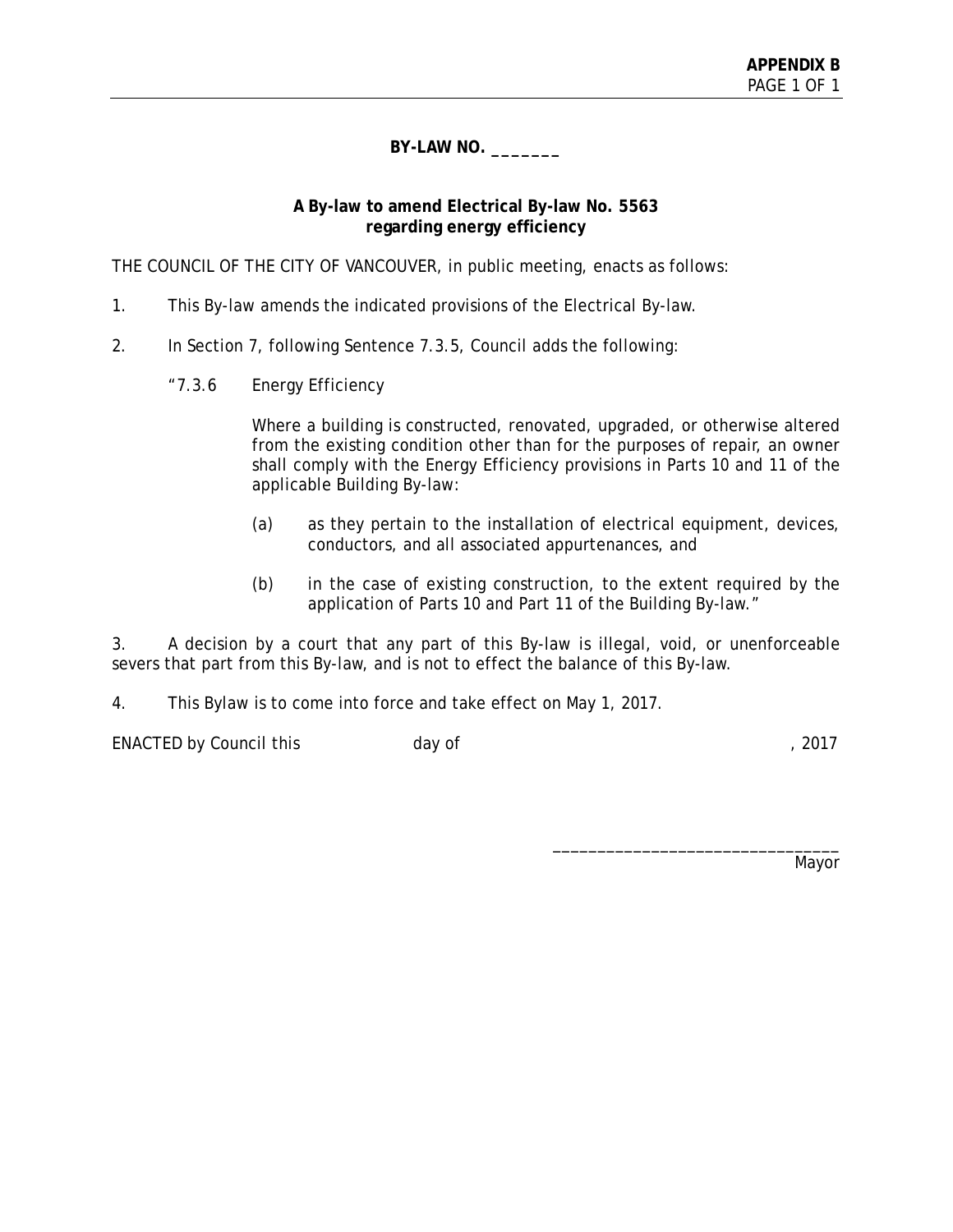#### **Amendment to Green Building Rezoning Policy**

The following text will be added to section B(5) of the Green Buildings Policy for Rezonings, amended November29, 2016:

"A rezoning applicant may enter into an agreement with the City, on terms and conditions acceptable to the City, that requires the future owner of the building to report energy use data, on an aggregated basis, for the building as a whole and certain common areas. Such an agreement may provide for the hiring of an approved professional service provider to assist the building owner in collecting and submitting energy use data to the City."

The full policy will then read:

# GREEN BUILDINGS POLICY FOR REZONINGS

*Adopted by City Council on July 22, 2010 Amended June 25, 2014 Amended November 29, 2016*

All rezonings must meet the following requirements of either:

- A) Near Zero Emissions Buildings, or
- B) Low Emissions Green Buildings.

This policy is effective immediately, and shall be mandatory for all Rezoning Applications received on or after May 1, 2017, with exceptions permitted at the discretion of the Director of Planning. For rezoning Applications received prior to May 1, 2017 that have not yet been approved by Council, applicants may choose to meet this updated version of the Policy or the preceding version.

# **REQUIREMENTS**

# **A) Near Zero Emissions Buildings**

Projects shall be designed to meet Passive House requirements and apply for certification, or to an alternate near zero emissions building standard, such as the International Living Building Institute's Net Zero Energy Building Certification, as deemed suitable by the Director of Sustainability.

OR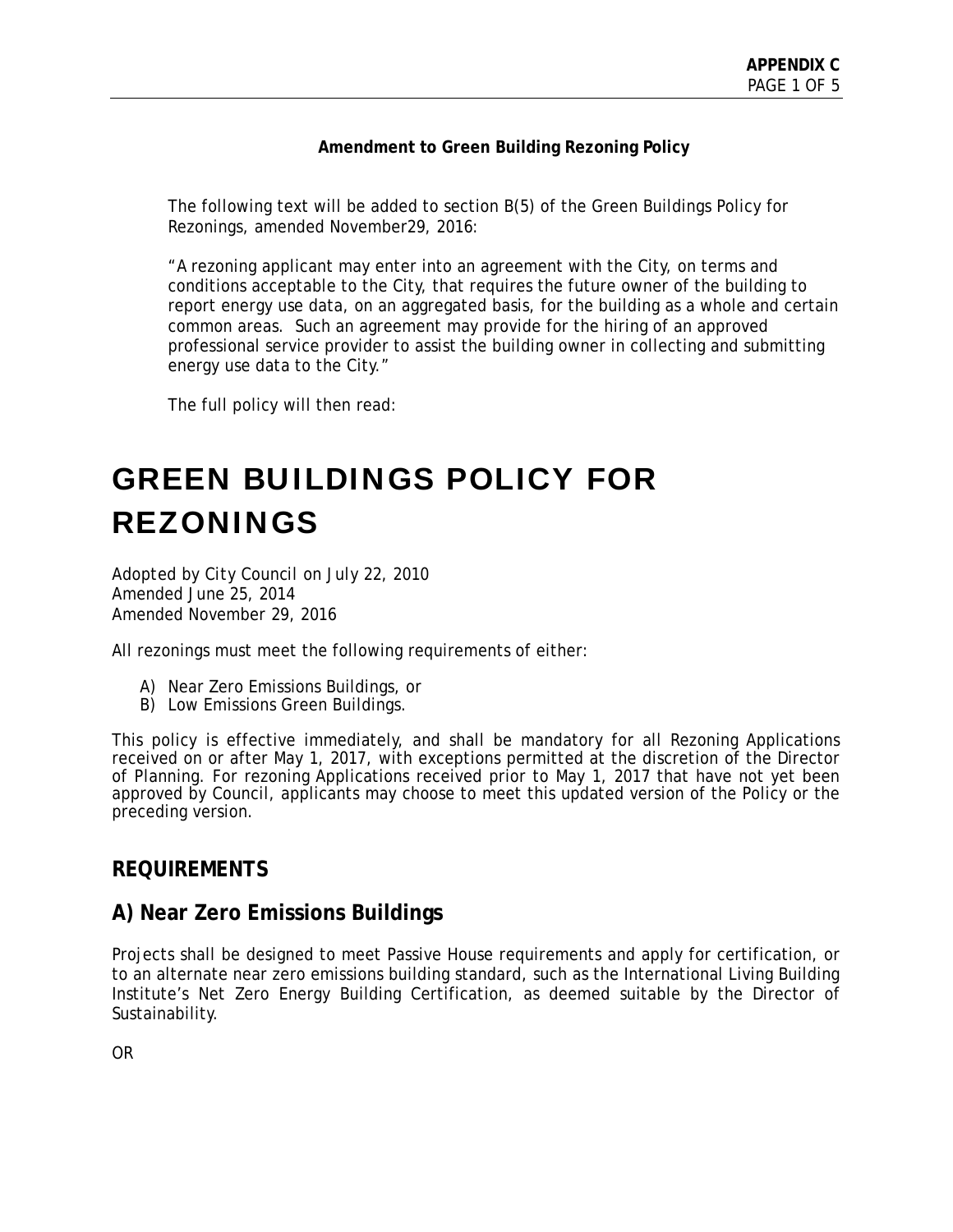# **B) Low Emissions Green Buildings**

# **1) LEED Gold - Building Design and Construction**

All projects – with the exception of residential buildings - shall register with the Canadian Green Building Council (CaGBC) and be designed to achieve LEED Gold certification for Building Design  $+$  Construction (BD $+C$ ), or an alternate holistic green building rating system. A residential building is defined as a building in which at least 50% of the gross floor area is residential space. Where a project has multiple buildings, each building shall be evaluated separately.

The BD+C project type applies to buildings that are being newly constructed or going through a major renovation, and includes many rating systems designed for various building types. The applicant is responsible for choosing the rating system (within BD+C) that is most applicable to the project.

AND

#### **2) Performance Limits**

All buildings shall meet or exceed performance limits according to their building type summarized in the tables below, as modelled according to the City of Vancouver Energy Modelling Guidelines. The Energy Modelling Guidelines set standard assumptions and requirements for energy models when assessing compliance with the limits, including accounting for thermal bridging, consideration of summertime thermal comfort, and the treatment of mixed-use buildings.

| Performance Limits - Buildings Not Connected to a City-recognized Low Carbon |                       |                         |                                      |  |  |  |  |
|------------------------------------------------------------------------------|-----------------------|-------------------------|--------------------------------------|--|--|--|--|
| <b>Energy System</b>                                                         |                       |                         |                                      |  |  |  |  |
| <b>Building Type</b>                                                         | TFUI                  | TFDI                    | <b>GHGI</b>                          |  |  |  |  |
|                                                                              | (kWh/m <sup>2</sup> ) | (kWh/m <sup>2</sup> )   | (kgCO <sub>2</sub> /m <sup>2</sup> ) |  |  |  |  |
| Residential Low-Rise ( $<$ 7 storeys)                                        | 100                   | 15                      | 5                                    |  |  |  |  |
| Residential High-Rise (7+ storeys)                                           | 120                   | 32                      | h                                    |  |  |  |  |
| Office                                                                       | 100                   | 27                      | 3                                    |  |  |  |  |
| Retail                                                                       | 170                   | 21                      | 3                                    |  |  |  |  |
| Hotel                                                                        | 170                   | 25                      | 8                                    |  |  |  |  |
| All Other Buildings                                                          |                       | EUI 35% below 90.1-2010 |                                      |  |  |  |  |

| Performance Limits - Buildings Connected to a City-recognized Low Carbon Energy |                       |                         |                                      |  |  |  |  |
|---------------------------------------------------------------------------------|-----------------------|-------------------------|--------------------------------------|--|--|--|--|
| System                                                                          |                       |                         |                                      |  |  |  |  |
| <b>Building Type</b>                                                            | teui                  | TEDI                    | <b>GHGI</b>                          |  |  |  |  |
|                                                                                 | (kWh/m <sup>2</sup> ) | (kWh/m <sup>2</sup> )   | (kgCO <sub>2</sub> /m <sup>2</sup> ) |  |  |  |  |
| Residential Low-Rise ( $<$ 7 storeys)                                           | 110                   | 25                      | 5                                    |  |  |  |  |
| Residential High-Rise (7+ storeys)                                              | 130                   | 40                      | h                                    |  |  |  |  |
| Office                                                                          | 110                   | 27                      | 3                                    |  |  |  |  |
| Retail                                                                          | 170                   | 21                      | 3                                    |  |  |  |  |
| Hotel                                                                           | 210                   | 25                      | 8                                    |  |  |  |  |
| All Other Buildings                                                             |                       | EUI 35% below 90.1-2010 |                                      |  |  |  |  |

TEUI: Total Energy Use Intensity

TEDI: Thermal Energy Demand Intensity

GHGI: Greenhouse Gas Intensity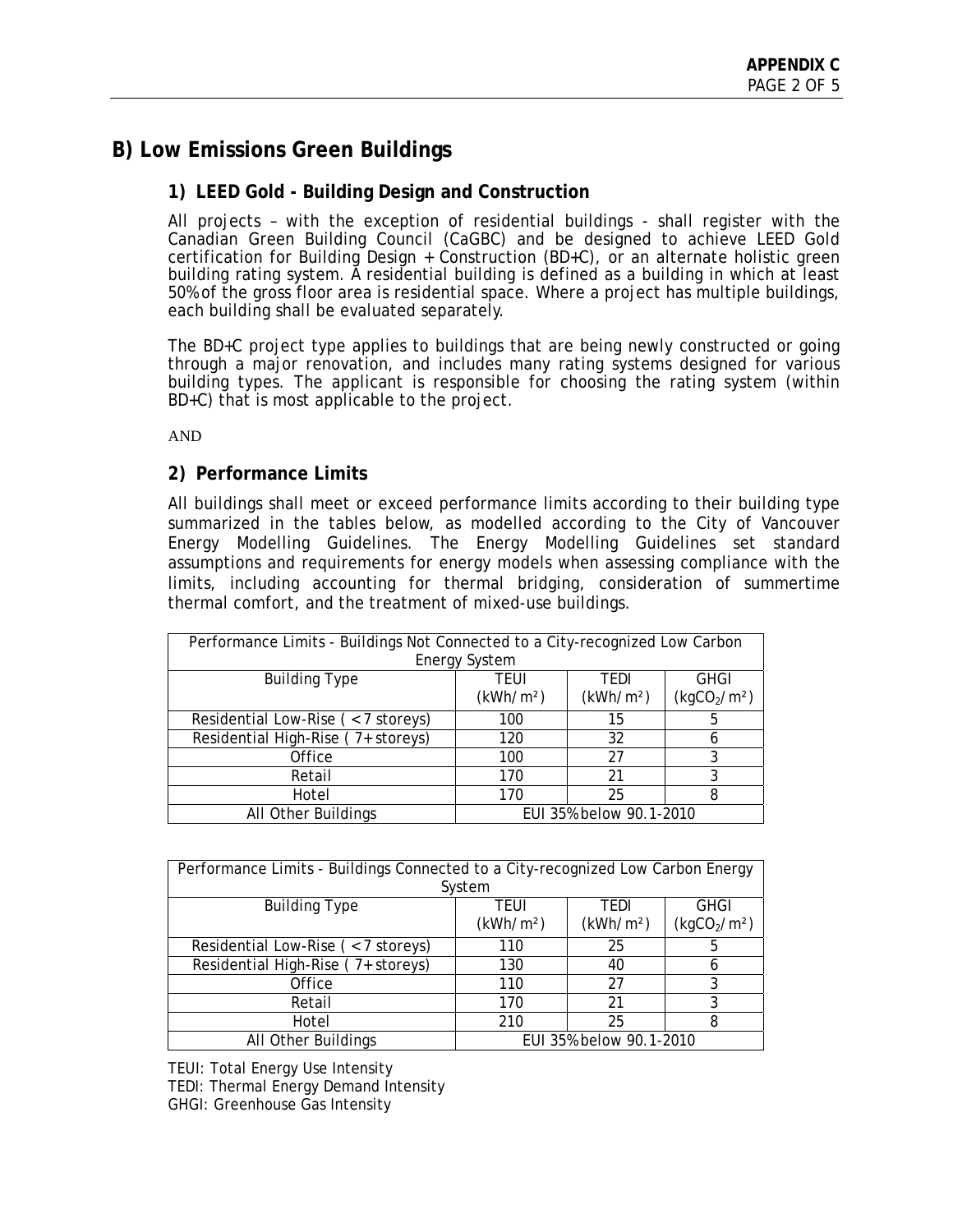AND

# **3) Airtightness Testing**

Whole-building airtightness for each building is to be tested and reported, and all buildings are to be designed and constructed with the intention of meeting an airleakage target of 2.0 L/s\*m<sup>2</sup> @75 Pa (0.40 cfm/ft<sup>2</sup> @ 0.3"w.c.), or sealed according to good engineering practice.

Airtightness of suites is to be tested and reported for residential buildings and must demonstrate compliance with a suite-level air-leakage target of 1.2 L/s\*m² @50 Pa (0.23 cfm/ft² @ 0.2"w.c.), as tested to ASTM E779 or an equivalent standard.

AND

# **4) Enhanced Commissioning**

An enhanced commissioning process for all building energy systems is to be completed in accordance with ASHRAE Guideline 0-2005 and 1.1-2007, or an alternate commissioning standard.

AND

# **5) Energy System Sub-Metering and Reporting**

Separate master metering for each energy utility (eg: Electricity, Gas, etc.) and each building is to be provided as well as sub-metering of all major energy end-uses and major space uses within each building.

An Energy Star Portfolio Manager account is to be setup for each building and must include all basic property information for each building as designed, including setup of meters for all energy utilities servicing the building.

A rezoning applicant will enter into an agreement with the City, on terms and conditions acceptable to the City, that requires the future owner of the building to report energy use data, on an aggregated basis, for the building as a whole and certain common areas and building systems. Such an agreement will further provide for the hiring of an approved professional service provider to assist the building owner for a minimum of three years in collecting and submitting energy use data to the City.

AND

# **6) Refrigerant Emissions and Embodied Emissions**

All projects shall calculate and report the life-cycle equivalent annual carbon dioxide emissions of each building, in kgCO<sub>2</sub>e/m<sup>2</sup>, from the emission of refrigerants. This requirement does not apply to projects where the total installed heating and cooling capacity of equipment containing refrigerants is less than 35kW.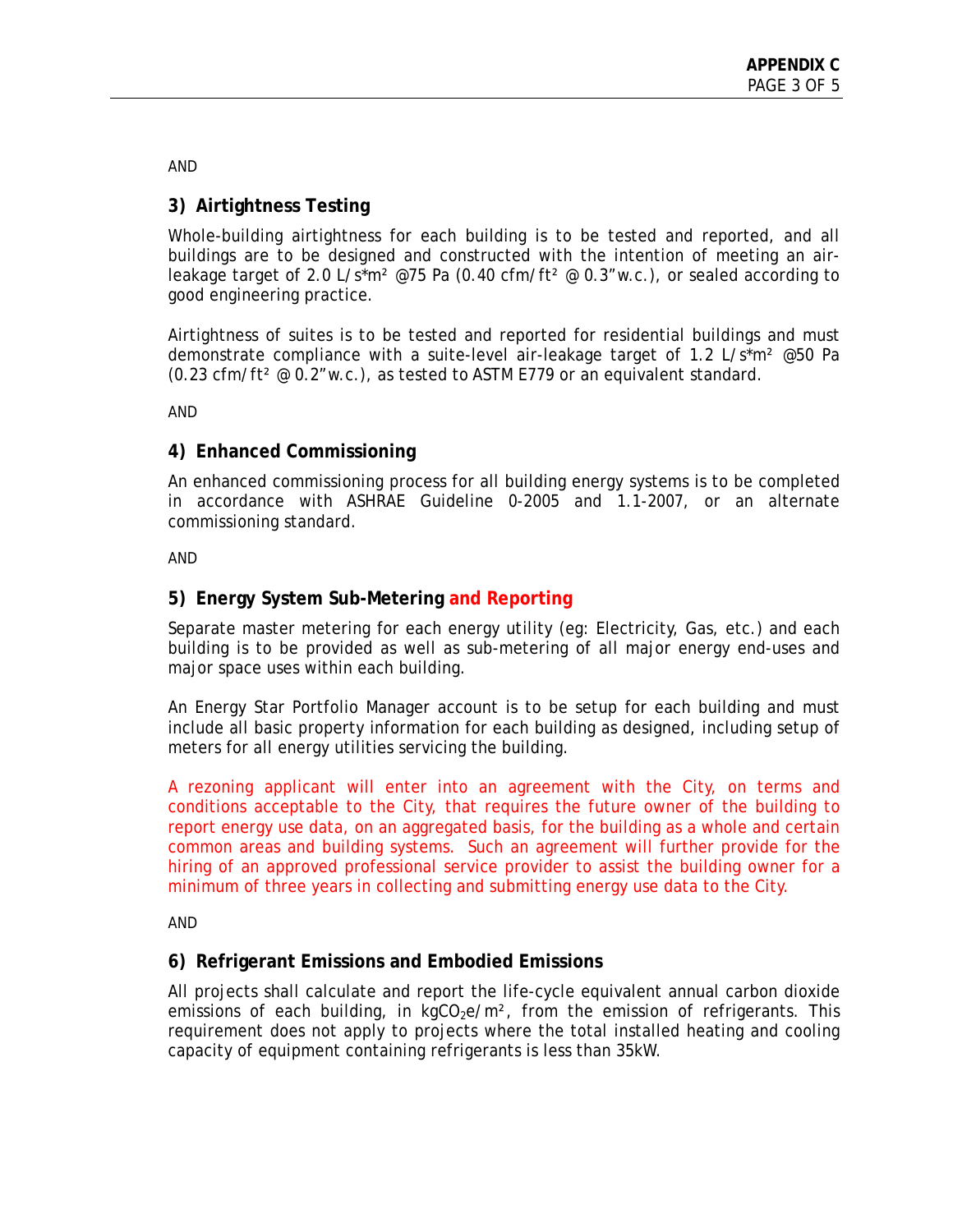All projects shall report the life-cycle equivalent carbon dioxide emissions (ie: global warming potential impact, or 'embodied carbon') of each building, in  $kgCO<sub>2</sub>e/m<sup>2</sup>$ , as calculated by a whole-building life-cycle assessment (LCA).

AND

# **7) Verified Direct Ventilation**

All buildings shall be designed and constructed with a ventilation system that provides outdoor air directly to all occupiable spaces, in the quantities defined by code. This includes bedrooms, living rooms, and dens in residential units. The ventilation system shall allow for the designed flow rates to be tested and verified at the occupiable space level as part of the enhanced commissioning process.

AND

# **8) Low-Emitting Materials**

Emissions from interior materials containing volatile organic compounds (VOCs) or added urea formaldehyde are to be minimized by meeting the content requirements of Green Seal, Green Label, Green Label Plus, FloorScore, South Coast Air Quality Management District (SCAQMD) Rules, or alternate low VOC criteria as applicable to each material or product, and shall contain no added urea formaldehyde resins.

AND

# **9) Indoor Air Quality Testing**

Indoor air quality testing is to be conducted for formaldehyde, particulates, ozone, total volatile organic compounds, and carbon monoxide prior to occupancy, and report results to the City as compared to acceptable target concentration levels and standards.

AND

# **10) Integrated Rainwater Management and Green Infrastructure**

Explore and describe measures for the management of the site's rainfall through integrated rainwater management and Green Infrastructure (GI) as described in the City-Wide Integrated Rainwater Management Plan. Project teams can refer to the Citywide Integrated Rainwater Management Plan Volume I: Vision, Principles and Actions and Volume II: Best Management Practice Toolkit, for specific targets and examples of green infrastructure for rainwater management.

AND

# **11) Resilient Drinking Water Access**

A water fountain, bottle-filling station, or other fixture capable of operating on city water pressure alone and without electricity is to be provided in a location easily accessible to all building occupants.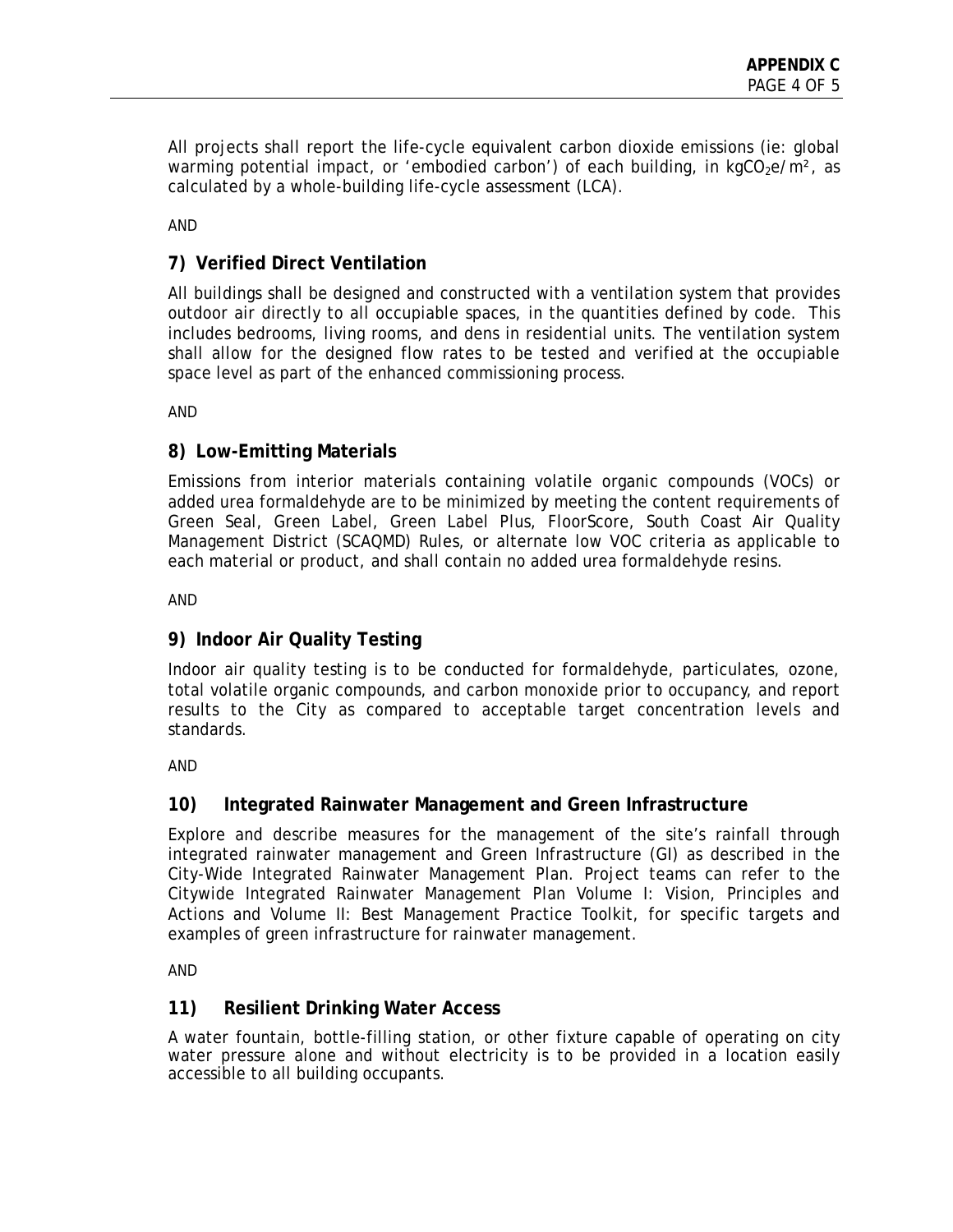# **REQUIREMENT ADMINISTRATION**

Projects demonstrating that the building is extremely ill-suited to achieving a specific requirement may request that the requirement be modified, or deemed not applicable, at the discretion of the Director of Sustainability.

# **HERITAGE BUILDINGS**

Where a project includes heritage retention, heritage components can be exempted from one or all of the requirements of this policy at the discretion of the Director of Planning.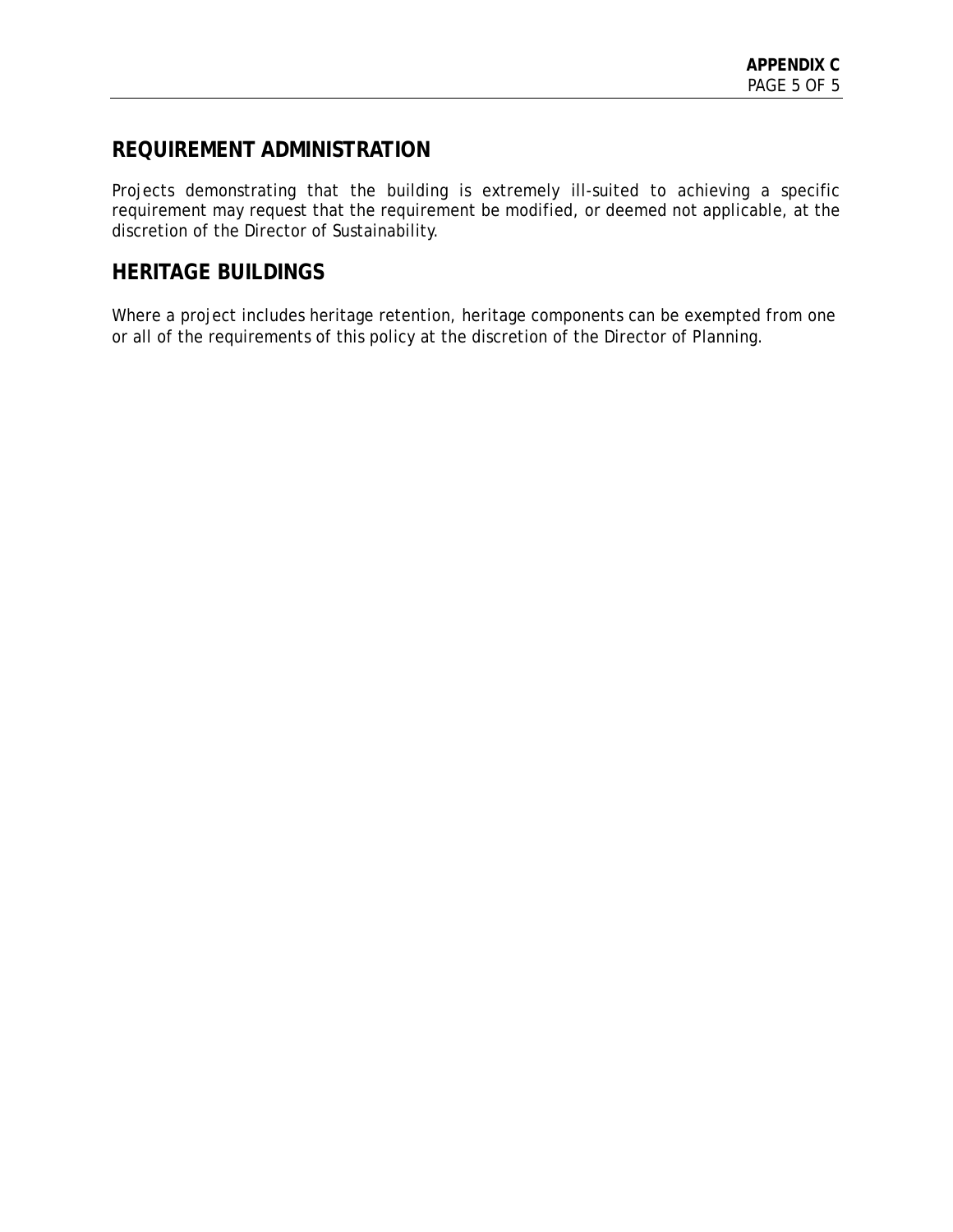#### **Full List of Groups Consulted**

Energy updates to the building by-law completed multiple external engagement processes including a wide range of groups. Those groups included:

- Architectural Institute of British Columbia
- Association of Professional Engineers and Geoscientists of British Columbia
- Urban Development Institute
- Greater Vancouver Homebuilders Association
- Landlord BC
- Fenestration British Columbia
- Fortis BC
- BC Hydro
- Passive House Canada
- Canadian Certified Energy Advisors Association
- Natural Resources Canada
- Condominium Home Owners Association

Formal meetings with external stakeholders introduced the proposed updates, answered questions and collected feedback.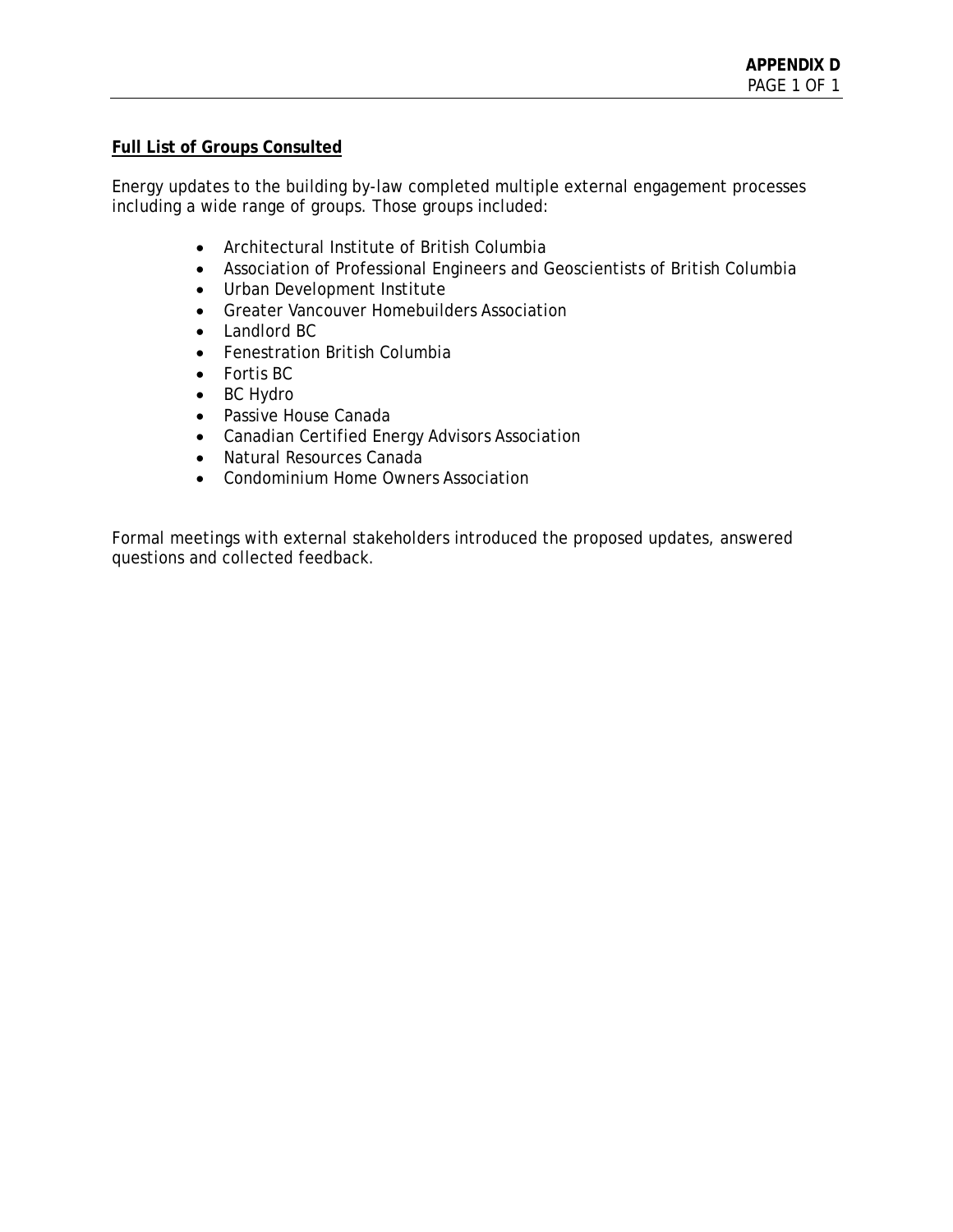# **MURB – Six Storey Costing**

 *This document is intended to be reviewed by those interested in greater detail on cost after reading the low rise Vancouver Building Bylaw update council report. This document contains cost ranges per square meter (per square foot) and takes an average cost for the calculations below. Data gathered in the first table is from a range of projects and published costing data compiled by RDH Building Science. In the case of metric / imperial conversions figures may be rounded.* 

| <b>LCC ANALYSIS FOR ARCHETYPE</b><br>TABLE B.1<br>$1_{-}$ |        |                              |  |
|-----------------------------------------------------------|--------|------------------------------|--|
|                                                           |        | Incremental Cost,<br>$$$ /sf |  |
|                                                           | Low    | High                         |  |
| Walls effective R25                                       | \$0.08 | \$0.12                       |  |
| Walls effective R38                                       | \$1.37 | \$2.06                       |  |
| Roof R-30                                                 | \$0.15 | \$0.23                       |  |
| Roof R-40                                                 | \$0.31 | \$0.45                       |  |
| Roof R-60                                                 | \$0.62 | \$0.91                       |  |
| R <sub>15</sub> slab on grade                             | \$0.33 | \$0.50                       |  |
| Windows U-0.27                                            | \$0.89 | \$1.08                       |  |
| Windows U-0.20                                            | \$1.77 | \$2.17                       |  |
| Windows U-0.14                                            | \$2.66 | \$3.25                       |  |
| Airtightness - Seattle                                    | \$0.19 | \$0.25                       |  |
| Airtightness - Passive<br>House                           | \$0.29 | \$0.49                       |  |
| HRV 60% efficient                                         | \$0.82 | \$0.98                       |  |
| HRV 90% efficient                                         | \$5.01 | \$5.44                       |  |
| Ductless ASHP                                             | \$5.38 | \$6.57                       |  |
| High efficiency<br>condensing MUA                         | \$0.11 | \$0.13                       |  |
| High efficiency<br>condensing DHW                         | \$0.20 | \$0.25                       |  |
| DWHR - heat pump                                          | \$0.83 | \$0.99                       |  |

# **Wood Frame MURB Cost Ranges**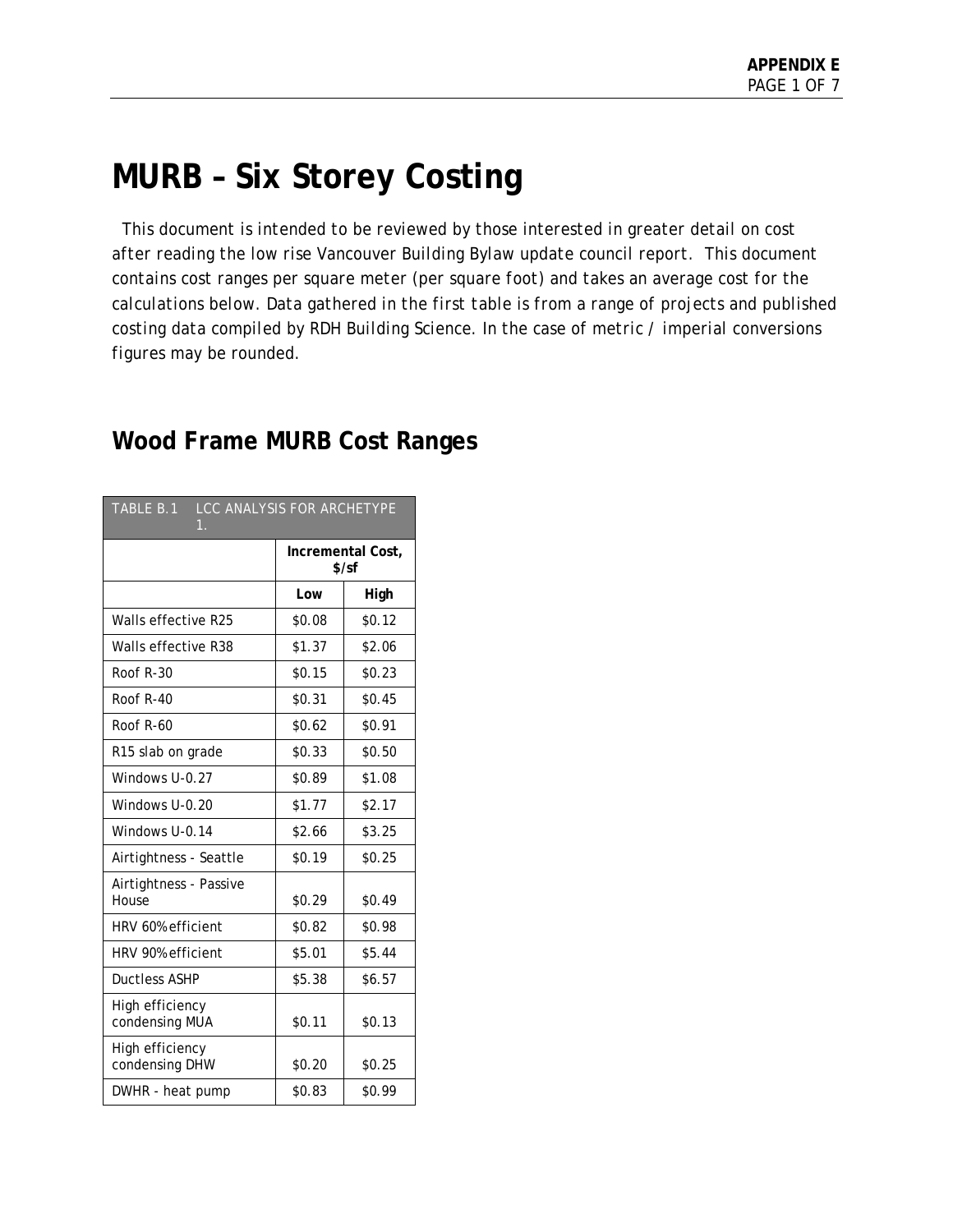| system                          |        |        |
|---------------------------------|--------|--------|
| DWHR - coil system              | \$0.03 | \$0.03 |
| Low flow water fixtures         | \$0.00 | \$0.39 |
| Lighting - LEDs in<br>corridors | \$0.06 | \$0.09 |
| Lighting - occupancy<br>sensors | \$0.10 | \$0.13 |
| Programmable<br>thermostats     | \$0.05 | \$0.32 |
| A: Next Code Cycle              | \$2.18 | \$3.48 |

Architype: a 4700 m2 (50,600 sqft) 6 storey wood framed building with 8 suites per floor and a lobby on the 1st floor and an average suite size of 88 m2 (950sqft) with 47 suites in the building. This architype / model is a Pacific Northwest National Laboratory typical building and uses its assumptions of energy use.

**Monthly Mortgage Cost (+\$11.47):** Taking the upgrades proposed in the stakeholder engagement presentation, the cost range is in the \$23.67-\$37.66 m2 (\$2.20-3.50 sqft) (Rounded to one digit in the presentation for simplicity), which yields an average incremental cost of \$30.66 m2 (\$2.85 sqft). So for an 88 m2 ( 950 sqft) dwelling that is \$2707.50 extra in mortgage cost. If a 25 year mortgage at 2% is obtained for a term of 5 years for the additional \$2707.50, that is an extra \$11.47 a month on the mortgage cost.

**Monthly Energy Savings (-\$20.43):** In terms of energy savings the proposed upgrades have been modeled by RDH building Science and others to save 56 kwh/m2, this is comprised of 9.2 kwh/m2 in electrical savings and 46.8 kWh/m2 in gas savings annually. So, at the rates below, that is 9.2 kwh/m2 multiplied by the cost of electricity at \$0.1462/kwh which is \$1.345/m2 multiplied by 88 m2 equals \$118.36 annually saved, or \$9.86 a month saved. This assumes electrical savings occur at the second rate tier, if they occurred at the first rate tier savings would be about \$3.28 less. With regards to natural gas, 46.8 kWh/m2 multiplied by the cost of gas at 0.0308/kwh which equals \$1.44 multiplied by 88 m2 equals \$126.85 annually or \$10.57 a month. Combining monthly electrical savings of \$9.86 and gas savings of \$10.57 we get a total saved per month of \$20.43

**Monthly Net benefit (=\$8.96):** With an extra mortgage cost of \$11.47 and energy savings of \$20.43 the average new home owner has an extra \$8.96 a month in savings. This average case is better than the \$4 a month presented in the slides, part of this reason is the rate that Fortis charges its customers for natural gas was announced that it will be going up 80% effective October  $1<sup>st</sup>$ , so I have used these updated numbers here but did not have them for . Also, for the presentation I was conservative in energy savings whereas here I have picked the average savings figure.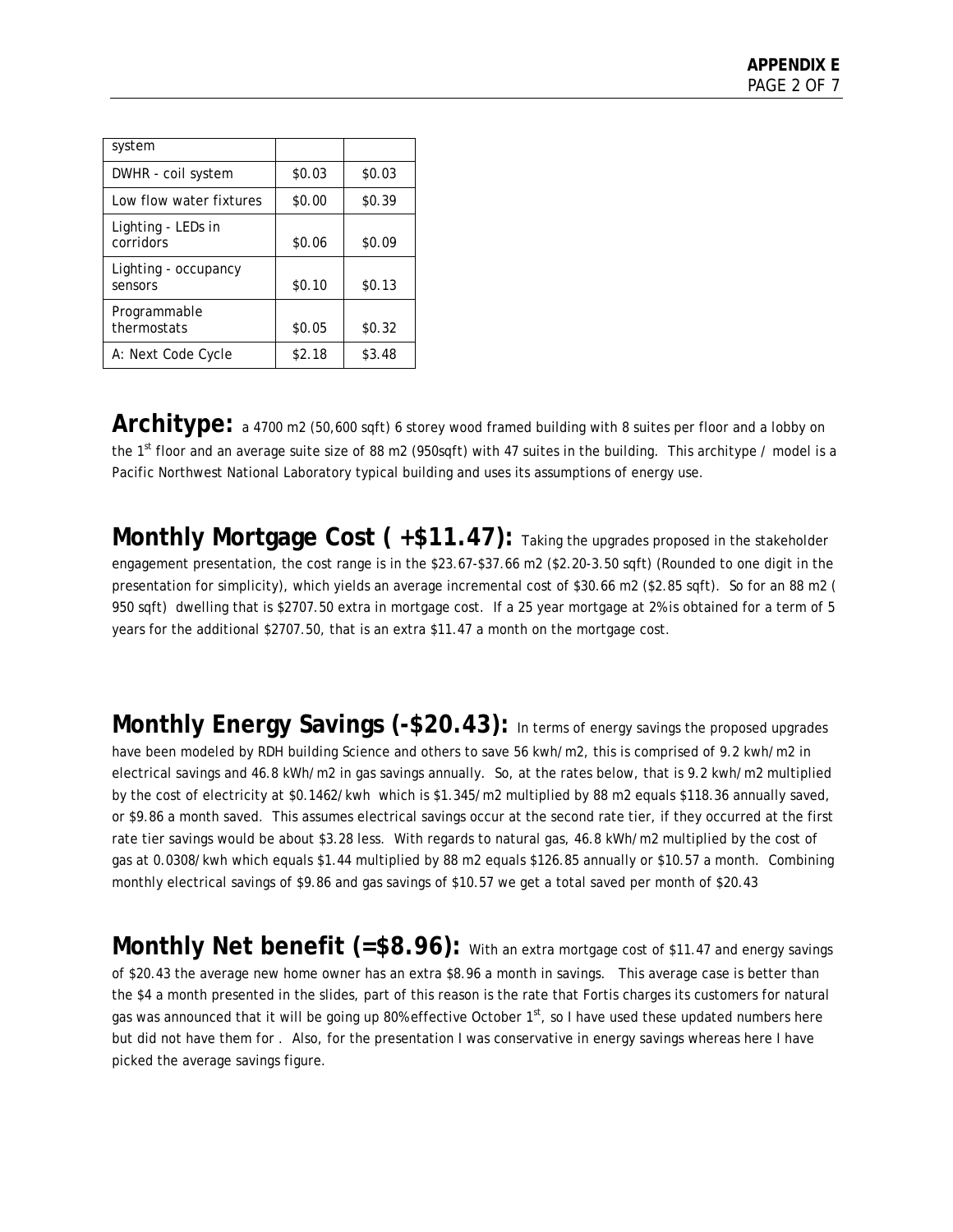# **Energy Costs:**

| Fortis Lower Mainland Rate   |    |        |                 |
|------------------------------|----|--------|-----------------|
| 2                            |    |        |                 |
| $<$ 2,000 GJ                 |    |        |                 |
| Delivery Charge              | \$ | 3.331  | /GJ             |
| <b>Storage and Transport</b> | \$ | 0.934  | /GJ             |
| Cost of Gas                  | \$ | 2.054  | /GJ             |
| PST and GST                  |    | 12%    |                 |
| PST and GST Cost             | \$ | 0.78   | /G <sub>1</sub> |
|                              | \$ |        |                 |
| Carbon Tax                   |    | 1.4948 | /GJ             |
| Total                        | \$ | 8.567  | /GJ             |
|                              | \$ | 0.904  | /therm          |
|                              | S  | 0.0308 | /kWh            |

| <b>Residential Rate</b>   |          |      | Rate<br>Rider | <b>GST</b> | <b>PST</b> | Effective<br>Rate |      |
|---------------------------|----------|------|---------------|------------|------------|-------------------|------|
| <b>Energy Charges</b>     |          |      |               |            |            |                   |      |
| <1350 kWh over two months | \$0.0829 | /kWh | 5%            | 5%         | 7%         | \$0.0975          | /kWh |
| >1350 kWh over two months | \$0.1243 | /kWh | 5%            | 5%         | 7%         | \$0.1462          | /kWh |
| Demand                    | none     |      |               |            |            |                   |      |
|                           |          |      |               |            |            |                   |      |
|                           |          |      |               |            |            |                   |      |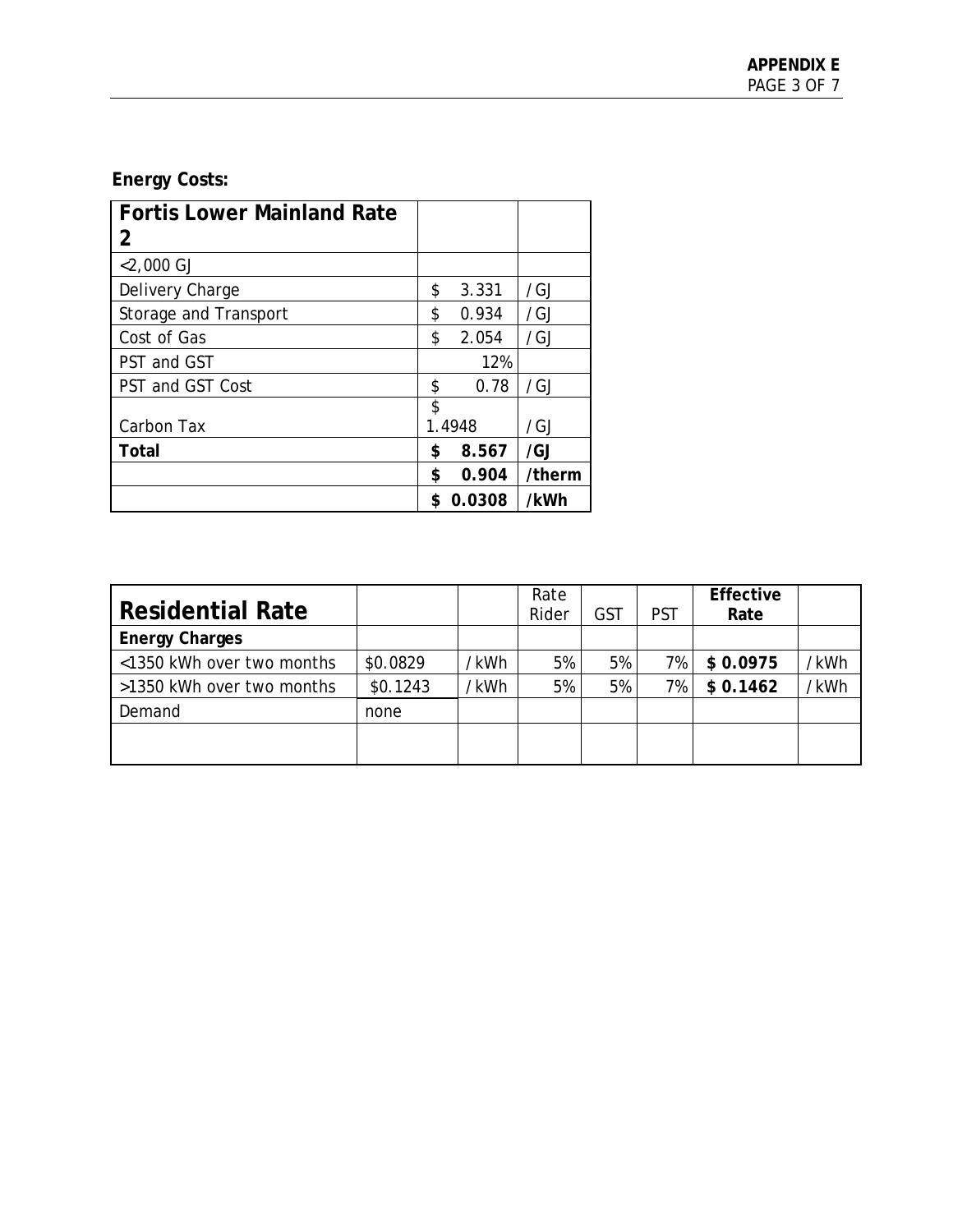# **Townhome – Costing**

 *This document is intended to be reviewed by those interested in greater detail on cost after reading the low rise Vancouver Building Bylaw update council report. This document contains cost data for ground oriented townhomes. Data gathered in the first table is from a range of trades and compiled published data by E3 Eco group. In the case of metric / imperial conversions figures may be rounded.* 

# **Townhome Costing**

| House<br>Component          | As Built                                               | If Built to<br>2014<br><b>VBBL</b> for<br>1&2<br>Family<br>Houses | Quantity<br>of<br>Material                                  | Type of<br>Material                                       | Material<br>Cost | Labour<br>Cost | Total<br>Upgrade<br>Cost |
|-----------------------------|--------------------------------------------------------|-------------------------------------------------------------------|-------------------------------------------------------------|-----------------------------------------------------------|------------------|----------------|--------------------------|
| Foundation                  | no under<br>slab<br>insulation.                        | Add R12<br>insulation<br>to whole<br>under slab                   | 536 sq.ft                                                   | 536sq ft of 3"<br>thick Type 2<br>expanded<br>polystyrene | 741.19<br>\$     | \$150.00       | \$<br>891.19             |
| <b>Below Grade</b><br>walls | R <sub>12</sub><br>insulation<br>to 2' below<br>grade. | R22 full<br>height<br>Below<br>Grade<br>wall                      | n/a (slab<br>on grade<br>$- no$<br>below<br>grade<br>walls) | $\Box$                                                    |                  |                |                          |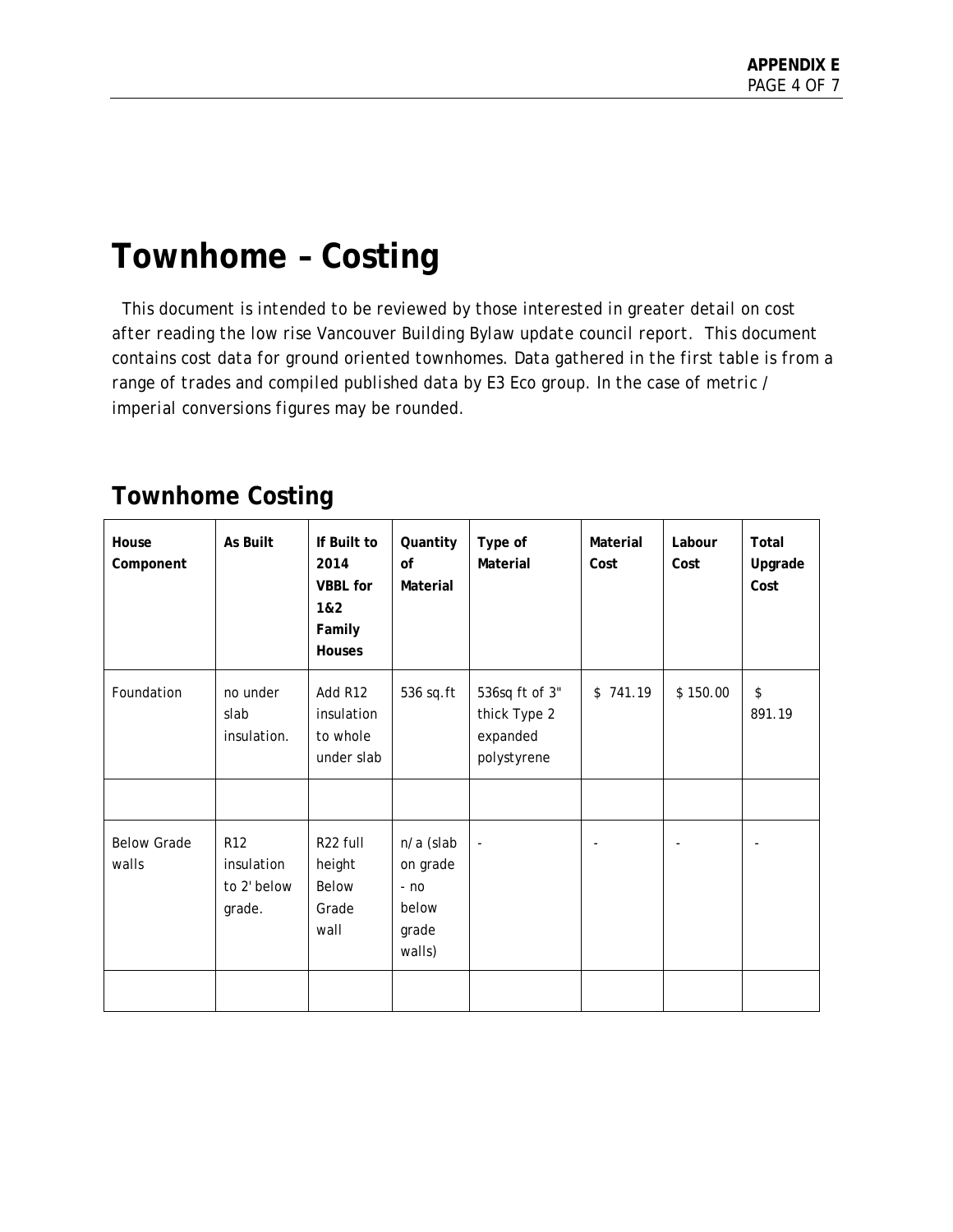| Above Grade<br>Wall          | 2x6@<br>16" o.c. R20<br>batt<br>insulation &<br><b>R20</b><br>headers (if<br>electric<br>heat)                              | Double<br>stud wall<br>$2-$<br>2x4@16"o.<br>c. R28<br>batt<br>insulation<br>& R28<br>headers | 836.75sq<br>.ft AG<br>wall<br>surface<br>area                          | upgrade 2x6 to<br>Double stud<br>wall (2-2x4s<br>with 1/4" gap)<br>with R28 batt,<br>added<br>surcharge for<br>deeper<br>flashing | \$<br>620.34                                                                | $\boldsymbol{\$}$<br>750.00 | \$<br>1,370.34 |
|------------------------------|-----------------------------------------------------------------------------------------------------------------------------|----------------------------------------------------------------------------------------------|------------------------------------------------------------------------|-----------------------------------------------------------------------------------------------------------------------------------|-----------------------------------------------------------------------------|-----------------------------|----------------|
| Roof<br>Construction         | Engineered<br>truss@<br>24" o.c with<br>R 40 batt<br>insulation;<br>cathedral<br>and flat<br>roof R28<br>batt<br>insulation |                                                                                              | 465sq.ft<br>truss<br>roof;<br>44.40sq.f<br>t. R28<br>cathedral<br>roof | truss roof R 40<br>batt<br>insulation;<br>cathedral and<br>flat roof R28<br>batt insulation                                       | \$<br>200.00                                                                | \$                          | \$<br>200.00   |
| Window<br>Specification      | Dbl pane,<br>metal<br>spacer, no<br>gas fill, no<br>low E,<br>existing<br>frame<br>modeled.                                 | USI factor:<br>1.4                                                                           | 188.50sq<br>$.$ ft.                                                    |                                                                                                                                   | $\boldsymbol{\mathsf{\$}}$<br>2.50                                          |                             | \$<br>471.25   |
| Ventilation<br>Specification | Bathroom<br>and Kitchen<br>fans                                                                                             |                                                                                              | $\overline{\mathbf{4}}$                                                | fans                                                                                                                              | Delete<br>3x\$50 per<br>$fan +2$<br>hour of<br>labour at<br>\$75 an<br>hour |                             | \$<br>(300.00) |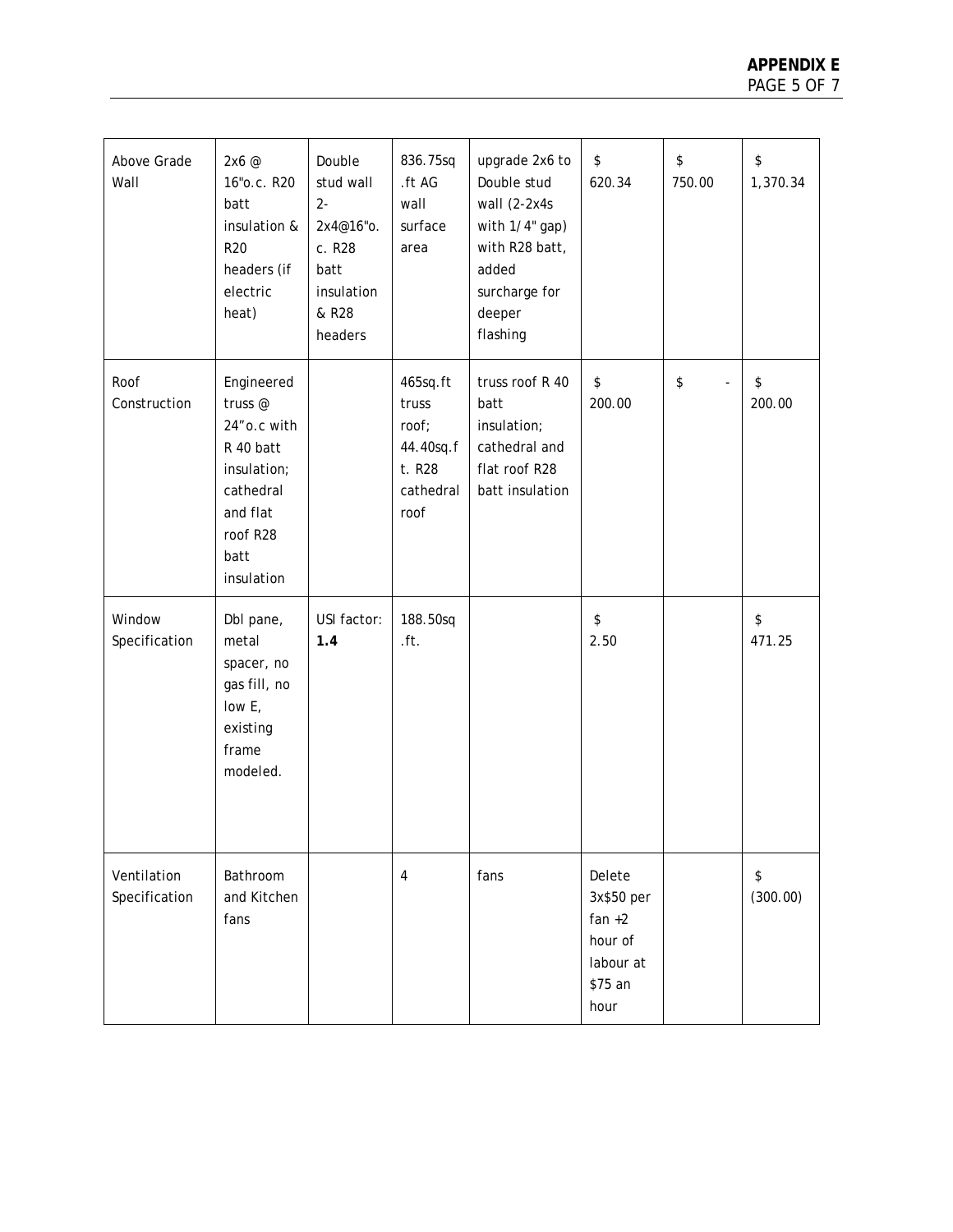| Ventilation<br>Specification        | Bathroom<br>and Kitchen<br>fans              | Heat<br>Recovery<br>Ventilator<br>, designed<br>and tested<br>to meet<br><b>CSA F326</b>                                         | $\mathbf{1}$                                 | <b>HRV</b>                                                                                                                                                                                              |                                                                                              |                                                               | \$<br>2,500.00 |
|-------------------------------------|----------------------------------------------|----------------------------------------------------------------------------------------------------------------------------------|----------------------------------------------|---------------------------------------------------------------------------------------------------------------------------------------------------------------------------------------------------------|----------------------------------------------------------------------------------------------|---------------------------------------------------------------|----------------|
| Air Tightness                       | Existing 'as<br>built' Air<br>Change<br>Rate | 3.5ACH@5<br>0Pa                                                                                                                  |                                              | Upgrade<br>electrical<br>boxes to<br>"airtight"<br>plastic boxes,<br>caulk bottom<br>of sill plates to<br>subfloor,<br>additional<br>attention to<br>details with<br>taping/sealing<br>poly air barrier | 30 airtight<br>electrical<br>boxes<br>@\$2.00<br>upcharge,<br>plus 5<br>tubes of<br>caulking | $\pmb{4}$<br>additiona<br>I hours<br>labour<br>@\$75/ho<br>ur | \$<br>385.00   |
| Heating                             | Electric                                     | Baseboard<br>S                                                                                                                   |                                              | No upgrade<br>needed                                                                                                                                                                                    |                                                                                              |                                                               |                |
| Domestic Hot<br>Water               | Electric                                     | Electric<br>Resistance<br>tank                                                                                                   |                                              | No upgrade<br>needed                                                                                                                                                                                    |                                                                                              |                                                               |                |
| Drain water<br><b>Heat Recovery</b> | 42%<br>efficient                             |                                                                                                                                  |                                              |                                                                                                                                                                                                         | 646                                                                                          | 75                                                            | \$721          |
| Low energy<br>lighting              | none                                         | Minimum<br>40% of<br>light<br>fixtures to<br>be wired<br>so as to<br>not accept<br>incandesc<br>ent or<br>halogen<br>light bulbs | 20 lights<br>in total.<br>40% is 8<br>lights | CFL's                                                                                                                                                                                                   | \$<br>39.92                                                                                  | $\boldsymbol{0}$                                              | \$<br>39.92    |